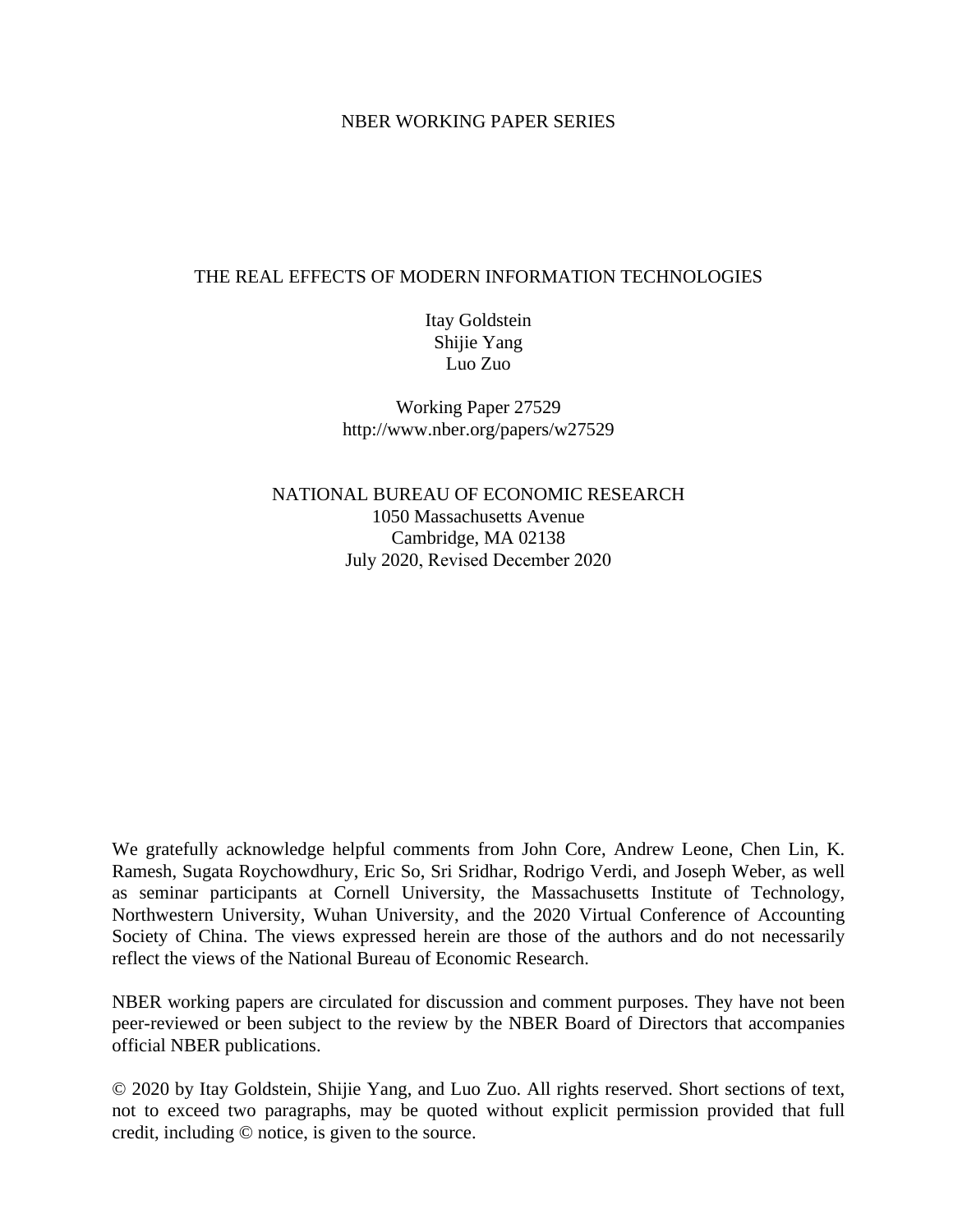The Real Effects of Modern Information Technologies Itay Goldstein, Shijie Yang, and Luo Zuo NBER Working Paper No. 27529 July 2020, Revised December 2020 JEL No. G12,G14,G31,M41

# **ABSTRACT**

Using the staggered implementation of the EDGAR system from 1993 to 1996 as a shock to information dissemination technologies, we examine the potential benefits and costs of modern information technologies on the real economy. On the one hand, we document results confirming the conventional wisdom that broader information dissemination leads to an increase in the level of equity financing and corporate investment. On the other hand, we provide evidence that greater dissemination of corporate disclosures crowds out private information acquisition and reduces managerial learning from stock prices. This crowding-out effect, while often overlooked, is particularly pronounced in high-growth firms. Our findings suggest that it is important to consider this tradeoff between improved equity financing and reduced managerial learning when evaluating the economic effects of modern information technologies. Our evidence suggests that the former effect dominates in value firms while the latter effect dominates in high-growth firms.

Itay Goldstein The Wharton School University of Pennsylvania 3620 Locust Walk Philadelphia, PA 19104 and NBER itayg@wharton.upenn.edu

Shijie Yang School of Management and Economics The Chinese University of Hong Kong, Shenzhen 2001 Longxiang Avenue Longgang District Shenzhen, Guangdong 518172 China sjyang@cuhk.edu.cn

Luo Zuo Johnson Graduate School of Management Cornell University 114 East Avenue 349 Sage Hall Ithaca, NY 14853 luozuo@cornell.edu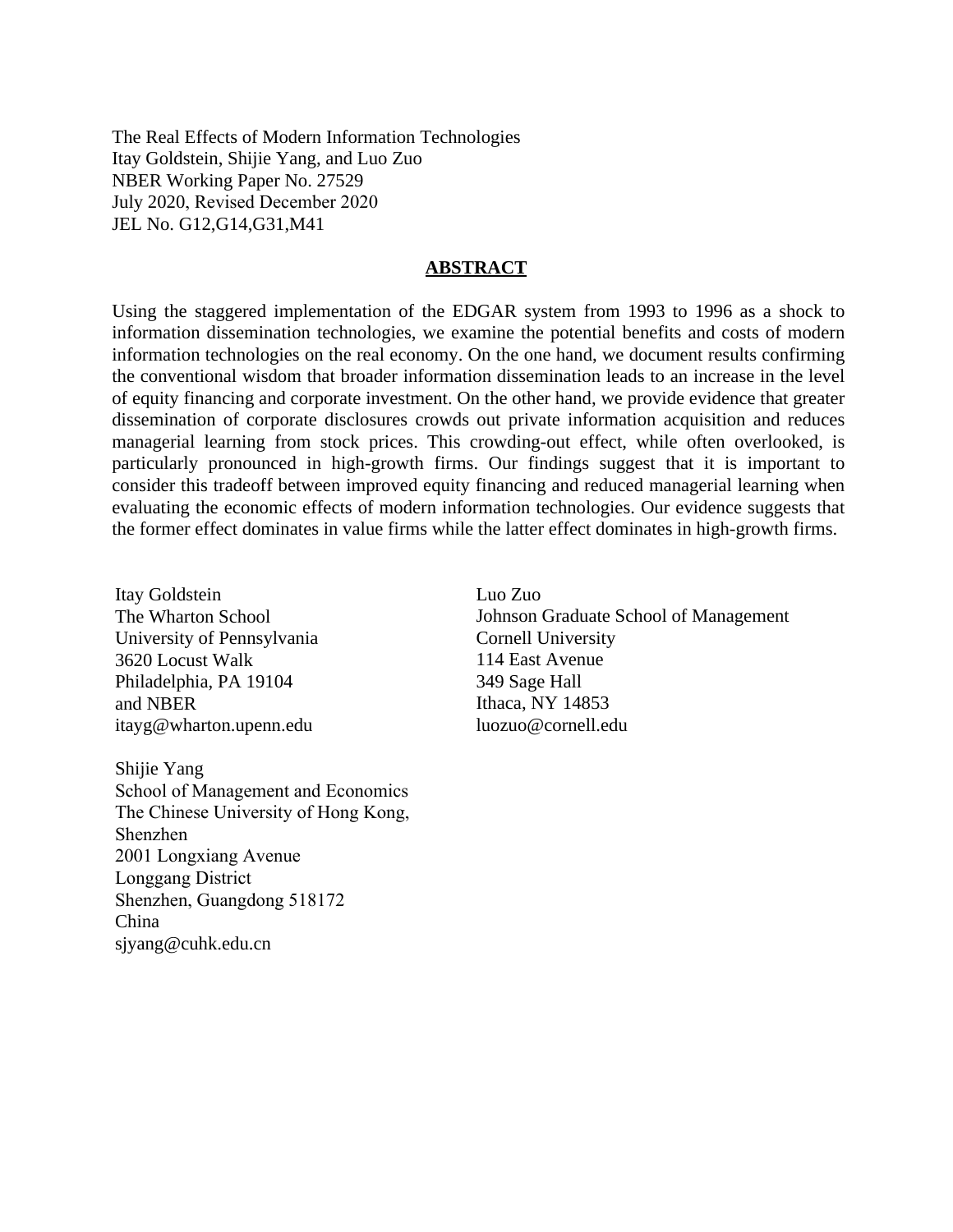# **1. Introduction**

A fundamental question in financial economics is whether and how information disclosure in financial markets affects the real economy (Goldstein and Yang 2017). To understand this question, a large literature in accounting and finance has developed to examine the effects of financial reporting and disclosure on corporate investment (Roychowdhury, Shroff, and Verdi 2019). Prior research on the real effects of corporate disclosures often assumes that accounting information, once disclosed by a firm, is costlessly disseminated and equally available to the investing public. However, a different line of research shows that the costs of monitoring for, acquiring, and analyzing firm disclosures can be substantial (Lee and So 2015; Blankespoor, deHaan, and Marinovic 2020). In this paper, we examine whether and how investors' costs of accessing firm disclosures affect corporate investment by exploiting the emergence of modern information technologies that reduce these costs.

Modern information technologies have greatly facilitated timely dissemination of information to a broad base of investors at low costs (Gao and Huang 2020). With technological advances, the U.S. Securities and Exchange Commission (SEC) has implemented a series of regulatory changes to improve the public's accessibility of firm disclosures. For example, in 1993 the SEC began to mandate electronic submission of corporate filings through the Electronic Data Gathering, Analysis, and Retrieval (EDGAR) system, and in 2013 the SEC allowed companies to use social media outlets (e.g., Facebook and Twitter) to announce key information. The rationale of these regulatory reforms often follows the conventional wisdom: greater and broader information dissemination can lead to an increase in the amount of total information in the marketplace, which improves the functioning of the financial market and firms' access to external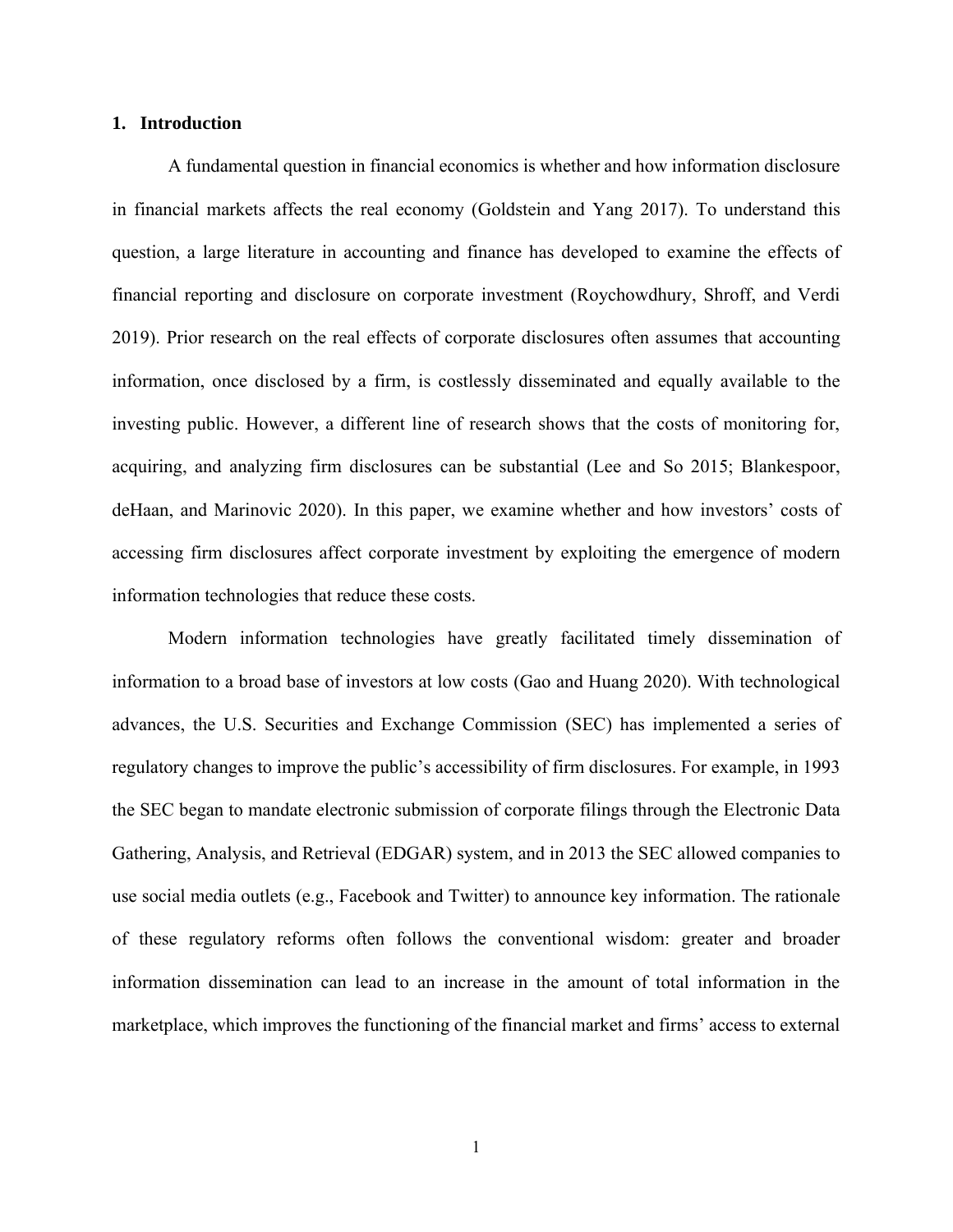capital, thereby allowing firms to tap into new investment opportunities (e.g., Bernanke and Gertler 1989; Kiyotaki and Moore 1997).

While intuitive, this line of reasoning is incomplete because it misses an important feature of real-world financial markets: most trading occurs in secondary markets where securities are traded among investors without capital flowing to firms. Bond, Edmans, and Goldstein (2012) note that secondary market prices can significantly affect the real economy because these prices convey useful information to corporate managers. Hence, to evaluate the economic effects of modern information technologies on firms, we need to consider how these technologies affect not only the extent to which prices reflect all available information (i.e., forecasting price efficiency) but also the extent to which prices reveal new information to managers (i.e., revelatory price efficiency). These two types of price efficiency are often different from each other, and the latter is manifested in managerial actions. In this paper, we investigate the potential benefits and costs of modern information technologies on firms by considering both types of price efficiency. Importantly, we assess whether and when the benefits exceed the costs and vice versa.

Traditional models predict that a decline in information acquisition costs leads to an increase in forecasting price efficiency (Verrecchia 1982; Diamond 1985). Gao and Huang (2020) provide evidence supporting this prediction. Thus, the benefits of modern information technologies are relatively straightforward. However, we argue that modern information technologies can also entail costs on firms (besides the initial implementation costs). Under the managerial learning perspective, whether information technologies enhance or impede real efficiency depends on its net effect on revelatory price efficiency, which can move in an opposite direction from forecasting price efficiency (Bond, Edmans, and Goldstein 2012). The notion of revelatory price efficiency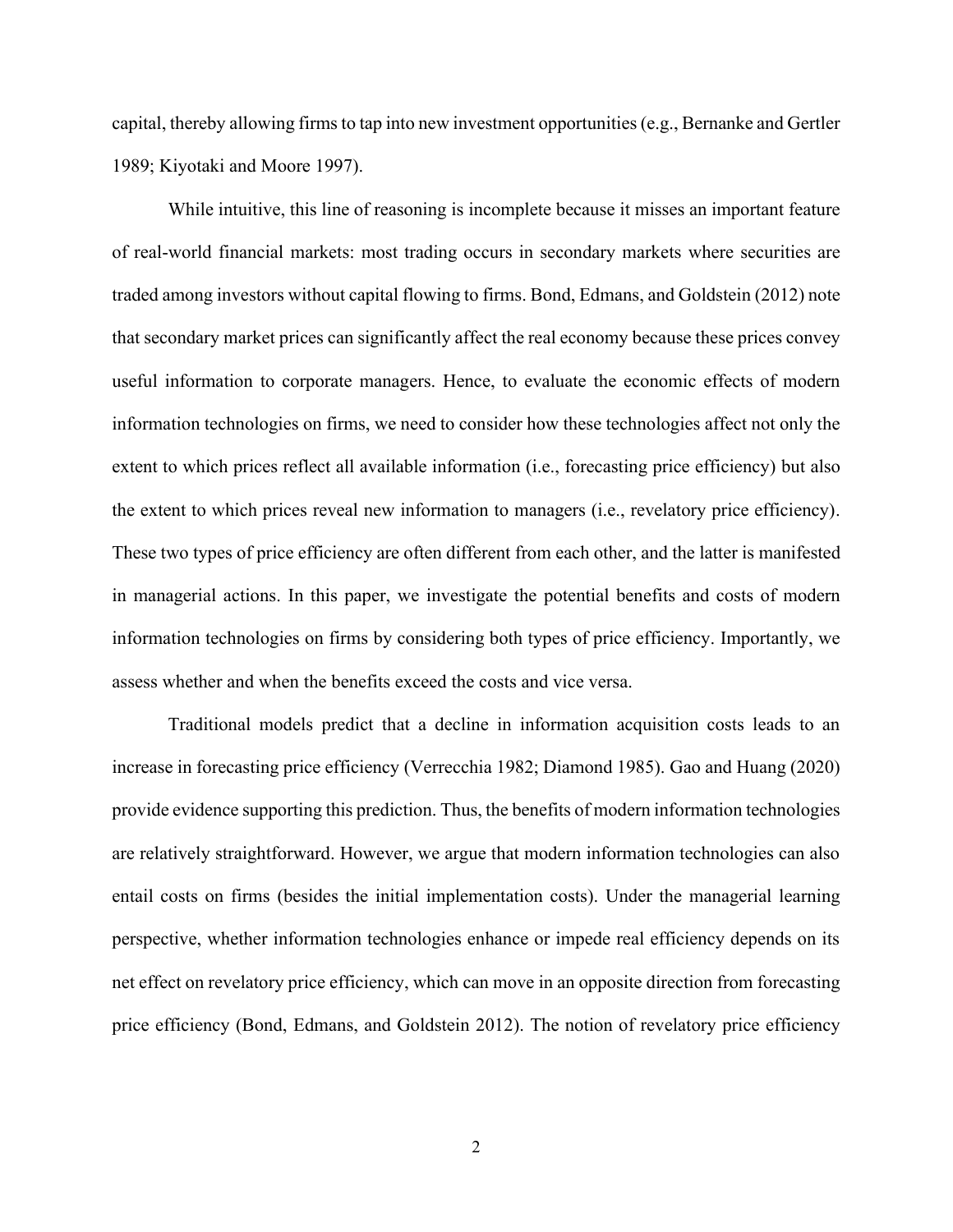builds on the idea that prices are a useful source of information  $(Hayek 1945)$ .<sup>1</sup> Stock prices can reveal traders' private information that is otherwise not available to managers (Grossman and Stiglitz 1980; Glosten and Milgrom 1985; Kyle 1985; Easley and O'Hara 1987), and hence can affect managers' forecasts about their own firms' fundamentals (Zuo 2016; Jayaraman and Wu 2020) and their investment decisions (Dye and Sridhar 2002; Luo 2005; Chen, Goldstein, and Jiang  $2007$ ).<sup>2</sup>

By definition, the extent of revelatory price efficiency is manifested in changes in managerial behavior.<sup>3</sup> There is no direct measure of revelatory price efficiency, and prior research largely relies on the investment-to-price sensitivity framework to draw inferences on managerial learning (e.g., Chen, Goldstein, and Jiang 2007; Bakke and Whited 2010; Foucault and Frésard 2012, 2014; Bai, Philippon, and Savov 2016; Edmans, Jayaraman, and Schneemeier 2017; Dessaint, Foucault, Frésard, and Matray 2019; Jayaraman and Wu 2019; Lin, Liu, and Sun 2019). The intuition is that the sensitivity of investment to price will be stronger when movements in the price are more likely to originate from information that is new to the manager than from information that was already known to her. We develop a stylized model in Section 4 to illustrate the basic mechanism underlying this general prediction.

<sup>&</sup>lt;sup>1</sup> Fama and Miller (1972, p. 335) note: "(An efficient market) has a very desirable feature. In particular, at any point in time market prices of securities provide accurate signals for resource allocation; that is, firms can make productioninvestment decisions …" Rappaport (1987) further note: "(Managers) can learn a lot if they analyze what the stock price tells them about the market's expectations for their company's performance." George Soros (a prominent trader) calls this feature "reflexivity" and state: "Stock prices are not merely passive reflections; they are active ingredients in the process in which both stock prices and the fortunes of companies whose stocks are traded are determined" (Soros 1994, p. 49).

 $^{2}$  As a recent anecdote of managerial learning from the market, Intercontinental Exchange (ICE, the parent company of the New York Stock Exchange) quickly abandoned its pursuit of eBay after the news of its interest in a deal triggered a 10.5% drop in its stock price. See "NYSE Owner Abandons Potential eBay Deal" by the *Wall Street Journal* (February 6, 2020).

<sup>&</sup>lt;sup>3</sup> While revelatory price efficiency is necessary for managerial learning, it is not sufficient. The extent to which managers incorporate price information in their decision making depends on their willingness and ability to learn, which is ultimately an empirical question.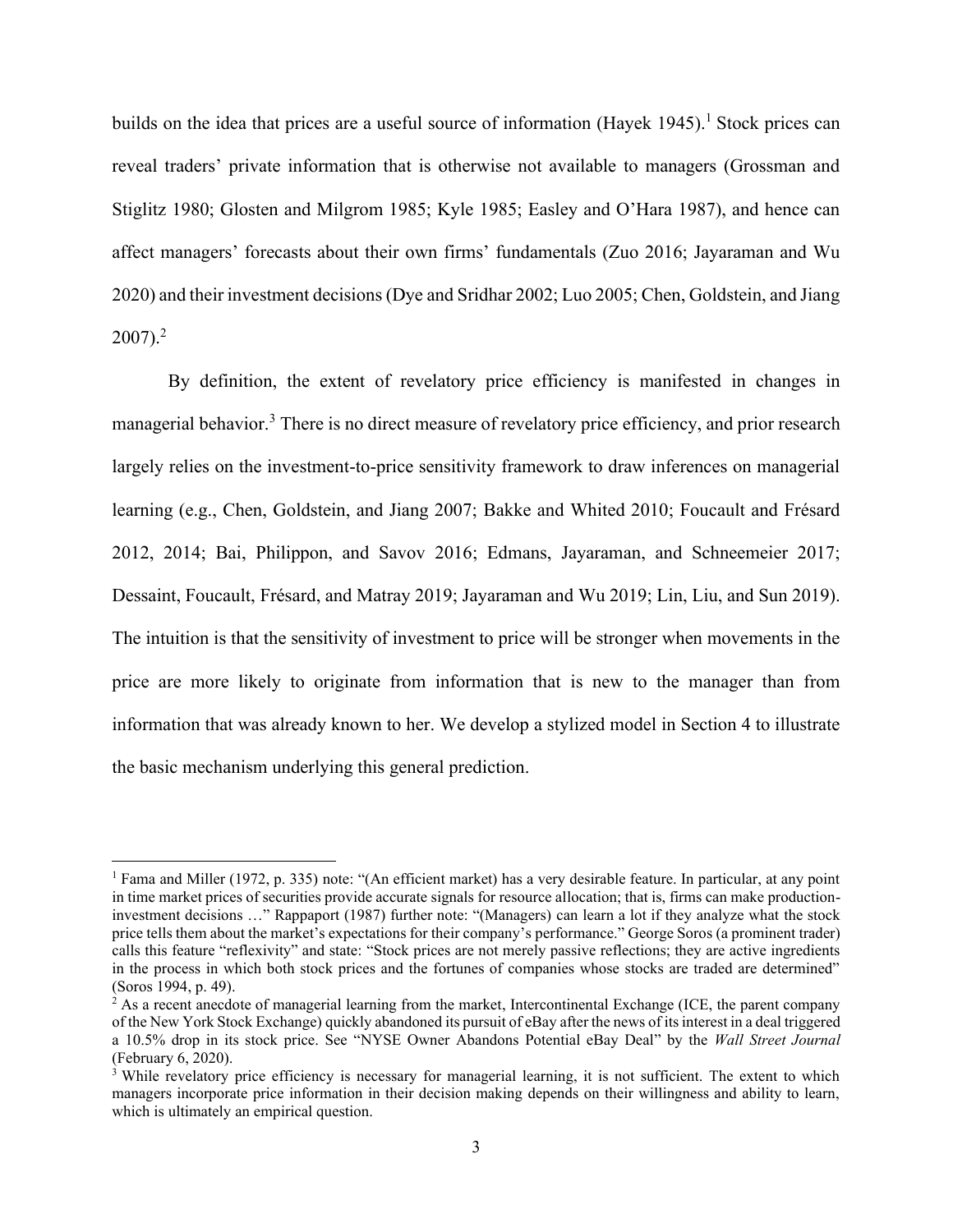Theories predict two opposite effects of modern information technologies on revelatory price efficiency and managerial learning. On the one hand, greater and broader dissemination of corporate disclosures naturally leads to more aggressive trading on this information, which can reduce uncertainty in trading on other fundamental information and encourage more acquisition and trading of information potentially unknown to managers, resulting in a crowding-in effect (Goldstein and Yang 2015). On the other hand, a decline in the cost of accessing corporate disclosures can reduce the equilibrium demand for more precise fundamental signals obtained with a deeper analysis (Dugast and Foucault 2018). This crowding-out effect happens because it takes time to develop high precision signals and the trading profits based on these signals are reduced when low precision signals have already been reflected in prices. Given these theoretical tensions, how modern information technologies affect managerial learning and real efficiency is therefore an empirical question.

To evaluate the benefits and costs of modern information technologies, we exploit the staggered implementation of the EDGAR system from 1993 to 1996 as a shock to information dissemination technologies that alter the timeliness and costs of accessing firm disclosures (Gao and Huang 2020; Chang, Ljungqvist, and Tseng 2020). On February 23, 1993, the SEC specified a phase-in schedule for registered firms to start filing on EDGAR in ten discrete groups (SEC Release No. 33-6977). Firms in the first and last groups became EDGAR filers in April 1993 and May 1996, respectively. This staggered mandatory implementation of the EDGAR system reduces potential endogeneity concerns caused by unobserved firm-, industry-, or market-level shocks or reverse causality (Leuz and Wysocki 2016). For an omitted variable to confound our findings, it needs to affect different groups of firms at discrete points in time as specified in the phase-in schedule.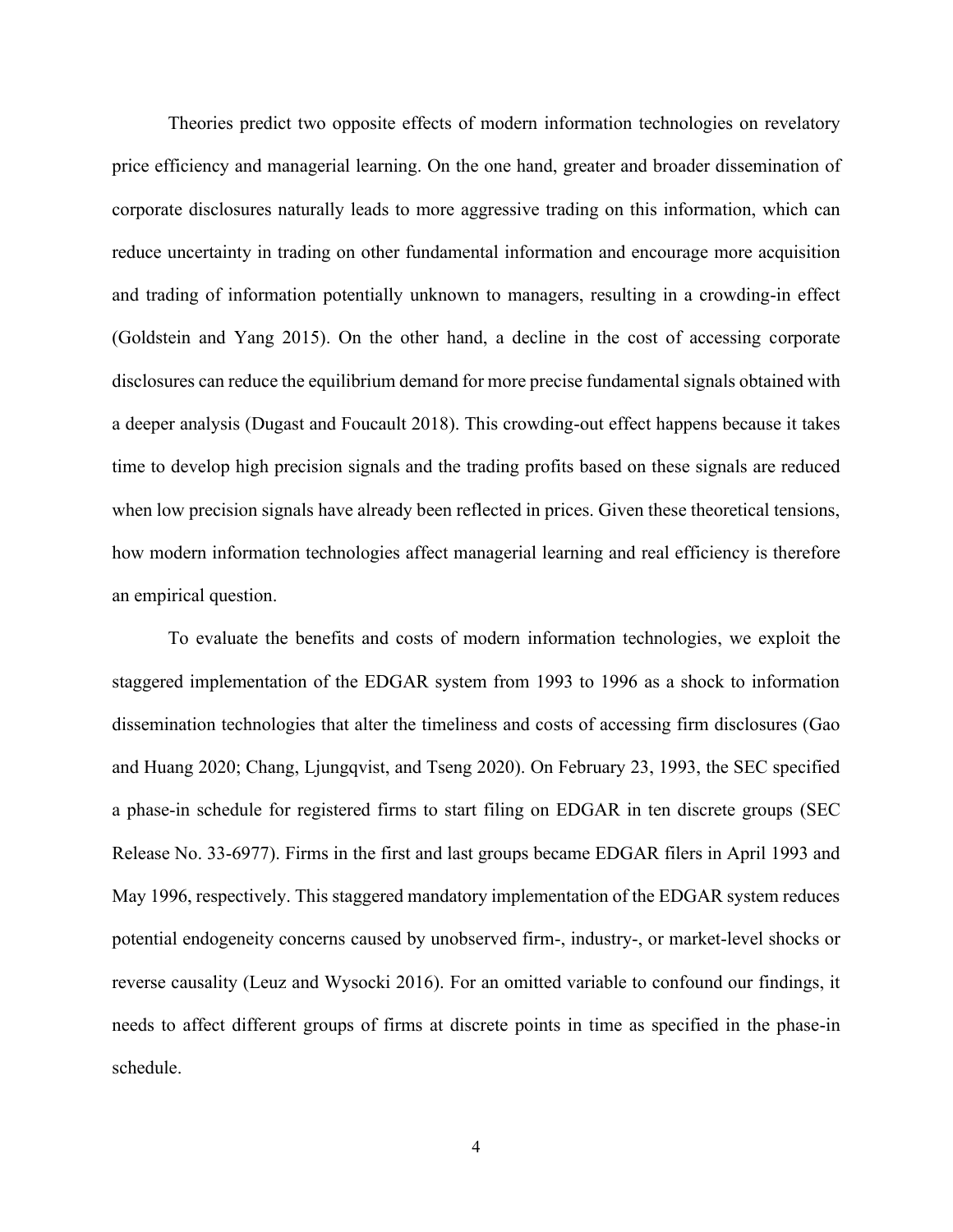Using a staggered difference-in-differences (diff-in-diff) research design, we find that the EDGAR implementation leads to a 10% increase in the level of corporate investment but a 20% decrease in the investment-to-price sensitivity. A standard dynamic test shows no difference in pre-trends in investment behavior between the treatment and control groups, supporting the parallel-trends assumption. The observed increase in the level of corporate investment follows the conventional wisdom: EDGAR inclusion improves firms' information environments, access to equity capital, and their ability to undertake investment projects. Using a path analysis design (e.g., Landsman, Maydew, and Thornock 2012), we provide evidence supporting this equity financing channel.

The observed decrease in the investment-to-price sensitivity suggests reduced managerial learning from the market after EDGAR inclusion.<sup>4</sup> We argue that this reduction in learning happens because greater dissemination of corporate disclosures levels the playing field, discourages private information acquisition, and crowds out some information that is new to managers. While there is no direct measure of revelatory price efficiency, we conduct three sets of analyses to support the managerial learning channel. First, we show that, after a firm becomes an EDGAR filer, it experiences a decrease in ownership by institutional investors, especially those who are more likely to actively acquire and trade on information. This result suggests that the EDGAR implementation provides greater benefits to less-sophisticated retail investors and discourages private information acquisition by more-sophisticated institutional investors.

Second, we use two measures based on structural market microstructure models to assess the equilibrium level of private information in prices. The first measure is the probability of

<sup>4</sup> Greater financing and stronger governance after the EDAGR implementation can lead to an increase in the investment-to-price sensitivity. Thus, the observed decrease in the investment-to-price sensitivity is unlikely to be driven by these alternative channels.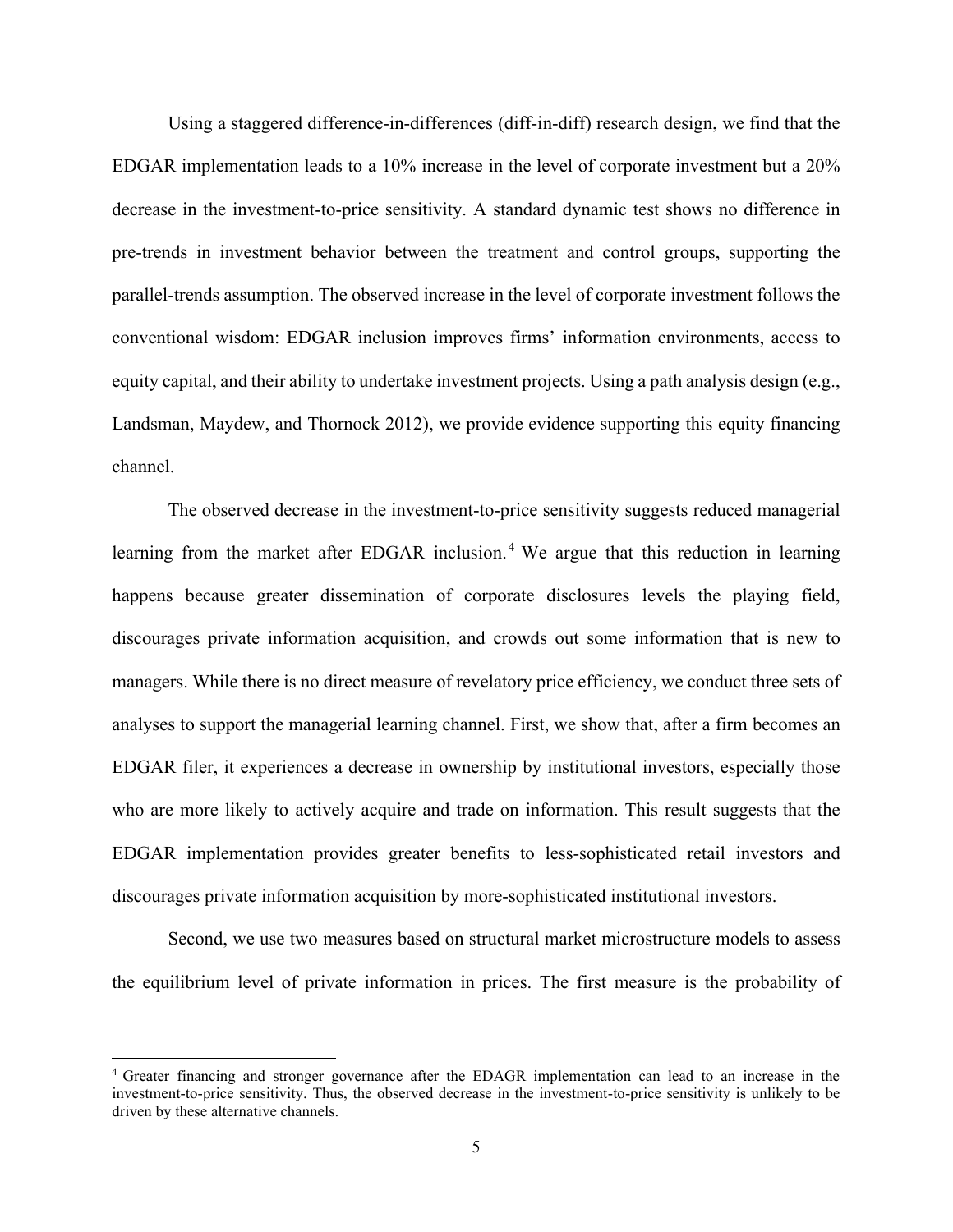informed trading based on the Generalized PIN model recently developed in Duarte, Hu, and Young (2020), and the second measure is the adverse selection component of the bid-ask spread (Madhavan, Richardson, and Roomans 1997; Armstrong, Core, Taylor, and Verrecchia 2011). These two measures are complementary as the former relies on order flows to identify private information arrival while the latter directly measures the extent to which prices are affected by unexpected order flows. We show that the EDGAR implementation leads to a decrease in both measures of private information.

Third, we explore cross-sectional differences between firms to provide a tighter link between investors' private information and managerial learning. The condition for managerial learning is that investors collectively possess some information that managers do not have. Learning models commonly assume that investors' information advantage lies in evaluating growth options, which requires analyzing market trends, industry competition, and consumer demand, as well as making comparisons with other firms; investors are unlikely to possess new information about a firm's assets in place since managers are the ones who put those assets there (e.g., Gao and Liang 2013; Bai, Philippon, and Savov 2016; Edmans, Jayaraman, and Schneemeier 2017; Goldstein and Yang 2019). <sup>5</sup> Thus, the EDGAR implementation is likely to reduce managerial learning to a greater extent in growth firms than in value firms. Consistent with this cross-sectional prediction, we find that growth firms experience a greater reduction in institutional ownership, privately informed trading, and the investment-to-price sensitivity after the EDGAR shock than value firms.

As a final step, we examine the overall effect of the EDGAR implementation on *ex post* firm performance. On the one hand, greater dissemination of corporate disclosures and improved

<sup>&</sup>lt;sup>5</sup> The argument is not that the manager is less informed than investors, but only that the manager does not have perfect information about every decision-relevant factor that is related to the firm's growth opportunities.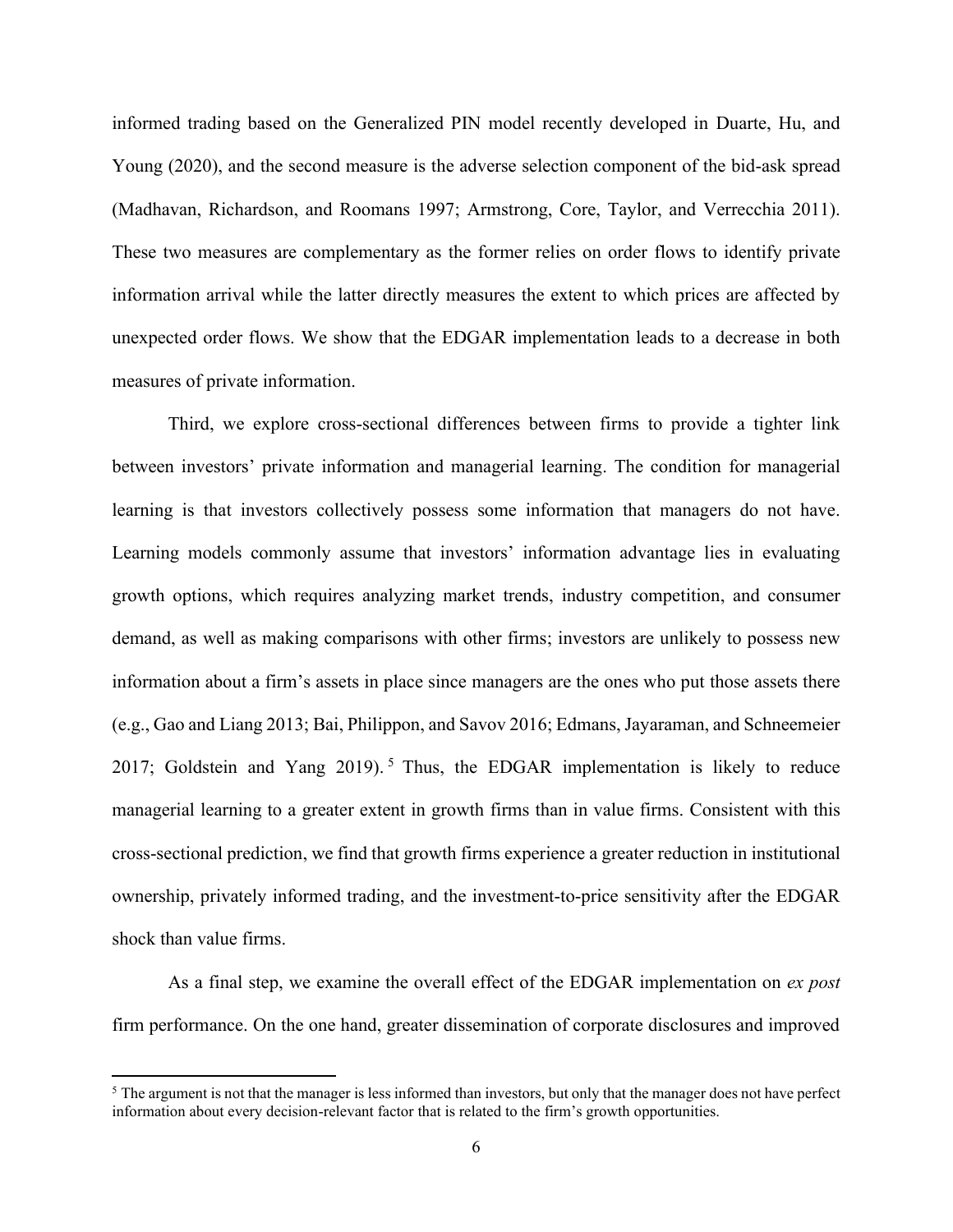stock market liquidity can better incentivize managers (who are the agents of the shareholders) to take value-maximizing actions. On the other hand, reduced managerial learning, especially in growth firms, can hurt firm performance (despite managers' best intentions). Empirically, we find that, on average, the EDGAR implementation leads to an increase in firm profitability and sales growth in value firms but hurts performance in high-growth firms where managerial learning from the market is particularly important.

It is worth noting that increased timeliness and reduced costs of accessing firm disclosures might alter managers' reporting incentives (by enhancing investor monitoring and/or increasing capital market pressure) and affect firms' disclosure quality. Thus, we do not claim that the EDGAR implementation represents a clean shock to information dissemination while holding constant the information being disclosed. This possibility adds nuance to the interpretation of our results but does not change our inferences that the documented real effects of the EDGAR shock are due to a reduction in investors' costs of accessing corporate filings.

The remainder of the paper is organized as follows. Section 2 reviews related literature and discusses our paper's contributions. Section 3 lays out the institutional setting and describes our sample and empirical specification. Section 4 develops a stylized model that illustrates the theoretical underpinnings of the investment-to-price sensitivity framework. Section 5 presents the main analysis on corporate investment. Section 6 delves into the underlying mechanisms that explain the main results. Section 7 provides some additional analyses. Section 8 concludes and discusses some directions for future research.

#### **2. Related Literature**

Modern information technologies have fundamentally changed the way that the investing public monitors for, acquires, and analyzes firm disclosures. A natural question that arises is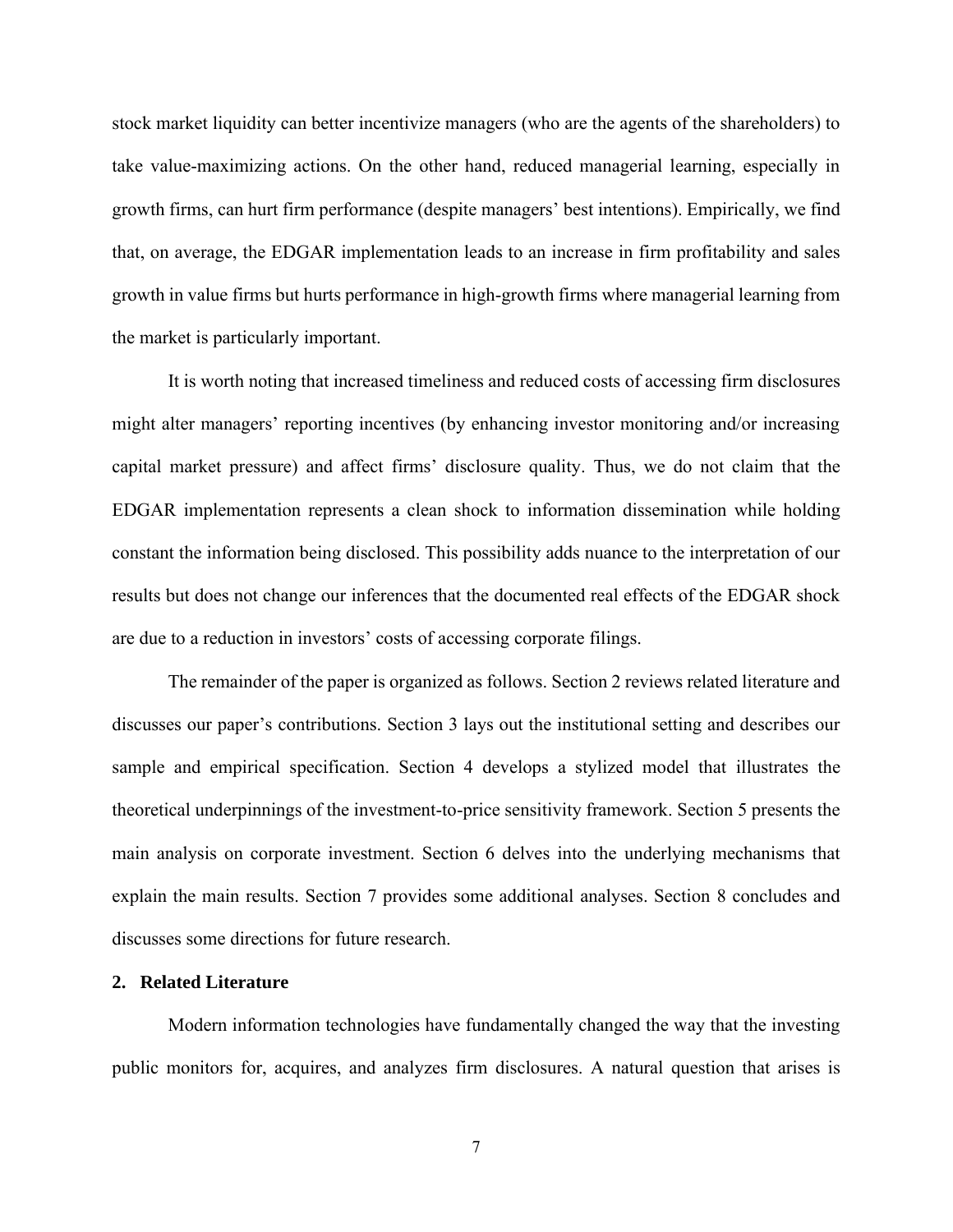whether and how these technologies affect capital markets and firms. Gao and Huang (2020) first exploit the staggered timing of the EDGAR implementation and provide plausibly causal evidence that EDGAR inclusion leads to an increase in information production by individual investors and sell-side analysts, and a higher stock pricing efficiency.<sup>6</sup> Their results are based on the amount of *total* information in individual trades, analyst forecasts, and prices, and suggest that the EDGAR implementation improves forecasting price efficiency. We follow the empirical methodology of Gao and Huang (2020), highlight the opposite effects of EDGAR inclusion on the two types of price efficiency (i.e., forecasting price efficiency versus revelatory price efficiency), and demonstrate the dual effects of modern information technologies on the real economy.

Specifically, our results show that broader information dissemination leads to an increase in stock liquidity, a decrease in return volatility, and an increase in the level of equity financing and corporate investment. These outcomes directly follow Gao and Huang (2020) and are consistent with the conventional wisdom that guides regulators in promoting broader and more timely information dissemination. More importantly, we argue and find that this analysis is incomplete as greater dissemination of corporate disclosures crowds out private information acquisition and reduces managerial learning from prices. This crowding-out effect, while often overlooked, is particularly pronounced in high-growth firms. Our findings provide evidence that investors' costs of accessing firm disclosures have different implications for forecasting price efficiency and revelatory price efficiency, both of which significantly affect the real economy.

As evidence of the importance of this line of research, several concurrent studies also exploit the staggered timing of the EDGAR implementation and examine different outcome

<sup>6</sup> Earlier studies treat the implementation of the EDGAR system as a one-time shock (e.g., Asthana, Balsam, and Sankaraguruswamy 2004). Griffin (2003) and Li and Ramesh (2009) document significant stock price reactions surrounding 10-K and 10-Q filings in the EDGAR era.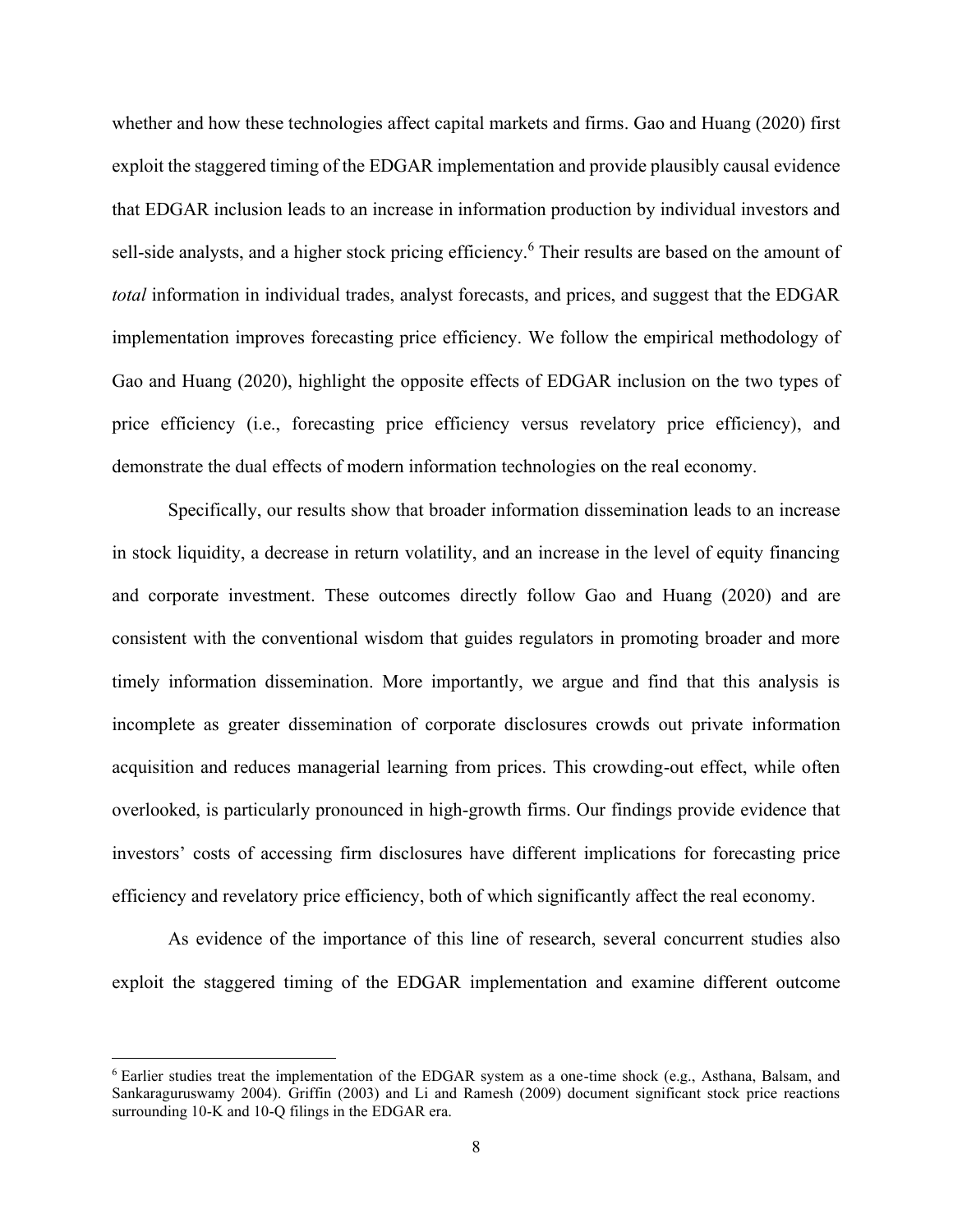variables, including analyst forecasts (Chang, Ljungqvist, and Tseng 2020), investor disagreement (Chang, Hsiao, Ljungqvist, and Tseng 2020), information asymmetry (Gomez 2020), earnings management (Liu 2019), and stock price crash risk (Guo, Lisic, Stuart, and Wang 2019). In contrast to our work, these studies do not consider the notion of revelatory price efficiency since their focus is not on how EDGAR affects the real economy. More related to our work are three studies that also examine the real effects of EDGAR: Li and Qi (2020) and Lai, Lin, and Ma (2020) focus on the benefits of EDGAR and show that EDGAR inclusion leads to lower information asymmetry, lower cost of equity capital, and higher capital investment. Bird, Karolyi, Ruchti, and Truong (2020) focus on the costs of EDGAR and show that EDGAR inclusion leads to a lower investmentto-price sensitivity. Compared with these concurrent studies, our paper provides a more comprehensive picture of the relations at play by considering both types of price efficiency and by assessing whether and when the benefits exceed the costs and vice versa. Our findings highlight that it is important to consider the tradeoff between improved equity financing and reduced managerial learning when evaluating the economic effects of modern information technologies. Our evidence suggests that the former effect dominates in value firms while the latter effect dominates in high-growth firms.

Our paper makes contributions to three strands of literature.<sup>7</sup> First, it contributes to the literature on the effects of financial reporting and disclosure on corporate investment (see reviews in Kanodia and Sapra (2016), Leuz and Wysocki (2016), and Roychowdhury, Shroff, and Verdi (2019)). Prior research in this literature often assumes that investors' costs of acquiring and analyzing corporate disclosures are negligible and focuses on whether and how disclosure content, quantity, quality, or timing affects managerial actions. Our findings highlight the importance of

<sup>7</sup> Several concurrent studies also touch some of the issues we examine but our study is much more comprehensive as discussed above.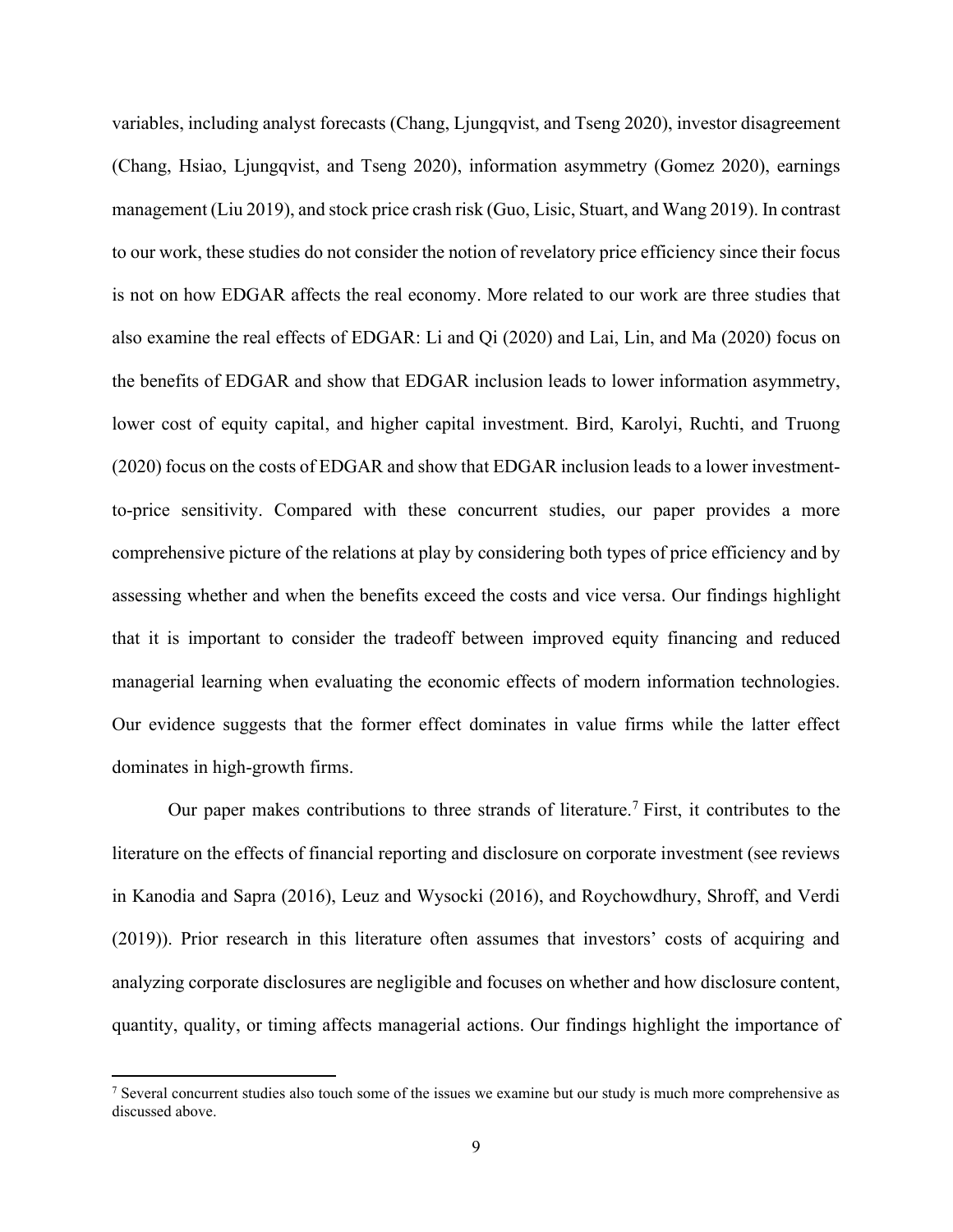considering information dissemination beyond information production when examining the real effects of corporate disclosures.

Second, our paper contributes to the literature assessing how the costs of monitoring for, acquiring, and analyzing corporate disclosures affect investor information choices, trades, and market outcomes (see reviews in Lee and So (2015), Kothari, So, and Verdi (2016), and Blankespoor, deHaan, and Marinovic (2020)). Prior research in this area often focuses on how disclosure processing costs affect the amount of *total* information in individual trades, analyst forecasts, or prices (i.e., forecasting price efficiency). We develop a stylized model based on the investment-to-price sensitivity framework and provide evidence suggesting that the EDGAR implementation decreases the amount of information in prices that is new to managers (i.e., revelatory price efficiency) despite its positive effect on forecasting price efficiency.

Third, our paper extends the literature on the real effects of the financial markets (see reviews in Bond, Edmans, and Goldstein (2012) and Goldstein and Yang (2017)). Most related to our work is Jayaraman and Wu (2019) who find a reduction in a firm's investment-to-price sensitivity after the firm increases segment disclosures. Their results present evidence of reduced managerial learning after an increase in the level of disclosures. A fundamental difference between their work and ours is that they abstract away from investors' costs of accessing disclosures. In contrast, we provide direct evidence on the implications of these costs on corporate investment decisions.

# **3. Institutional Setting, Sample, and Empirical Specification**

# *3.1.Institutional Setting*

Before the implementation of the EDGAR system in 1993, SEC-registered firms were required to submit multiple paper copies of filings to the SEC. These paper copies of filings were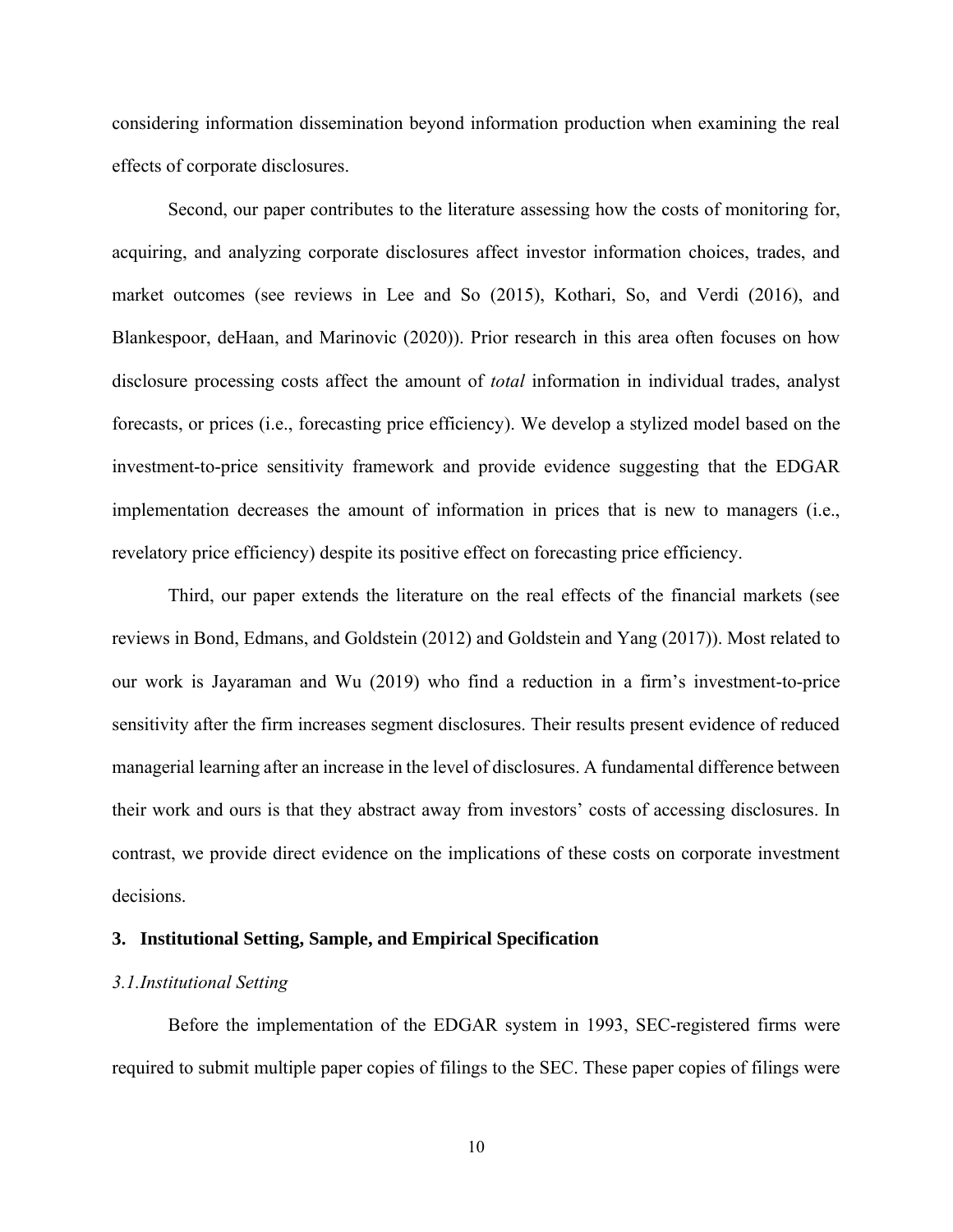stored in the SEC's public reference rooms located in three locations (i.e., Washington D.C., New York, and Chicago), and typically one or two paper copies of the same filing were available for access in each location. As vividly noted in a *New York Times* (1982) article, "[t]he place can be a zoo" and "files are often misplaced or even stolen."<sup>8</sup> To view these corporate filings, investors could either physically visit one of the reference rooms or subscribe to commercial data vendors for a nontrivial fee.<sup>9</sup> Data aggregators such as Standard & Poor's were only able to disseminate SEC filings to its commercial customers with a significant production lag (D'Souza, Ramesh, and Shen 2010).<sup>10</sup> This restricted and delayed access to firm disclosures likely creates information asymmetries among investors even though these SEC filings are deemed to be "public."

To facilitate the timely dissemination of corporate filings through the internet, the SEC developed the EDGAR system which enabled registered firms to file electronically. On February 23, 1993, the SEC released the phase-in schedule for the mandatory implementation of the EDGAR system (SEC Release No. 33-6977). In this schedule, all SEC-registered firms were divided into ten groups, and each group was required to submit corporate filings electronically through the EDGAR system after the respective implementation date. The assignments of firms into the ten phase-in groups were solely based on firm size, where larger firms were required to start filing electronically earlier than smaller firms (SEC Release No. 33-6944).<sup>11</sup> According to the

<sup>8</sup> See "S.E.C. Data: Difficult Hunt" by the *New York Times* (May 19, 1982).

<sup>9</sup> Chang, Ljungqvist, and Tseng (2020) note that Mead Data Central charged "a fee of \$125 per month, plus a connect charge of \$39 an hour, plus a charge of 2.5 cents per line of data plus search charges which range from \$6 to \$51 per search." Dialog charged "\$84 per hour plus \$1 per page." See [http://www.bio.net/bionet/mm/ag-forst/1992-](http://www.bio.net/bionet/mm/ag-forst/1992-January/000187.html) [January/000187.html.](http://www.bio.net/bionet/mm/ag-forst/1992-January/000187.html)

 $10$  D'Souza, Ramesh, and Shen (2010) show that EDGAR decreased the Compustat's median collection lag by 50 percent (i.e., from 22 weekdays to 11 weekdays).

 $11$  Chang, Ljungqvist, and Tseng (2020, p. 2) note: "In private correspondence, Scott Bauguess, then Acting Chief Economist of the SEC, informed us that the wave assignments were determined solely on the basis of firm size." Gao and Huang (2020) further note that very few firms (3% of sample firms) deviated from the SEC's phase-in schedule. Thus, the prespecified timing is a strong instrument for the actual timing of the EDGAR implementation and has the advantage of not being contaminated by firms' endogenous decisions.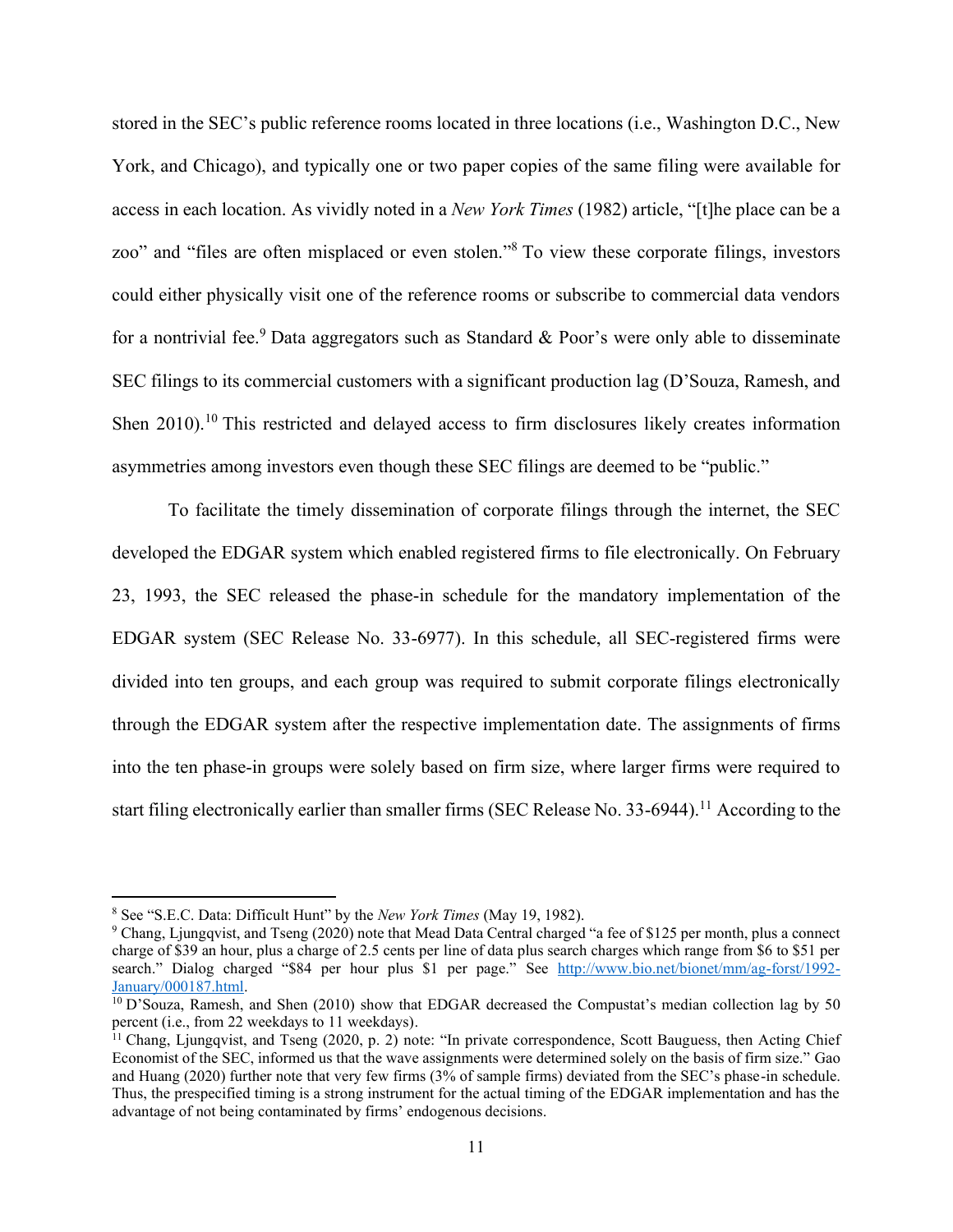schedule, firms in the first group (i.e., Group CF-01) were required to start filing through the EDGAR system in April 1993, while firms in the last group (i.e., Group CF-10) were required to do so in May 1996.<sup>12</sup> The detailed implementation dates for the ten groups are tabulated in Appendix A.

# *3.2.Sample*

To construct the sample for our analysis, we obtain the list of firms in these ten groups from the SEC Release No. 33-6977. This list contains each firm's Central Index Key (CIK), which we use to match these firms to Compustat. Our sample period starts in the second quarter of 1991 (i.e., two years before the implementation date of the first phase-in group) and ends in the second quarter of 1998 (i.e., two years after the implementation date of the last phase-in group). We obtain financial statement data from Compustat, stock price and return data from the Center for Research in Security Prices (CRSP), intraday transaction data from NYSE Trade and Quote (TAQ), and data on institutional ownership from Thomson Reuters. Following prior research (e.g., Chen, Goldstein, and Jiang 2007), we exclude firms in the financial and utility industries as well as firms with total assets less than \$10 million in 1992 (i.e., the last year prior to the EDGAR implementation). Our final sample consists of 3,020 firms and 66,628 firm-quarter observations.

## *3.3.Empirical Specification*

Our baseline equation for testing the effect of the EDGAR implementation on the level of corporate investment is as follows:

$$
INVESTMENT_{i,t+1} = \alpha_t + \eta_i + \gamma_1 EDGAR_{i,t} + \gamma_2 Q_{i,t} + \gamma_3 CF_{i,t} + \gamma_4 SIZE_{i,t} + \varepsilon_{i,t+1}
$$
 (1)

 $12$  After completing the phase-in of the first four groups in December 1993, the SEC refrained from further phase-in of EDGAR filers over the first half of 1994 while evaluating EDGAR's performance. On December 19, 1994, the SEC issued Release No. 33-7122, which revised the phase-in dates for Group CF-05 and Group CF-06 (from August and November 1994 as in Release No. 33-6977 to January and March 1995, respectively) and confirmed the phase-in dates for the remaining four groups. Our analysis is based on the finalized implementation dates.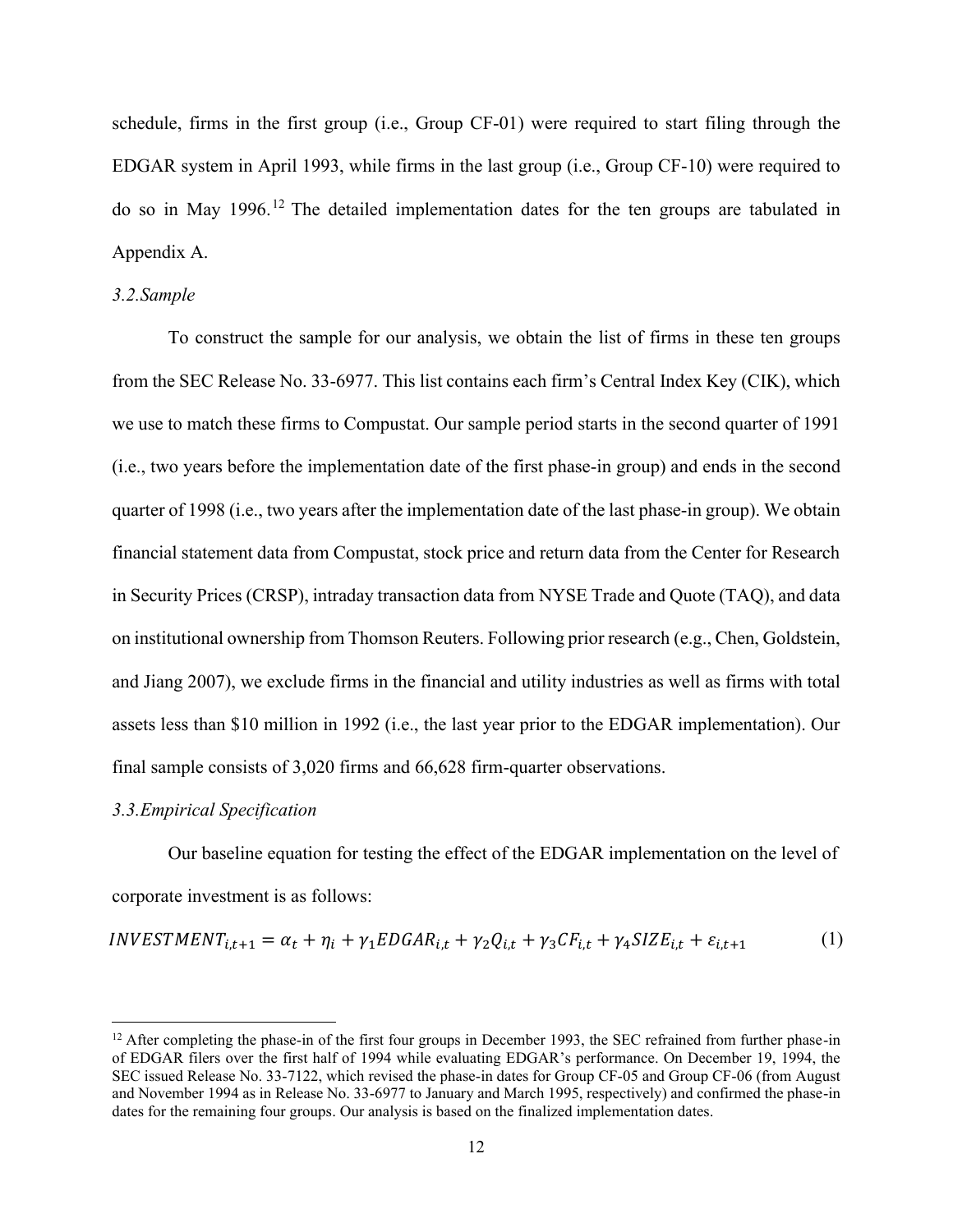where *INVESTMENT*<sub>*i*,*t*+1</sub> is firm *i*'s investment in quarter *t*+1, and  $\alpha_t$  and  $\eta_i$  represent yearquarter and firm fixed effects, respectively. Specifically,  $INVESTMENT_{i,t+1}$  is defined as firm *i*'s capital expenditure in quarter *t*+1 scaled by its net property, plant, and equipment at the end of quarter *t*.  $EDGAR<sub>i,t</sub>$  is an indicator variable that equals one if firm *i* is a mandatory EDGAR filer in quarter *t*, and zero otherwise. Following prior research (Foucault and Frésard 2012, 2014), we control for three variables known to correlate with a firm's investment decisions:  $Q_{i,t}$  is Tobin's Q of firm *i* measured at the end of quarter *t*.  $CF_{i,t}$  is the operating cash flow of firm *i* in quarter *t*, scaled by lagged book assets.  $SIZE_{i,t}$  is the natural logarithm of the book value of total assets of firm *i* measured at the end of quarter *t*. 13

 $\gamma_1$  is the diff-in-diff estimator and captures the effect of the EDGAR implementation on the level of corporate investment. We predict a positive  $\gamma_1$  due to improved equity financing for at least three reasons. First, more timely and extensive dissemination of firm disclosures can reduce adverse selection problems resulting from information asymmetry between the firm and new investors in the primary market (Myers and Majluf 1984). Second, broad information dissemination levels the playing field, mitigates information asymmetry among investors, attracts liquidity to the secondary market, and eventually results in a lower cost of capital in the primary market (Merton 1987; Diamond and Verrecchia 1991). Third, a firm's commitment for timely dissemination of information regarding managers' actions after equity issuance alleviates investors' *ex ante* concern about *ex post* moral hazard costs and increases their willingness to provide financing to firms (Jensen and Meckling 1976; Holmström 1979; Watts and Zimmerman 1986).<sup>14</sup>

<sup>13</sup> Our inferences are unchanged when we use the natural logarithm of the market capitalization at the end of quarter *t* to proxy for firm size (see Table A1 of the online appendix). Since we are interested in the investment-to-price sensitivity where Tobin's Q is the (normalized) price measure, we avoid using another price-based measure of firm size in our main analysis.

<sup>&</sup>lt;sup>14</sup> For example, Shroff (2020) provides evidence on the value of the Public Company Accounting Oversight Board inspections in mitigating financing frictions for non-U.S. companies.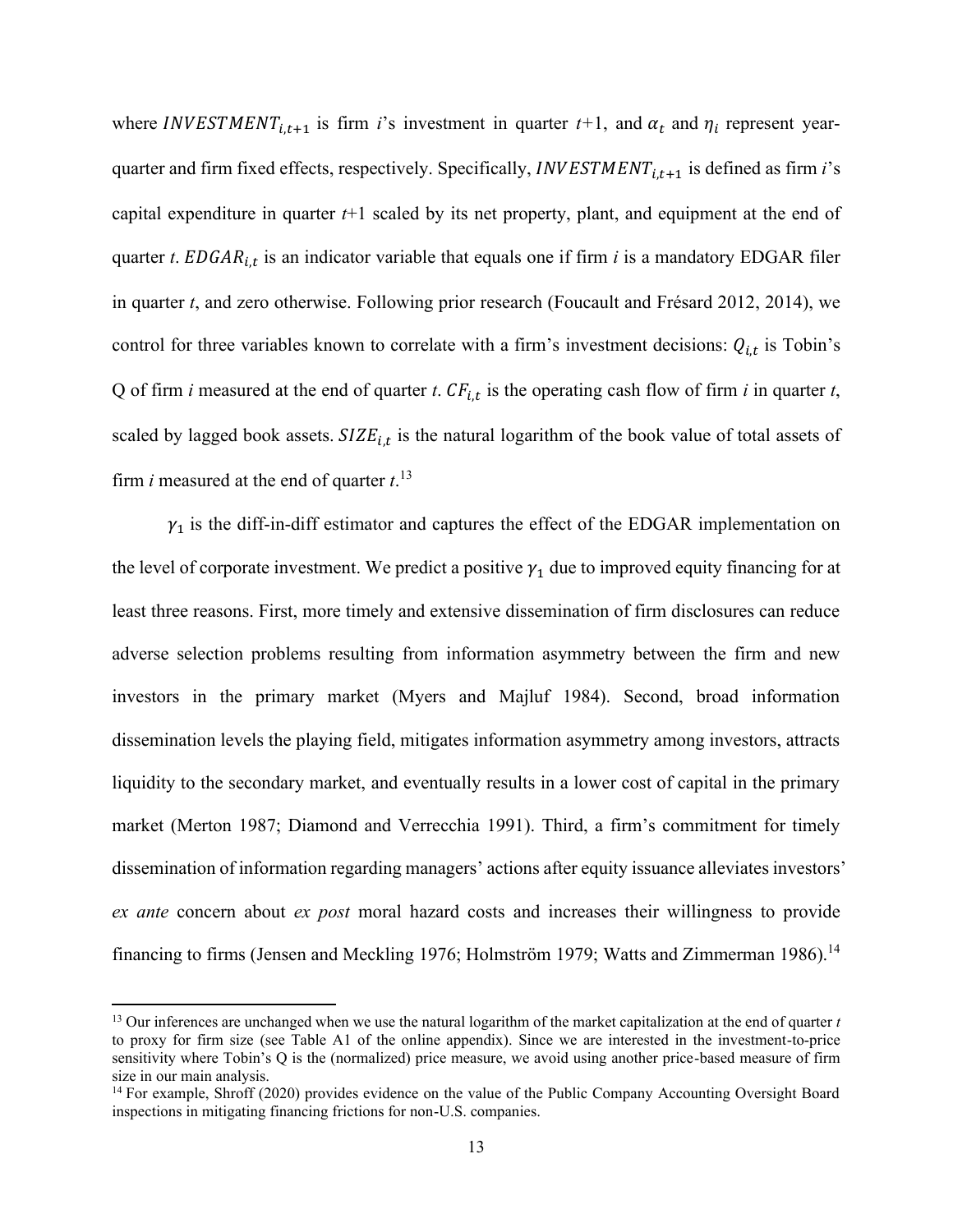While it is difficult to empirically separate these different explanations, they point to the same prediction that reduced costs of accessing firm disclosures lead to an increased level of equity financing and investment.

Two things are worth noting. First, the assignments of firms into the ten phase-in groups were solely based on a snapshot of pre-EDGAR market capitalization (Chang, Ljungqvist, and Tseng 2020). Equation (1) does not include a control for pre-EDGAR market capitalization because it is subsumed by firm fixed effects. Second, the time-varying firm characteristics (i.e.,  $Q_{i,t}$ ,  $CF_{i,t}$ , and  $SIZE_{i,t}$ ) are likely affected by the EDGAR implementation and controlling for them might confound the estimate of the effect of the EDGAR implementation on investment (Angrist and Pischke 2009; Gao and Huang 2020).<sup>15</sup> Hence, we run all our regressions without and with controlling for time-varying firm characteristics. We cluster standard errors by firm given multiple quarterly observations for each firm (Petersen 2009).

To examine how the EDGAR implementation affects the investment-to-price sensitivity, we augment Equation (1) by interacting  $EDGAR_{i,t}$  with  $Q_{i,t}$ ,  $CF_{i,t}$ , and  $SIZE_{i,t}$  as follows:

$$
INVESTMENT_{i,t+1}
$$
  
=  $\alpha_t + \eta_i + \gamma_1 EDGAR_{i,t} + \gamma_2 Q_{i,t} + \gamma_3 CF_{i,t} + \gamma_4 SIZE_{i,t} + \gamma_5 Q_{i,t} \times EDGAR_{i,t} + \gamma_6 CF_{i,t} \times EDGAR_{i,t} + \gamma_7 SIZE_{i,t} \times EDGAR_{i,t} + \varepsilon_{i,t+1}$  (2)

where  $\gamma_5$  captures the effect of the EDGAR implementation on the investment-to-price sensitivity. We do not have a signed prediction for  $\gamma_5$  because it depends on how the EDGAR implementation affects revelatory price efficiency, which is *ex ante* unclear. To clarify this idea, we develop a stylized model in the next section to highlight the basic mechanism.

<sup>&</sup>lt;sup>15</sup> Gormley and Matsa (2016) illustrate the importance of excluding endogenous controls (e.g., firm size) when examining the effects of business combination laws. They note: "For example, prior studies of how BC laws affect firms' acquisition activity have included a time-varying control for firm size. But, presumably, if passage of the BC law affects acquisitions, it also affects firm size, making firm size an invalid control" (p. 443).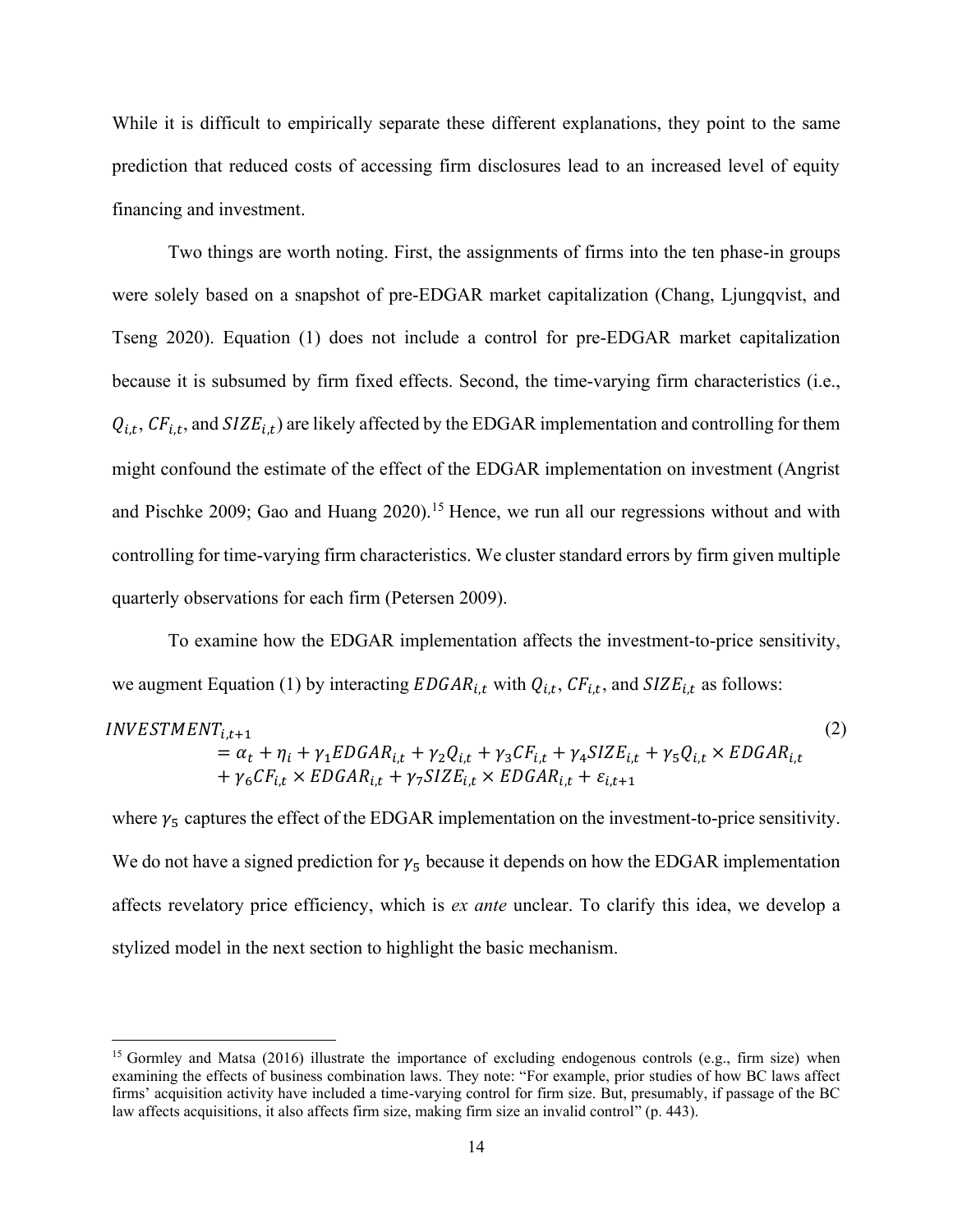## **4. Theoretical Framework for Managerial Learning**

Let a representative firm's value be given by  $\theta K - \frac{1}{3}$  $\frac{1}{2}K^2$ , where K is the total capital, and  $\theta$  is the random variable that captures the level of productivity of the firm's capital.  $\theta$  can be interpreted as the firm's fundamentals. Suppose that  $\theta$  is normally distributed with mean 0 and variance  $\frac{1}{\mu_{\theta}}$ . Given the firm's value function, it is easy to see that the firm manager's optimal capital level at time *t* equals the expected level of  $\theta$ , i.e.,  $K_t = E(\theta | \text{Manager's Information at } t)$ . Changes from  $K_t$  to  $K_{t+1}$  take the form of investment during period  $t + 1$ . Here, the value function is assumed to be concave in total capital  $K$ , and for simplicity, we implicitly assume that adjustments to  $K$  are costless. Introducing some adjustment costs will not affect the results qualitatively.

For simplicity and without loss of generality, we focus on a model of two periods: 0 and 1. At  $t = 0$ , the price of the firm's stock reflects the prior belief about the firm's fundamental  $\theta$ . The manager of the firm privately observes a signal about  $\theta$ , denoted as M, where  $M = \theta + \varepsilon_M$ , and  $\varepsilon_M \sim N(0, \frac{1}{\mu})$  $\frac{1}{\mu_M}$ ). Given her information and using Bayesian updating, the firm's manager will optimally set the level of capital  $K_0$  at:  $K_0 = E(\theta | prior, M) = \frac{\mu_M}{\mu_0 + \mu_0}$  $\frac{\mu_M}{\mu_{\theta}+\mu_M} M.$ 

At  $t = 1$ , there are two pieces of information in the marketplace. The first piece of information is a noisy signal about the manager's private information  $M$ . We denote this signal as M', where  $M' = M + \varepsilon_{M'}$ , and  $\varepsilon_{M'} \sim N(0, \frac{1}{\mu})$  $\frac{1}{\mu_{M'}}$ ). The second piece of information is an independent signal about the fundamentals  $\theta$ . We denote this signal as N, where  $N = \theta + \varepsilon_N$ , and  $\varepsilon_N \sim N(0, \frac{1}{\mu_0})$  $\frac{1}{\mu_N}$ ). These two signals reflect the different types of information markets can have. One is information that is already known to the manager (i.e., a signal about the manager's information),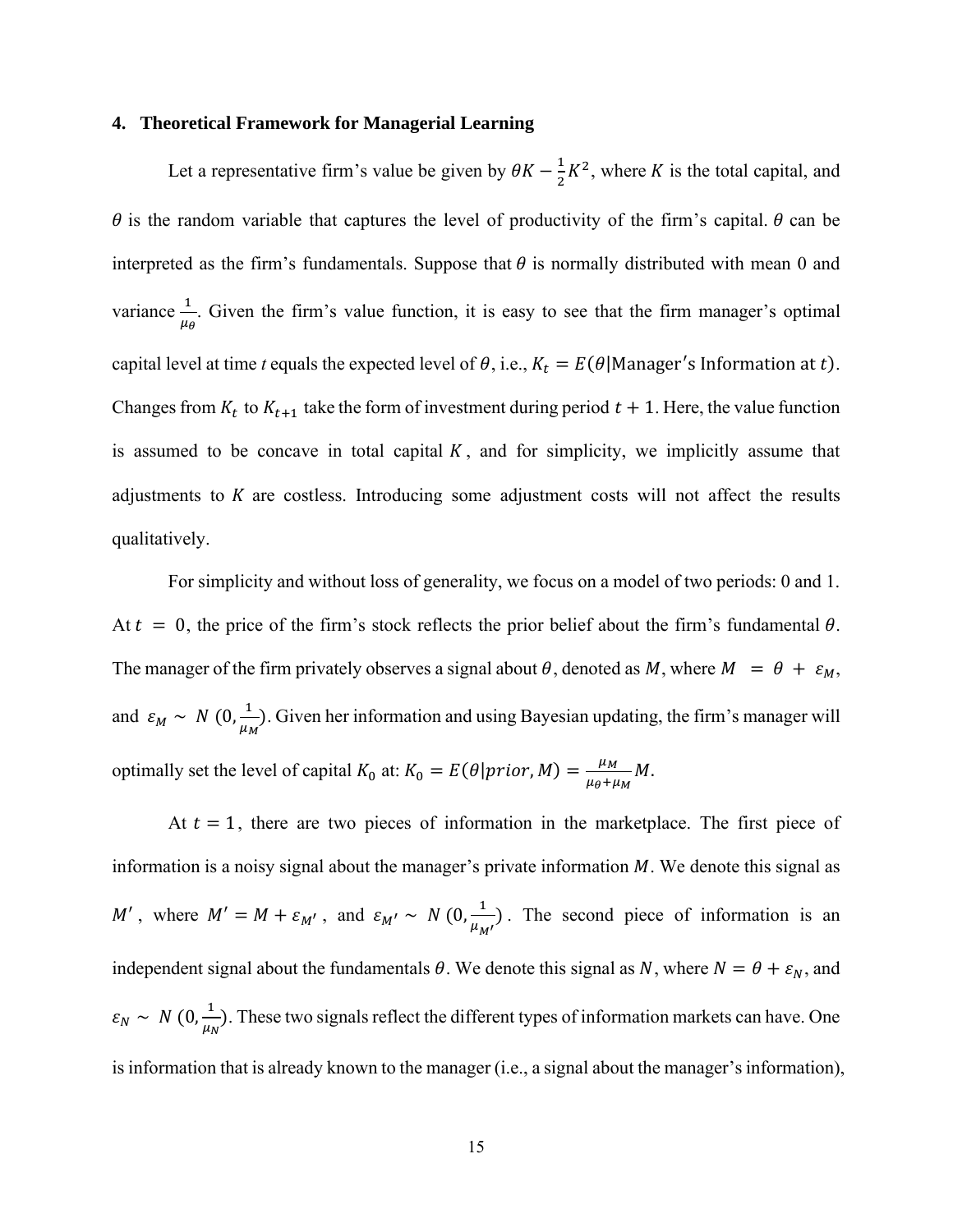and the other is information that is new to the manager (i.e., an independent signal about the fundamentals). Both types of signals can be observed by the market maker in various ways. The most common ways are via the order flows of traders, and via public releases of information. Here we assume for concreteness that both signals are observed by the market maker, who then sets the price to equal the expected level of  $\theta$ , i.e.,  $P_t = E(\theta|\text{Market Master's Information at } t)$ .<sup>16</sup> More

specifically, 
$$
P_1 = E(\theta | prior, M', N) = \frac{\mu_N}{\mu_{\theta} + \mu_N + \frac{\mu_M \mu_{M'}}{\mu_M + \mu_{M'}}} N + \frac{\frac{\mu_{M'} \mu_{M'}}{\mu_M + \mu_{M'}}}{\mu_{\theta} + \mu_N + \frac{\mu_M \mu_{M'}}{\mu_M + \mu_{M'}}} M'.
$$

The manager observes the price  $(P_1)$  and the information in the market about her own signal  $(M')$ , hence she can infer from price the independent signal in the market about the fundamentals (*N*). She then optimally sets  $K_1$  at:  $K_1 = E(\theta | prior, M, N) = \frac{\mu_N}{\mu_S + \mu_N}$  $\frac{\mu_N}{\mu_{\theta} + \mu_N + \mu_M} N + \frac{\mu_M}{\mu_{\theta} + \mu_N}$  $\frac{\mu_M}{\mu_\theta + \mu_N + \mu_M} M$ . Then, investment during period  $t = 1$  ( $I_1$ ) is the difference between total capital at  $t = 1$  ( $K_1$ ) and total capital at  $t = 0$  ( $K_0$ ). Hence:  $I_1 = \frac{\mu_N}{\mu_A + \mu_M}$  $\frac{\mu_N}{\mu_{\theta} + \mu_N + \mu_M} N + \frac{\mu_M}{\mu_{\theta} + \mu_N}$  $\frac{\mu_M}{\mu_\theta + \mu_N + \mu_M} M - \frac{\mu_M}{\mu_\theta + \mu_M}$  $\frac{\mu_M}{\mu_{\theta} + \mu_M} M = \frac{\mu_N}{\mu_{\theta} + \mu_N}$  $\frac{\mu_N}{\mu_{\theta}+\mu_N+\mu_M}$  (N –  $\mu_M$  $\frac{\mu_M}{\mu_{\theta}+\mu_M} M$ ).

We are interested in the sensitivity of  $I_1$  to  $P_1$  ( $\frac{dI_1}{dP_1}$ ). As econometricians, we observe  $I_1$ and  $P_1$ , but not N or M. To derive the sensitivity of  $I_1$  to  $P_1$ , we can write N and M as the products of the following latent linear projections on  $P_1: M = \gamma_M P_1 + e_M$ , and  $N = \gamma_N P_1 + e_N$ . Then, we get:  $\frac{dI_1}{dP_1} = \frac{\mu_N}{\mu_\theta + \mu_N}$  $\frac{\mu_N}{\mu_{\theta} + \mu_N + \mu_M} \left( \frac{dN}{dP_1} \right)$  $\frac{dN}{dP_1} - \frac{\mu_M}{\mu_{\theta} + \mu_{\theta}}$  $\mu_{\theta} + \mu_{M}$  $dM$  $\frac{dM}{dP_1}$  =  $\frac{\mu_N}{\mu_{\theta} + \mu_N}$  $\frac{\mu_N}{\mu_\theta + \mu_N + \mu_M} \Big( \gamma_N - \frac{\mu_M}{\mu_\theta + \mu_M}$  $\frac{\mu_M}{\mu_{\theta} + \mu_M} \gamma_M$ ). By rule of linear projections,  $\gamma_N = \frac{Cov(P_1, N)}{Var(P_1)}$  $\frac{Cov(P_1, N)}{Var(P_1)}$  and  $\gamma_M = \frac{Cov(P_1, M)}{Var(P_1)}$  $\frac{\partial v(t_1, m)}{\partial \alpha r(P_1)}$ . Thus, our model predicts:  $dl_1$  $\frac{dI_1}{dP_1} = \frac{1}{Var(}$  $Var(P_1)$  $\mu_N$  $\frac{\mu_N}{\mu_{\theta} + \mu_N + \mu_M} \Big( Cov(P_1, N) - \frac{\mu_M}{\mu_{\theta} + \mu_M}$  $\frac{\mu_M}{\mu_{\theta} + \mu_M} Cov(P_1, M)$ . Given the model structure, we can

<sup>&</sup>lt;sup>16</sup> In this simple model, the price the market maker sets does not take into account its feedback effect on manager's action. For models that consider this feedback loop, see Goldstein and Guembel (2008) and Edmans, Jiang, and Goldstein (2015).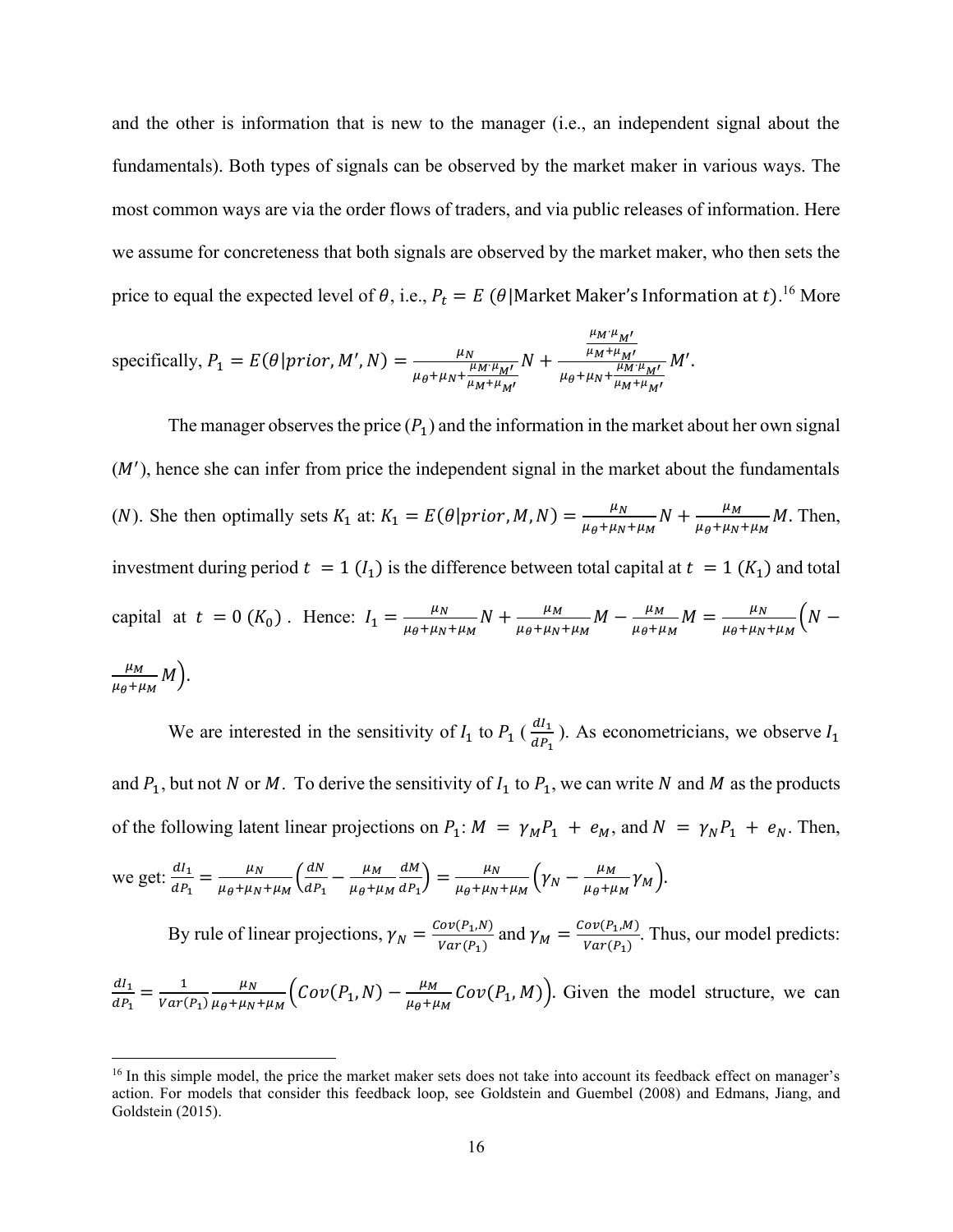derive expressions for  $Var(P_1)$ ,  $Cov(P_1, N)$  and  $Cov(P_1, M)$  (see the detailed derivations in Appendix B). Substituting these expressions and after some algebra, we get:  $\frac{dI_1}{dR}$  $\frac{a_1}{dP_1} =$  $\mathbf{a}$ 

$$
\frac{\mu_N}{\left[\mu_N + \frac{\mu_M \cdot \mu_{M'}}{\mu_M + \mu_{M'}}\right]} \frac{\mu_\theta}{\mu_\theta + \mu_M}.
$$

The above expression shows that the sensitivity of investment to price (1) is increasing in the precision of the information in the price that is new to the manager  $(\mu_N)$ ; (2) is decreasing in the precision of the information in the price that is already known to the manager  $(\mu_{M'})$ ; and (3) is decreasing in the precision of managerial information  $(\mu_M)$ .

The intuition behind these results goes as follows: Two types of information affect the price, one is new to the manager, and the other is already known to her. The manager will adjust the optimal capital level (i.e., invest) only upon information in the price that is new to her. The information that was already known to her affected her past capital level and will not affect current investment. Thus, the sensitivity of investment to price will be stronger when movements in the price are more likely to originate from information that is new to the manager than from information that was already known to her. A high precision of new information in the price (which is equivalent to a high amount of new information in the price) will generate a stronger sensitivity of investment to price, while a high precision of old information (which is equivalent to a high amount of old information) will generate a weaker sensitivity. Finally, when the manager's private information is more precise, it is less likely that new information in price changes her expectation about  $\theta$  and affects her investment decision, resulting in a lower sensitivity of the investment to the price.

Thus, the model suggests that the precision of information in price (or, the amount of total information in price) is not necessarily positively correlated with the investment sensitivity to price.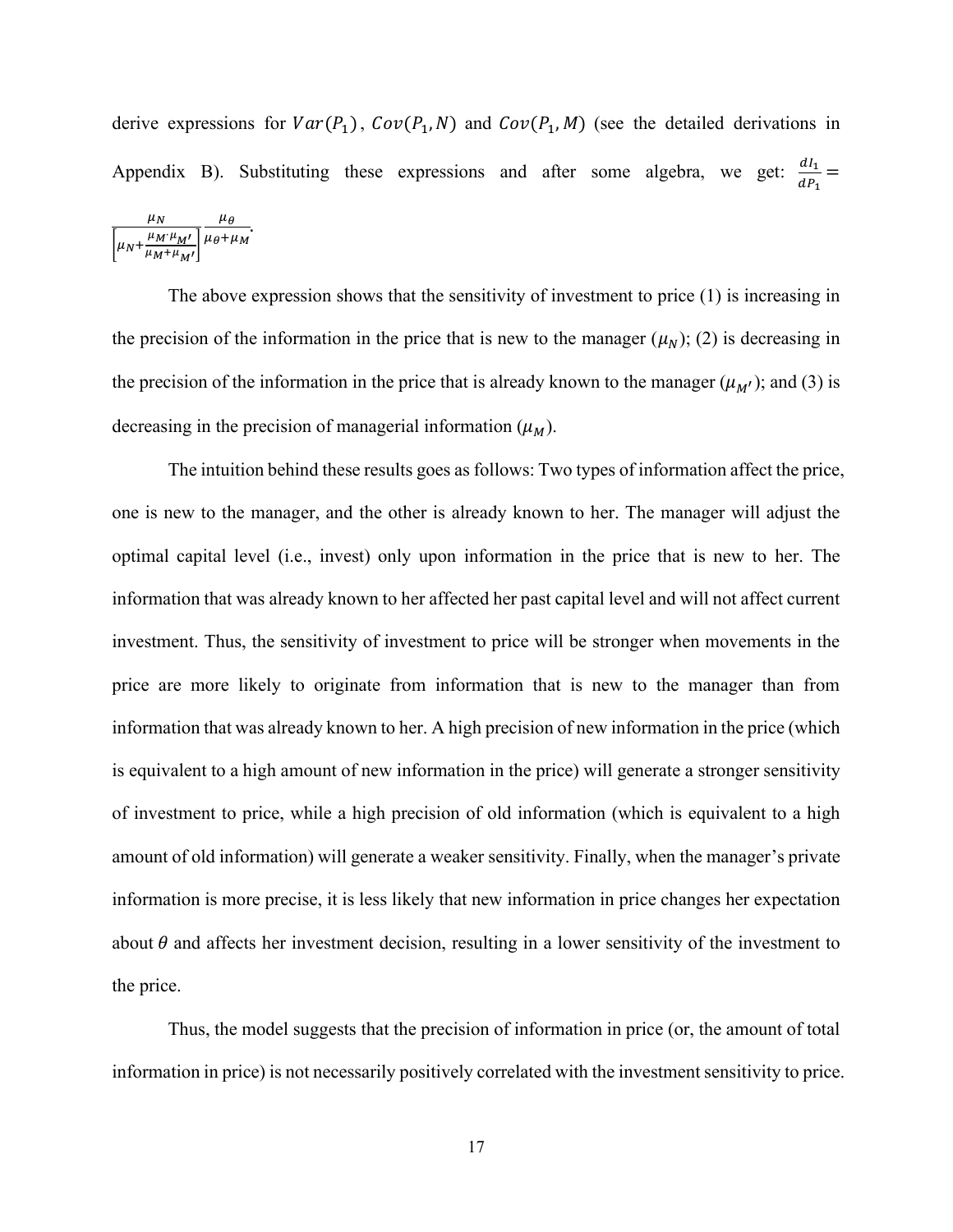The type of information matters a lot. Overall, we believe the insight is more general than the specific formulation of this model. The distinction between information that is new to managers and information that managers already had is critical. The incorporation of more information of the first type  $(N \text{ in the model})$  into the price will increase the sensitivity of investment to price, while the incorporation of more information of the second type  $(M'$  in the model) will decrease this sensitivity.

In the empirical setting of the EDGAR implementation, prior research finds that analyst forecast accuracy and stock pricing efficiency increase significantly after a firm becomes an EDGAR filer (Gao and Huang 2020). This result suggests that the precision of information in the marketplace (or, the amount of total information in the marketplace) increases after the EDGAR shock. However, this increase in total information can be entirely driven by the piece of information that is already known to the manager (i.e.,  $M'$  in the model).<sup>17</sup> Hence, this result does not speak to how the EDGAR shock would affect the amount of information that is new to the manager  $(N$  in the model), which is the focus of our empirical analysis.

Another implication from the model is that the extent to which the manager can learn from the market depends on the precision of her private information  $(M$  in the model). When  $M$  is very precise, it is less likely that the EDGAR implementation will affect her investment decisions through the learning channel. We expect the precision of  $M$  to be relatively high for assets in place and relatively low for growth options. Therefore, if the EDGAR implementation affects the investment-to-price sensitivity through the managerial learning channel, we should observe a stronger effect in growth firms than in value firms.

<sup>&</sup>lt;sup>17</sup> As noted in the Introduction, increased information dissemination after the EDGAR shock is likely the primary, but not necessarily the only, reason for the change in  $M'$  in the marketplace.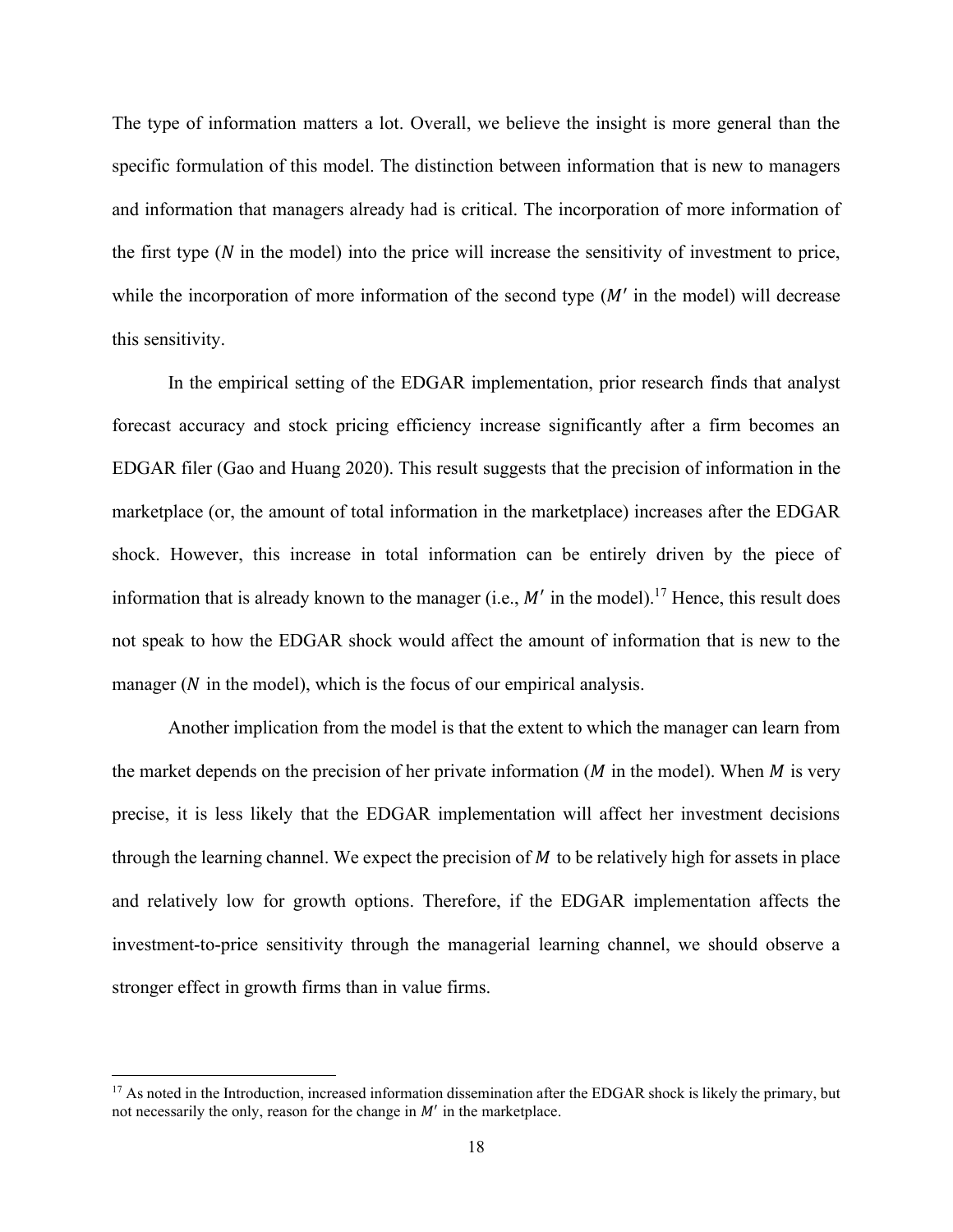#### **5. Main Analysis**

## *5.1.Descriptive Statistics*

Table 1 reports the descriptive statistics for the variables used in our main analysis. All continuous variables are winsorized at the top and bottom one percent to mitigate the influence of extreme values. Panel A presents the summary statistics for the sample. *INVESTMENT* exhibits reasonable variations in the sample; and its mean, median, and standard deviation are 7.1%, 4.9%, and 7.6%, respectively. We have a roughly equal number of firm-quarter observations before and after the EDGAR implementation (50.6% versus 49.4%). The average and median Tobin's Q are 1.8 and 1.4, respectively. Panel B presents the Pearson (above diagonal) and Spearman (below diagonal) correlations for the variables used in our empirical analysis. We observe a strong positive correlation between *INVESTMENT* and Tobin's Q (Pearson correlation of 0.28 and Spearman correlation of 0.33).

## *5.2.Main Results on Corporate Investment*

We analyze the effect of the EDGAR implementation on corporate investment by estimating Equations (1) and (2). Table 2 reports the main regression results. In column 1, we only include *EDGAR* as the independent variable, along with firm and year-quarter fixed effects. The coefficient on *EDGAR* is 0.613 (*p*-value*<*0.01), which represents a 9% increase relative to the sample mean of *INVESTMENT*. In column 2, we control for Tobin's Q (*Q*), cash flows (*CF*), and firm size (*SIZE*), and the coefficient on *EDGAR* remains significantly positive (*p*-value*<*0.01). These results confirm the conventional wisdom that the EDGAR implementation reduces adverse selection and moral hazard problems and leads to an increase in the level of corporate investment.

In column 3 of Table 2, we report the results of the regression model in Equation (2). The coefficient on *Q* measures the investment-to-price sensitivity prior to the EDGAR implementation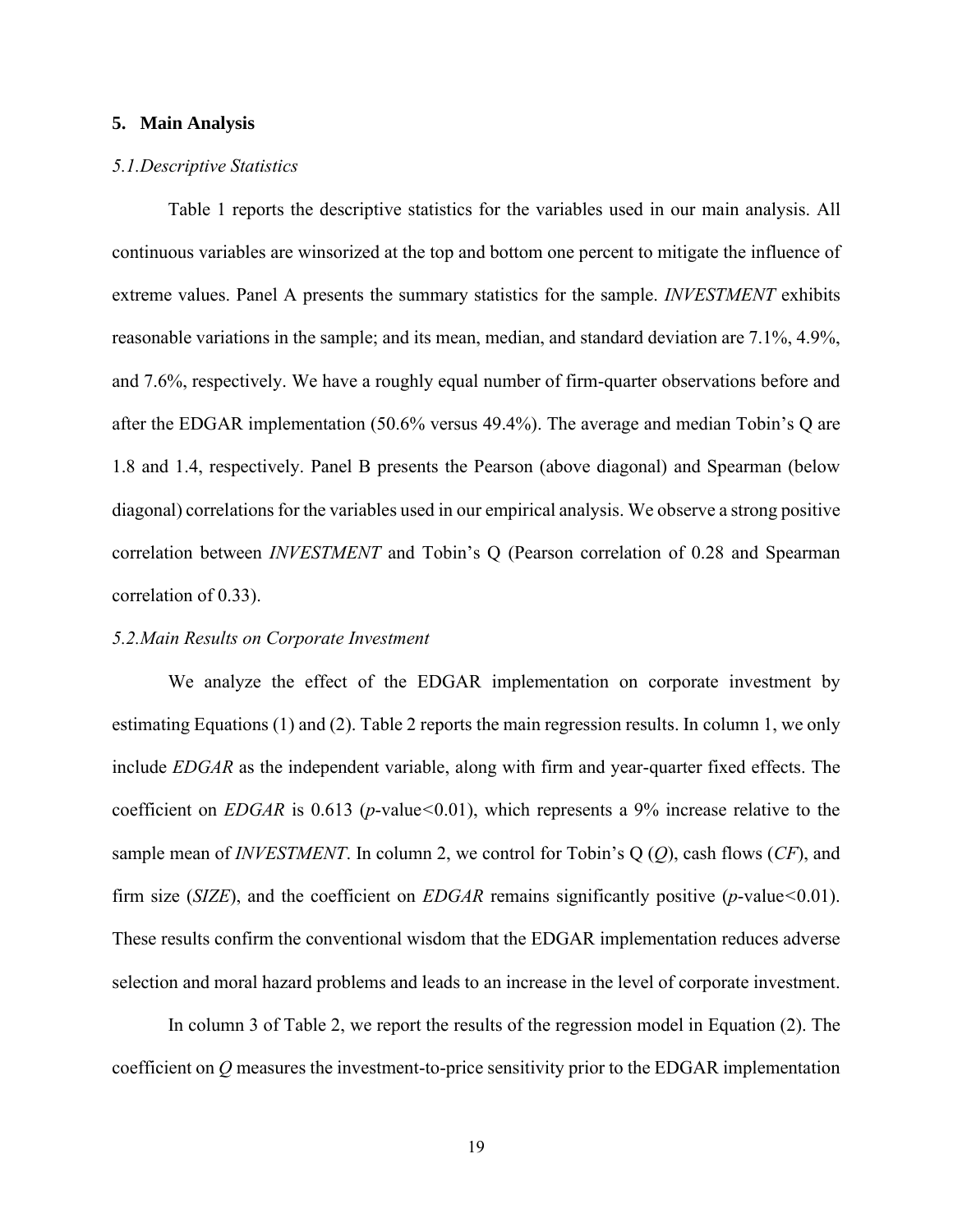and is 1.908 (*p*-value<0.01). The coefficient on  $Q \times EDGAR$  measures the change in the sensitivity of investment to price after the EDGAR shock and is -0.392 (*p*-value<0.01). Comparing these two coefficients suggests that the EDGAR implementation leads to a 20% decline in the investmentto-price sensitivity. This observed decrease in the investment-to-price sensitivity cannot be explained by reduced adverse selection or moral hazard after the EDGAR implementation because these channels should make firms more responsive to their investment opportunities. Instead, this result suggests that EDGAR inclusion leads to a crowding-out effect and reduces managerial learning from prices.

Interestingly, the coefficients on *CF* and *CF×EDGAR* are both significantly positive. Since a firm's cash flows are informative about its performance and investment opportunities (Alti 2003; Heitzman and Huang 2019), these results suggest that managers increase their reliance on internal profit signals (i.e., *CF*) and decrease their reliance on external price signals (i.e., *Q*) after the EDGAR implementation.

## *5.3.Parallel Trends*

The diff-in-diff approach does not require *ex ante* firm characteristics (e.g., firm size) to be identical between the treatment and control groups as any systematic difference between them will be eliminated in the estimation (through firm fixed effects). In Table A2 of the online appendix, we further augment Equation (2) by interacting *Q* with firm fixed effects to allow the investmentto-price sensitivity to vary across firms. The coefficient on *Q×EDGAR* remains significantly negative ( $p$ -value  $< 0.05$ ).

One important identifying assumption for the diff-in-diff estimates is that the treatment and control groups follow parallel trends in the absence of the EDGAR treatment. A common way to assess the plausibility of this parallel-trends assumption is to check whether the treatment and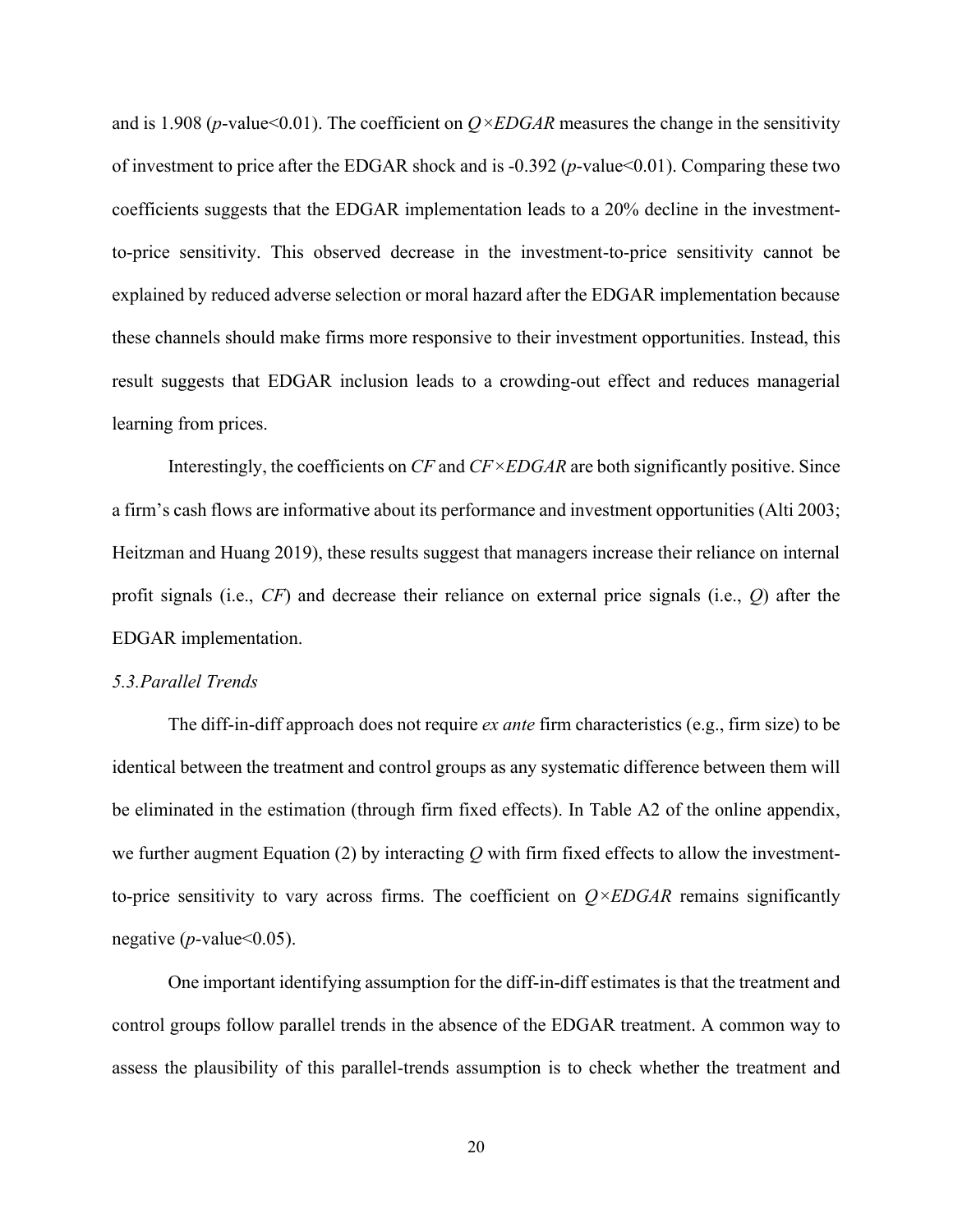control groups share similar trends prior to the treatment. Following Foucault and Frésard (2012), we plot the dynamic diff-in-diff estimates (along with the 95% confidence intervals) of the effects of the EDGAR implementation on the investment level and the investment-to-price sensitivity in Figures 1 and 2, respectively. Figure 1 shows that the level of investment is not statistically different between the treatment and control groups in the two quarters before the EDGAR implementation. Figure 2 shows a similar pattern of no differential pre-trends for the investmentto-price sensitivity. The estimates in these two figures provide support for the parallel-trends assumption. Moreover, Figure 1 and Figure 2 show that both treatment effects are rather persistent and do not exhibit any reversal in the quarters after the EDGAR shock.

Overall, the evidence in Table 2 and Figures 1 and 2 suggests that EDGAR inclusion results in an increase in the level of investment and a decline in the investment-to-price sensitivity. To provide further evidence on the underlying mechanisms, we examine the equity financing channel and the managerial learning channel in the next section.

#### **6. Analysis of Mechanisms**

#### *6.1.Equity Financing Channel*

We analyze the equity financing channel through which the EDGAR implementation affects the level of corporate investment. We estimate the regression model in Equation (3):

$$
DEPVAR_{i,t} = \alpha_t + \eta_i + \beta_1 EDGAR_{i,t} + \beta_2 SIZE_{i,t-1} + \beta_3 PRC\_INV_{i,t-1} + \varepsilon_{i,t}
$$
\n
$$
\tag{3}
$$

where DEPVAR<sub>i,t</sub> represents the bid-ask spread estimator (*ILLIQUID*) derived from daily high and low prices following Corwin and Schultz (2012), idiosyncratic return volatility (*IVOL*) based on the market model, and the amount of equity issuance (*EQUITY*).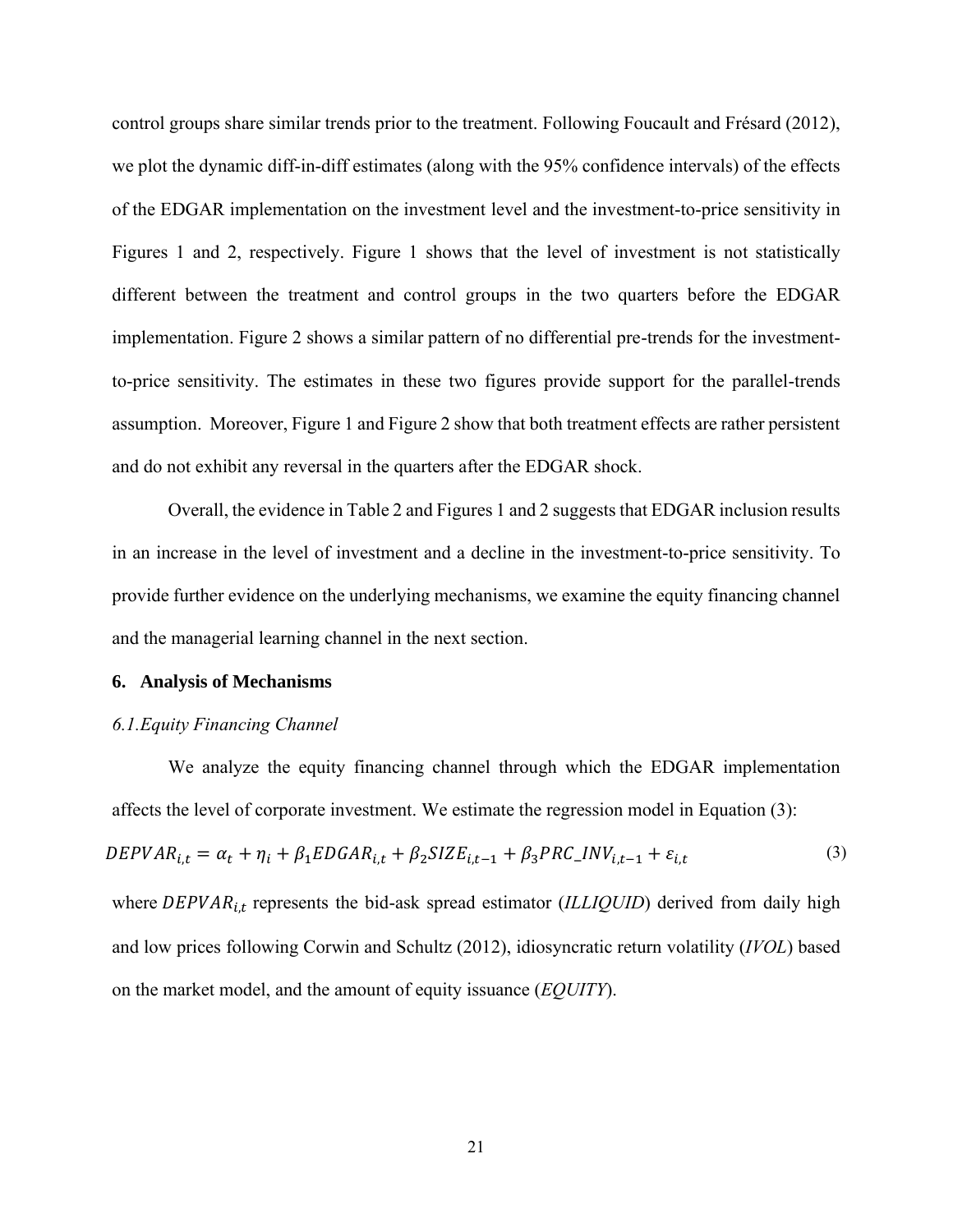The high-low spread estimator (*ILLIQUID*) captures transitory volatility at the daily level and closely approximates the cost of immediacy.<sup>18</sup> A higher *ILLIQUID* indicates a higher level of stock illiquidity. Corwin and Schultz (2012) show that it generally outperforms other lowfrequency estimators and works particularly well in the 1993–1996 period when the minimum tick was one-eighth. The idiosyncratic return volatility (*IVOL*) reflects information asymmetry between firm managers and the market in a framework in which the total uncertainty about a firm is decomposed into market-wide and firm-specific components (Dierkens 1991; Moeller, Schlingermann, and Stulz 2007; Kim, Li, Pan, and Zuo 2013).<sup>19</sup>

Following Jayaraman and Wu (2019), we include two basic controls.  $SIZE_{i,t-1}$  is the lagged firm size (the natural logarithm of total assets), and  $PRC_1NV_{i,t-1}$  is the inverse of stock price measured at the end of quarter *t*–1. Year-quarter fixed effects  $(\alpha_t)$  and firm fixed effects  $(\eta_i)$ are included. We run our regressions without and with controlling for time-varying firm characteristics, and the specification without these endogenous controls is our preferred one.

Panel A of Table 3 reports the regression results. We include only *EDGAR* as the independent variable in the odd columns and add firm size (*SIZE*) and the inverse of stock price (*PRC\_INV*) as controls in the even columns. In columns 1 and 2 of Panel A, the coefficient on *EDGAR* is significantly negative at the 1% level, suggesting an improvement in a firm's stock liquidity after the EDGAR shock. The coefficient of -0.278 in column 1 translates into a 16% reduction (relative to the sample mean) in illiquidity on average. In columns 3 and 4 of Panel A, the coefficient on *EDGAR* is significantly negative at the 1% level. The coefficient in column 3 suggests that a firm's idiosyncratic return volatility decreases by 0.128 percentage points after it

 $18$  The cost (or price) of immediacy is the return that dealers must expect to earn in order to provide liquidity promptly and sufficiently (e.g., Dick-Nielsen and Rossi 2019).

 $19$  Our inferences remain unchanged with alternative measures of illiquidity (e.g., Amihud 2002) or return volatility (e.g., total return volatility or idiosyncratic return volatility based on the Fama-French (1993) three-factor model).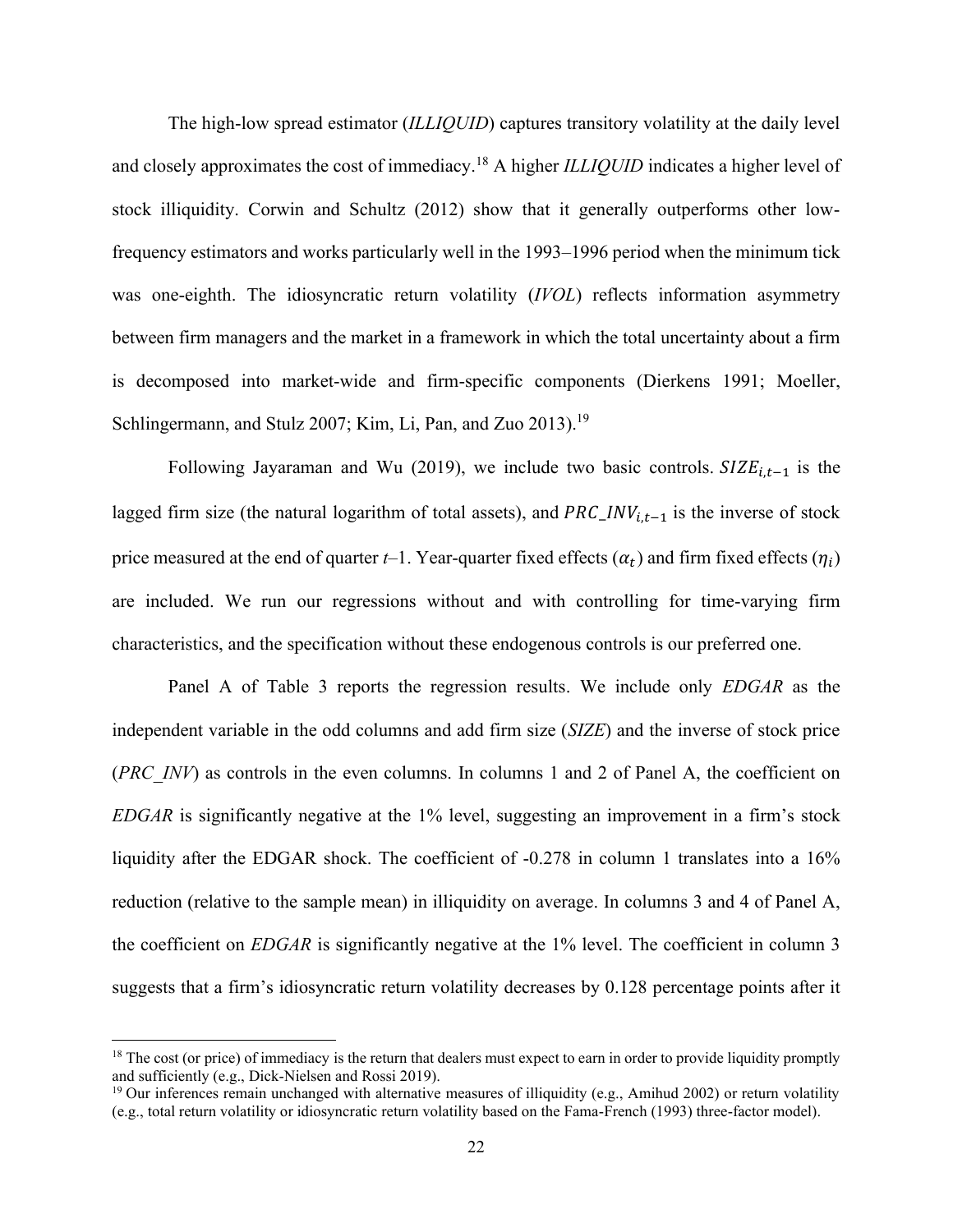becomes an EDGAR filer. In columns 5 and 6 of Panel A, the dependent variable is the amount of equity financing (*EQUITY*). The coefficient on *EDGAR* is significantly positive (*p*-value<0.01) in both columns. The magnitude is also economically meaningful. The coefficient of 0.294 in column 5 suggests an increase in equity financing by 0.294% of total assets each quarter on average.

Panel B of Table 3 links these results in Panel A with a path analysis design (e.g., Landsman, Maydew, and Thornock 2012). A path analysis aims to provide estimates of the direct and indirect effects of the source variable (i.e., *EDGAR*) on the outcome variable (i.e., *EQUITY*). It is best explained by considering a path diagram (see Figure 3). The indirect effect is the product of the direct path coefficients leading to and from the mediating variable, and its significance is based on the Sobel (1982) test.<sup>20</sup> In column 1 of Panel B, we find that the indirect effect of *EDGAR* on *EQUITY* is significant through the mediating variable *ILLIQUID*. The product coefficient is 0.063 and statistically significant at the 1% level. In column 2 of Panel B, we repeat the same path analysis for *IVOL*. <sup>21</sup> The product coefficient is 0.009 and statistically significant at the 1% level. We note that, while the effect of *EDGAR* on *ILLIQUID*, *IVOL*, or *EQUITY* is plausibly causal, the effect of *ILLIQUID* or *IVOL* on *EQUITY* in the path analysis is subject to endogeneity concerns (e.g., measurement error, omitted variable bias or reverse causality).

Panel C of Table 3 links the EDGAR implementation to investment with a path analysis design, and the corresponding path diagram is plotted as Figure 4. We find that the indirect effect of *EDGAR* on *INVESTMENT* is significant through the mediating variable *ILLIQUID*, *IVOL*, or *EQUITY*. The product coefficient is 0.105 in column 1, 0.044 in column 2, and 0.016 in column 3. All these coefficients are statistically significant at the 5% level or better. We again note that the

<sup>&</sup>lt;sup>20</sup> We use the Stata command *sem* to estimate a structural equation model (SEM).

<sup>21</sup> We conduct two separate path analyses for *ILLIQUID* and *IVOL* because these two variables are strongly correlated (see Panel B of Table 1) and likely to capture the same underlying construct.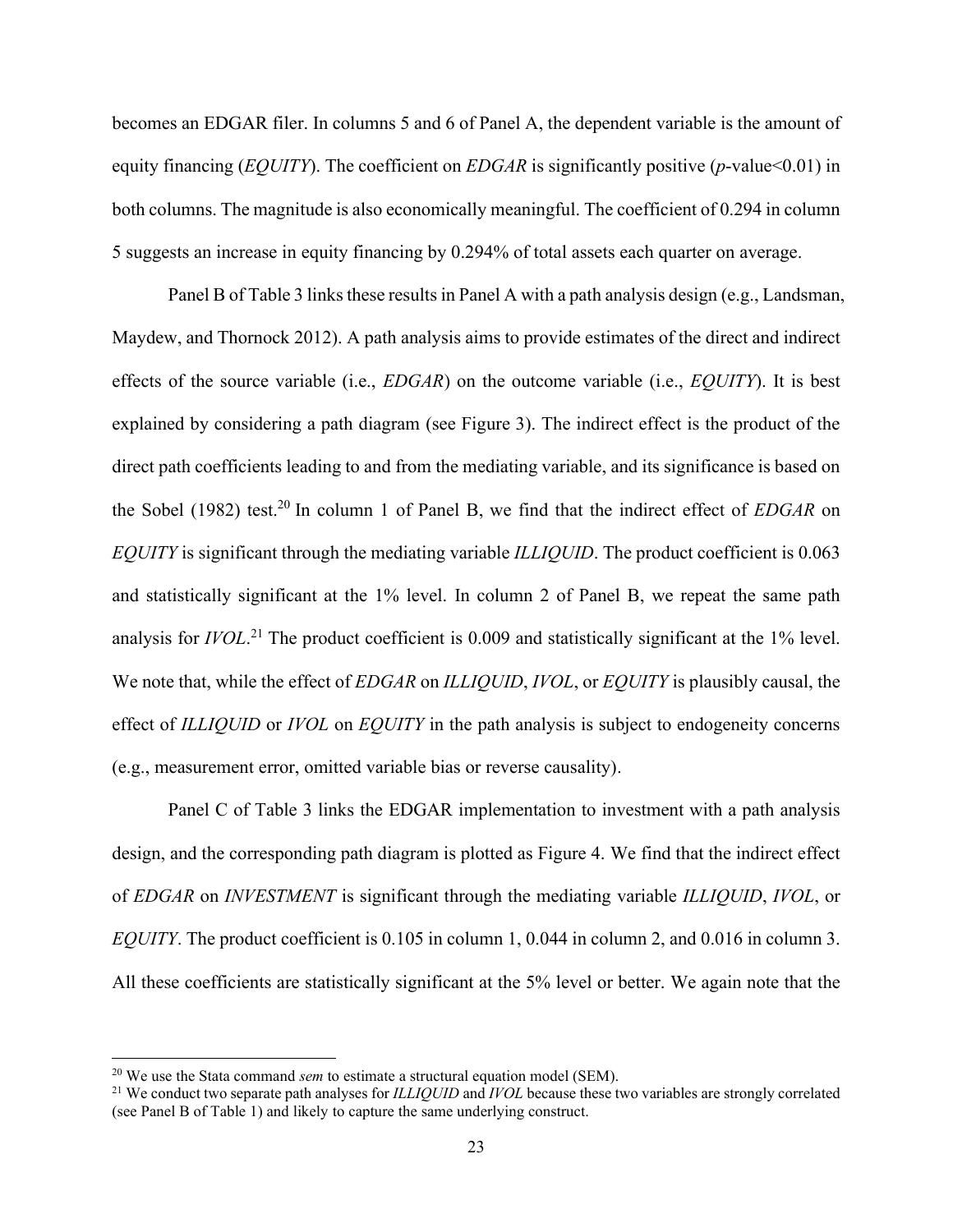relation between *INVESTMENT* and *ILLIQUID*, *IVOL*, or *EQUITY* is subject to endogeneity concerns, and, thus, these product coefficients should be interpreted with caution.

Collectively, Table 3 provides evidence supporting the equity financing channel: the EDGAR shock leads to an increase in stock market liquidity, a reduction in stock return volatility, and an increase in equity financing and corporate investment.

Our previous analysis focuses on the effect of EDGAR inclusion on equity financing instead of debt financing because the former is more likely to be negatively affected by information asymmetry (Myers and Majluf 1984). Even though the EDGAR implementation reduces the information asymmetry between firms and investors, firms are still likely to follow the pecking order of financing, i.e., using internal funds first, then issuing debt, and lastly raising equity. Thus, the observed increase in equity financing after the EDGAR implementation is unlikely to reflect a substitution of equity for debt. Consistent with this prediction, we find no evidence that the EDGAR implementation affects the amount of debt financing (see Table A3 of the online appendix).

#### *6.2.Managerial Learning Channel*

#### *6.2.1. Institutional Ownership*

Gao and Huang (2020) find that trades by retail investors, especially those with access to the internet, become more informative about future stock returns after the EDGAR implementation. This result suggests that retail investors extract useful information from EDGAR filings for their trading purpose. However, we do not expect this information to be new to managers. Further, the EDGAR implementation likely provides greater benefits to retail investors who often lack the resources and skills to acquire information than to institutional investors. Thus, we expect a decline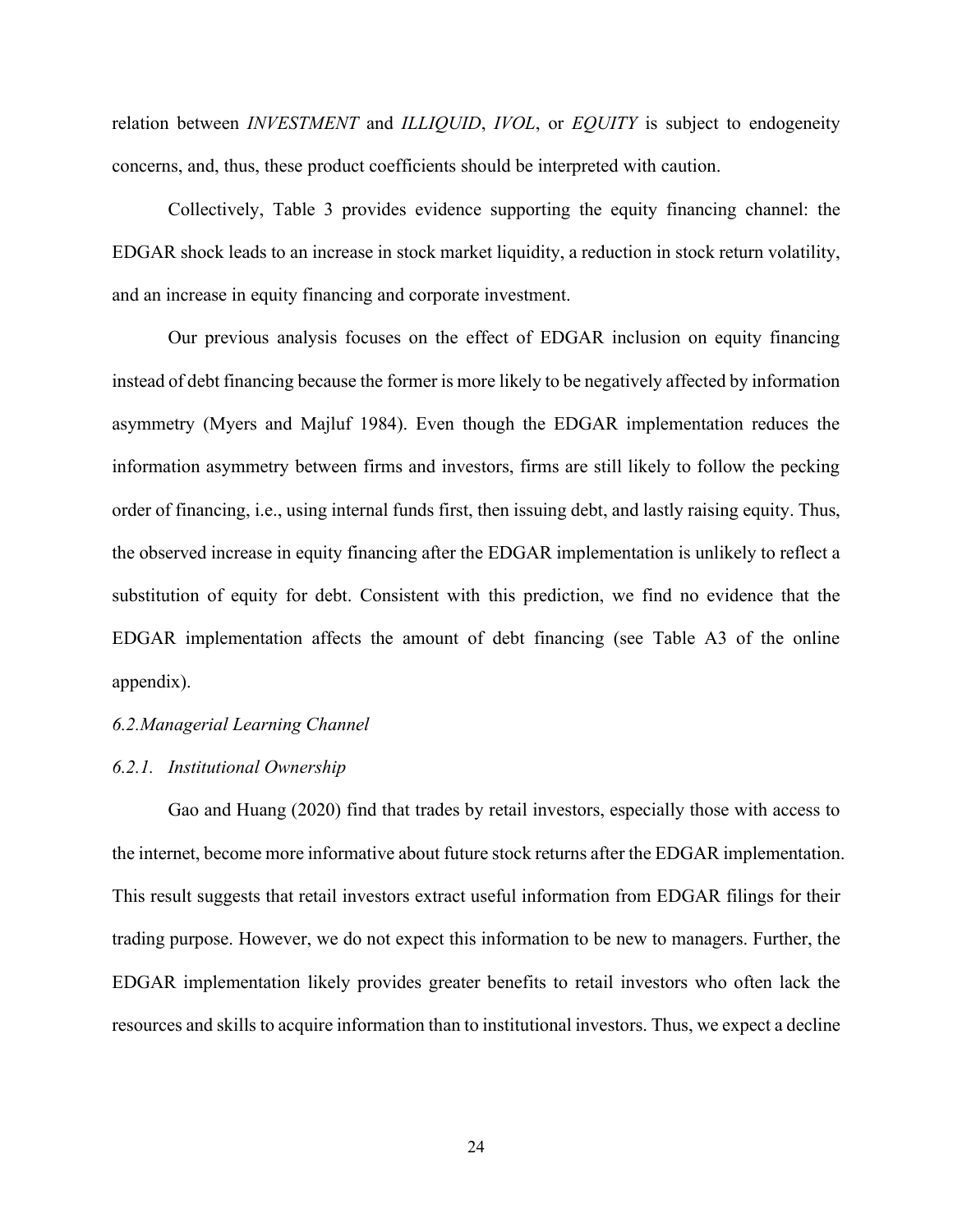in a firm's institutional ownership (as a percentage of total shares outstanding) after it is included in the EDGAR system.

In Panel A of Table 4, we analyze the effect of the EDGAR shock on institutional ownership. The coefficient on *EDGAR* in column 1 is significantly negative at the 5% level and translates into a reduction of 0.72 percentage points in institutional ownership (*INSTOWN*). This result is consistent with our expectation that a firm's inclusion into the EDGAR system reduces the information advantage of some institutional investors and makes its stock relatively more attractive to retail investors.

Not all institutional investors actively trade on information. Prior research on informed trading commonly uses the institutional investor classification developed by Bushee (1998) and focuses on transient institutional investors (who hold small stakes in many firms and trade frequently in and out of stocks) as privately-informed investors (e.g., Ke and Petroni 2004; Ke and Ramalingegowda 2005; Akins, Ng and Verdi 2012). Thus, in columns 3 and 4, we analyze the effect of the EDGAR shock on transient institutional investor ownership (*INSTOWN\_TRA*). The coefficient on *EDGAR* in column 3 is significantly negative at the 5% level and translates into a reduction of 0.38 percentage points in transient institutional investor ownership.

In addition, we repeat the regression for the other two types of institutional investors: quasiindexers (who use indexing or buy-and-hold strategies characterized by high diversification and low portfolio turnover) and dedicated institutional investors (who have large, long-term holdings concentrated in only a few firms). These two types of institutional investors do not actively trade on information as transient institutional investors do, and they are unlikely to affect the extent of revelatory price efficiency. In Table A4 of the online appendix, we show that EDGAR inclusion leads to a decrease in quasi-indexer ownership but an increase in dedicated institutional investor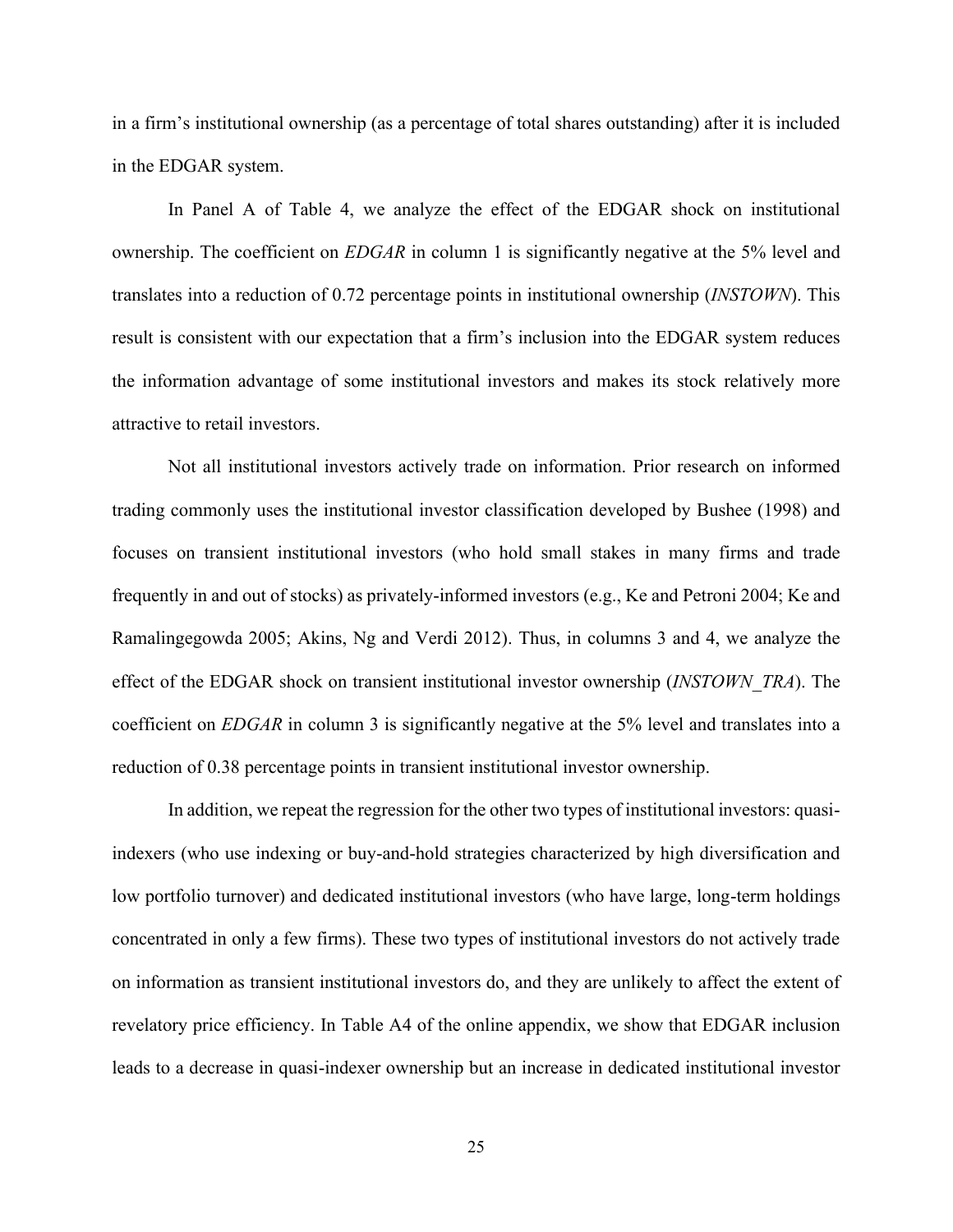ownership. The reduced ownership by quasi-indexers is consistent with the idea that EDGAR benefits retail investors more and leads to a disproportionate increase in retail investor ownership. The increased ownership by dedicated institutional investors suggests that EDGAR inclusion potentially reduces monitoring costs to these investors and leads to an increased demand from them. $^{22}$ 

Together, the results in Panel A of Table 4 and Gao and Huang (2020) suggest that a firm's inclusion into the EDGAR system levels the playing field and makes its stock relatively more attractive to retail investors than to institutional investors who tend to actively trade on information. By making a firm's disclosures more readily available to retail investors, the EDGAR system improves retail investors' information production but potentially discourages institutional investors' private information acquisition. To assess the equilibrium level of private information in prices, we rely on two measures based on structural market microstructure models in the next section.

## *6.2.2. Privately Informed Trading*

We use two measures of private information based on structural market microstructure models. While there are no direct measures of revelatory price efficiency, these two measures of private information are likely to be positively correlated with the extent of revelatory price efficiency (Bond, Edmans, and Goldstein 2012). Our first measure is the probability of informed trading (*GPIN*) based on the Generalized PIN model recently developed in Duarte, Hu, and Young (2020). In the traditional PIN model (Easley, Kiefer, O'Hara, and Paperman 1996), privateinformation arrival is the only cause for increase in expected daily turnover. The GPIN model

<sup>&</sup>lt;sup>22</sup> Increased monitoring by investors post EDGAR is likely to lead to an increase in the investment-to-price sensitivity. The observed decrease in the investment-to-price sensitivity suggests that this net effect is likely driven by reduced managerial learning (instead of increased investor monitoring).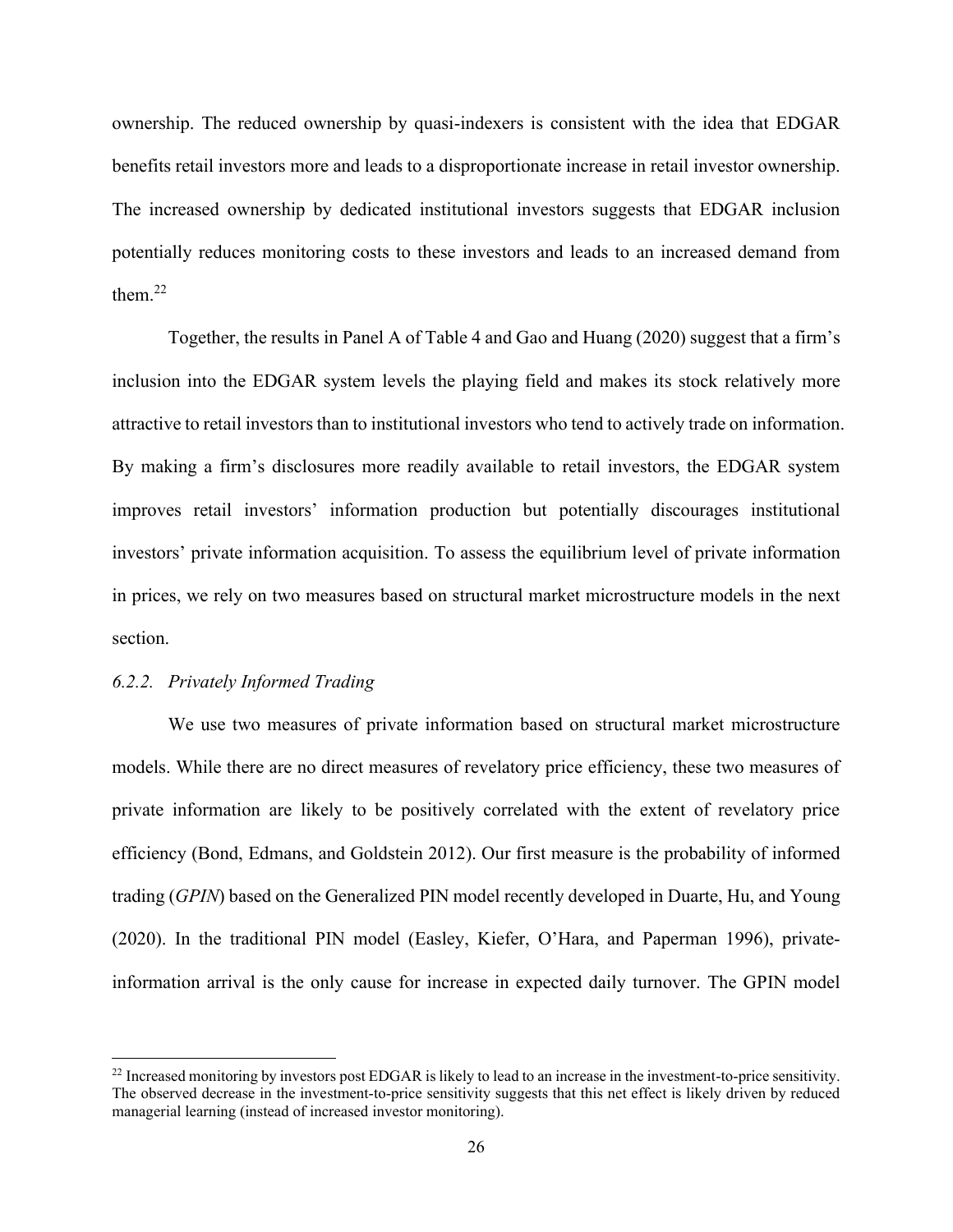extends the PIN model by allowing expected daily turnover from noise trading to be random. Duarte, Hu, and Young (2020) show that the GPIN model matches the variability of noise trade in the data and identifies private-information arrival much better than other variants of the PIN model.

Our second measure is the adverse selection component of the bid-ask spread (*LAMBDA*). It represents the magnitude of the revision in the market-maker's beliefs concerning the stock's value induced by order flows, and is estimated as the extent to which stock prices are affected by unexpected order flows (Madhavan, Richardson, and Roomans 1997; Armstrong, Core, Taylor, and Verrecchia 2011). These two measures of private information are complementary as the *GPIN* measure is entirely based on order flows while the *LAMBDA* measure relates unexpected order flows to stock price changes.

The results are reported in Panel B of Table 4. The sample size is reduced for these two measures because both rely on intraday transaction data from the NYSE Trade and Quote (TAQ) database whose coverage starts in 1993. Further, the *GPIN* measure is only computed for NYSE stocks in Duarte, Hu, and Young (2020).<sup>23</sup> In columns 1 and 2 where the dependent variable is the probability of informed trading (*GPIN*), the coefficient on *EDGAR* is significantly negative at the 5% level. The coefficient of -2.833 in column 1 translates into an 11% reduction (relative to its sample mean) in *GPIN*. In columns 3 and 4, we replace the dependent variable with the adverse selection component of the bid-ask spread (*LAMBDA*). Similarly, the coefficient on *EDGAR* is significantly negative at the 1% (5%) level in column 3 (column 4). The coefficient of -0.009 in column 3 translates into a 6% reduction (relative to its sample mean) in *LAMBDA*. The results in Panel B suggest a reduction in privately informed trading after the EDGAR implementation.

<sup>23</sup> We thank Edwin Hu and Daniel Taylor for providing us with the *GPIN* and *LAMBDA* measures, respectively.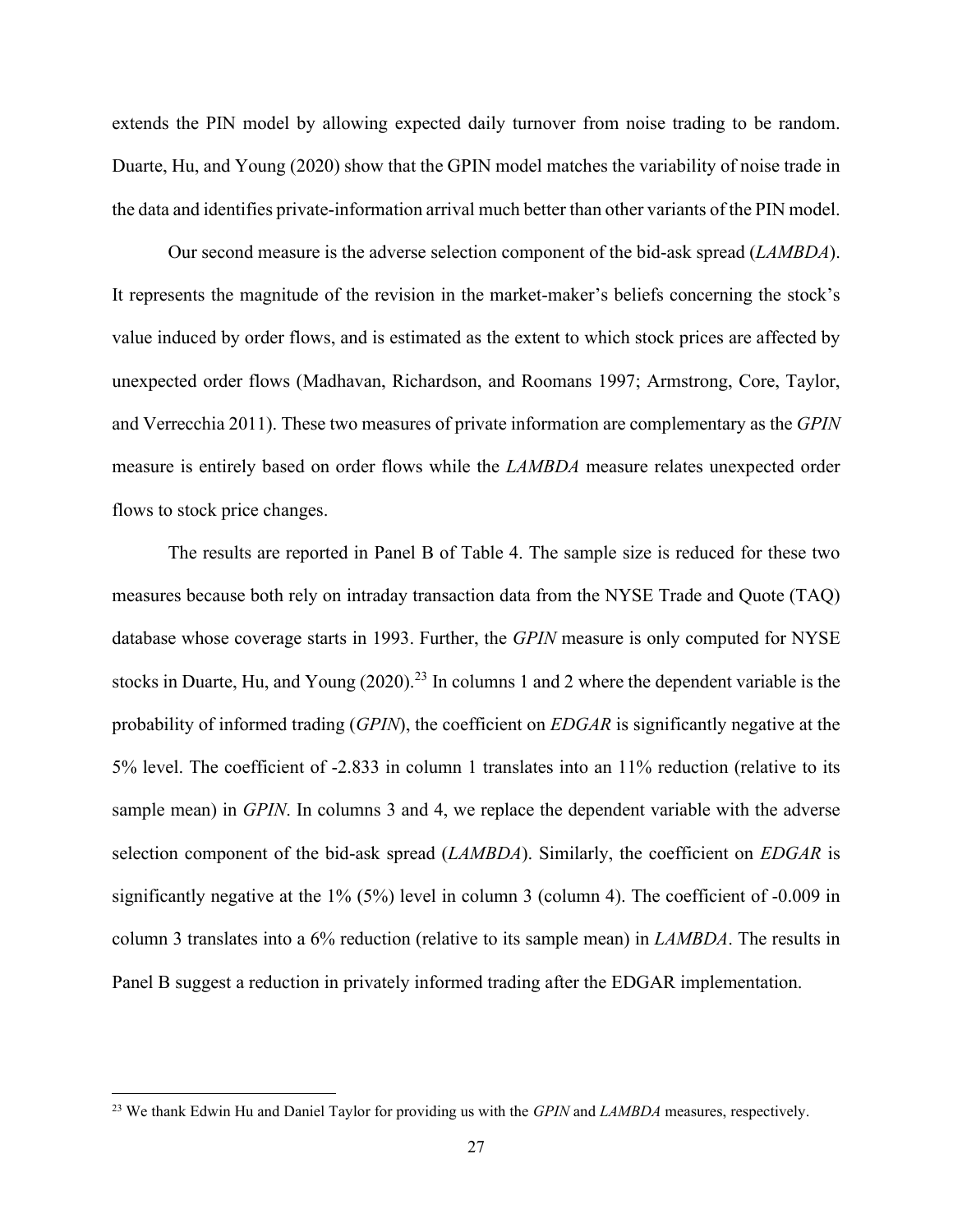Prior research also uses price non-synchronicity as a measure of the amount of private information in prices in equilibrium (Chen, Goldstein, and Jiang 2007). We note that the degree of price non-synchronicity is likely driven by the total amount of firm-specific information in prices (from both public and private sources). The result of increased price non-synchronicity after the EDGAR implementation documented in Gao and Huang (2020) suggests that the total amount of firm-specific information increases: the increase in public information dominates the decrease in private information.

## *6.2.3. Growth Firms versus Value Firms*

To provide further evidence to support the managerial learning channel, we perform a cross-sectional analysis. To the extent that investors' information advantage lies in evaluating growth options, we expect that EDGAR inclusion is likely to reduce managerial learning to a greater extent in growth firms than in value firms. To perform this test, we divide the full sample of firms into these two types of firms based on the market-to-book ratios in 1992 (i.e., the last year prior to the EDGAR implementation). *GROWTH\_FIRM* (*VALUE\_FIRM*) is an indicator that equals one if a firm's market-to-book ratio in 1992 is above (below) the median, and zero otherwise.

In Panel A of Table 5, we replace *EDGAR* in Equation (3) with its interactions with the two firm-type indicators. The coefficient on the interaction term *EDGAR*×*GROWTH\_FIRM* is significantly negative at the 5% level or better in all columns. In contrast, the coefficient on the interaction term *EDGAR×VALUE\_FIRM* is statistically insignificant across the board. Further, the difference between the coefficients on these two interaction terms is significant at 10% level or better in all columns. Thus, the results in Panel A suggest that the negative effects of the EDGAR shock on institutional ownership and privately informed trading are concentrated in growth firms.<sup>24</sup>

<sup>&</sup>lt;sup>24</sup> Our inferences are unchanged when we include the (endogenous) firm-level controls as in Table 4.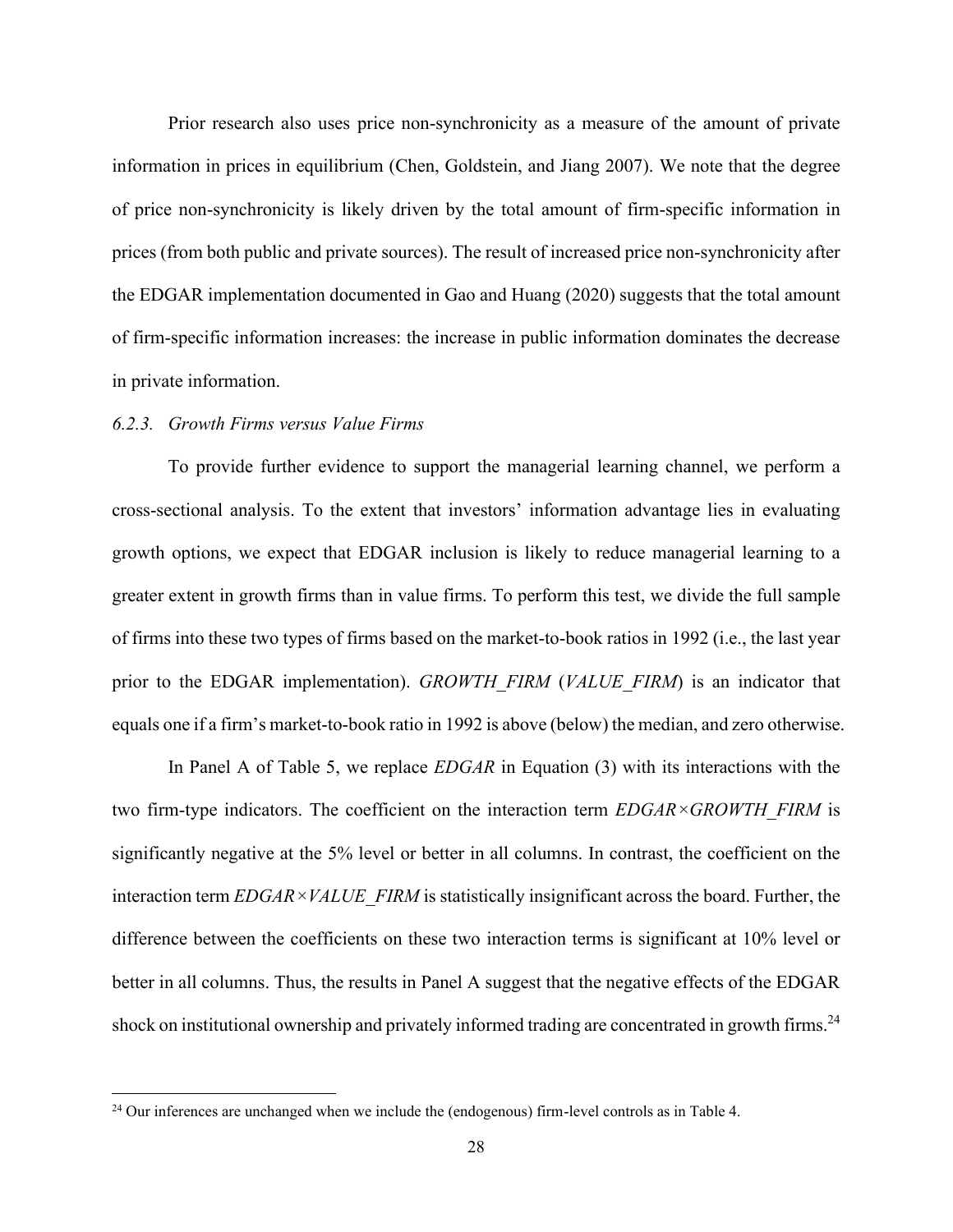In Panel B of Table 5, we repeat the regression on the investment-to-price sensitivity as specified in Equation (2) by replacing *Q×EDGAR* with its interactions with *GROWTH\_FIRM* and *VALUE\_FIRM*. In column 1, we repeat our previous analysis in Table 2 for this restricted sample (requiring the availability of the market-to-book ratio in 1992) and the coefficient on *Q×EDGAR* remains significantly negative at the 1% level. In column 2, the coefficient on the interaction term *Q×EDGAR×GROWTH\_FIRM* is significantly negative at the 1% level, while the coefficient on  $Q\times EDGAR\times VALUE$  FIRM is statistically insignificant. The difference between these two coefficients is significant at the 1% level. Overall, the observed decline in the investment-to-price sensitivity after the EDGAR shock is concentrated in growth firms, in which managerial learning is expected to be more important.

In Panel C of Table 5, we repeat the analysis on the equity financing channel and the level of investment by replacing *EDGAR* with its interactions with *GROWTH\_FIRM* and *VALUE\_FIRM*. We find that the observed EDGAR effects on stock liquidity, return volatility, equity financing, and corporate investment are concentrated in value firms. We view these results as descriptive and consistent with the Myers and Majluf (1984) framework in which information asymmetry about assets in place (not growth options) causes adverse selection problems.

## **7. Additional Analysis**

#### *7.1.Firm Performance*

In this section, we investigate the effects of the EDGAR implementation on *ex post* firm performance. We perform two sets of tests as follows. First, in Panel A of Table 6, we rerun the regression model in Equation (3) by replacing the dependent variable with the return on equity (*ROE*), return on assets (*ROA*), and sales growth (*ΔSALES*). We report the regression results without and with control variables in the odd and even columns, respectively. The coefficient on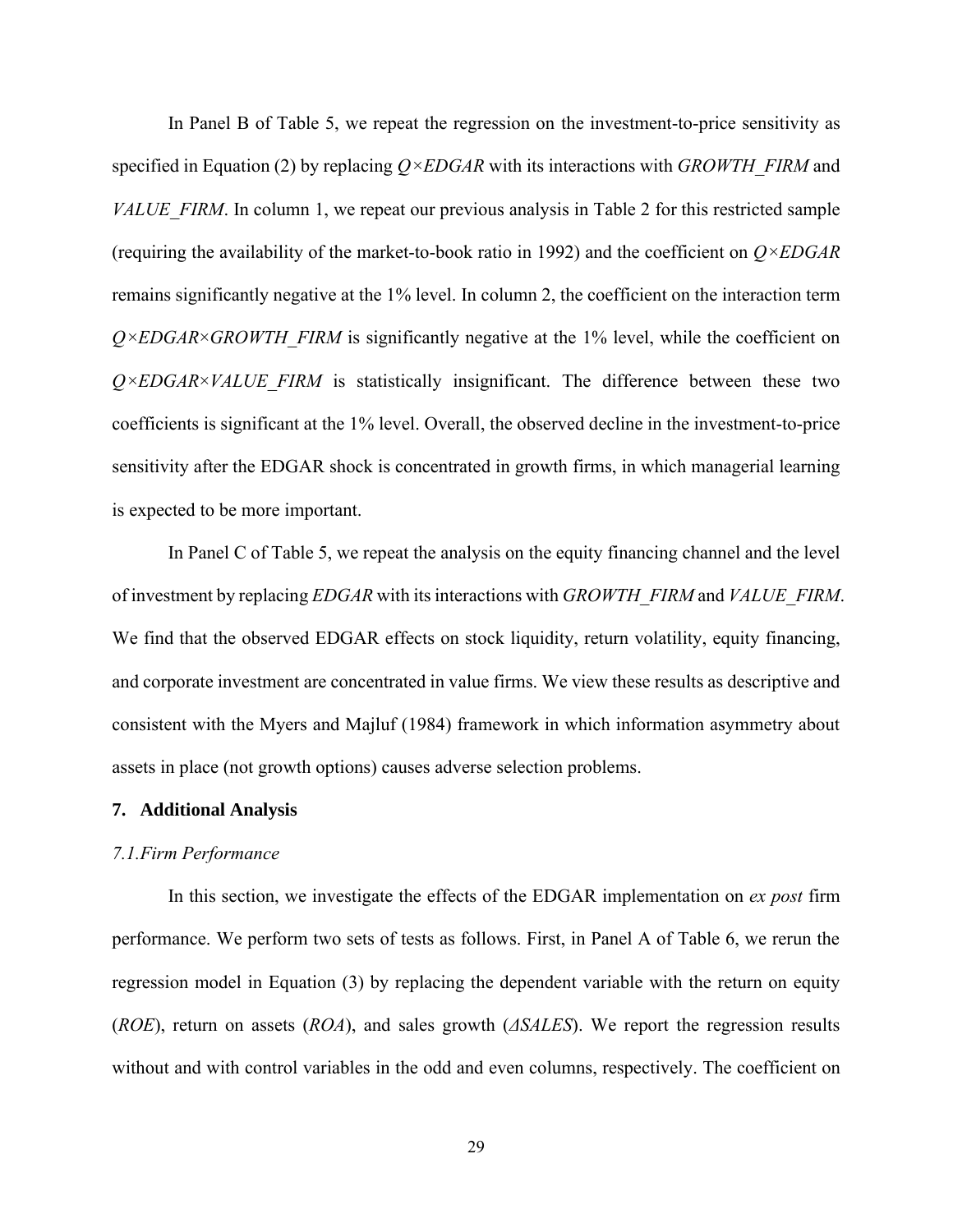*EDGAR* is significantly positive at the 5% level or better in all six columns, suggesting that the EDGAR shock has a positive effect on firm profitability and sales growth. In terms of economic significance, the coefficients in columns 1, 3, and 5 (i.e., 0.388, 0.198, and 2.878) translate into an increase of 9% in *ROE*, 12% in *ROA*, and 20% in *ΔSALES* (relative to their sample means), respectively. We plot the dynamic diff-in-diff estimates (along with the 95% confidence intervals) of the effects of the EDGAR implementation on firm performance in Figures A1 to A3 of the online appendix. We observe no difference in pre-trends in firm performance between the treatment and control groups, supporting the parallel-trends assumption. The figures also show that the treatment effects become statistically significant only after a few quarters post the EDGAR shock.

Second, we rerun the same regression but replace *EDGAR* with *EDGAR*×*GROWTH\_FIRM* and *EDGAR*×*VALUE\_FIRM* in Panel B of Table 6. The coefficient on *EDGAR*×*VALUE\_FIRM* is significantly positive at the 1% level, while the coefficient on *EDGAR*×*GROWTH\_FIRM* is negative and statistically insignificant in all columns. The difference between the coefficients on these two interaction terms is significant at the 1% level in all columns. These results show that the observed improvement in firm profitability and sales growth is concentrated in value firms.<sup>25</sup>

Third, we further divide growth firms into high-growth and low-growth firms and include *EDGAR*×*HIGH\_GROWTH\_FIRM* and *EDGAR*×*LOW\_GROWTH\_FIRM* in the regression models in Panel C of Table 6. The coefficient on *EDGAR*×*HIGH\_GROWTH\_FIRM* is significantly negative in all columns, while the coefficient on *EDGAR*×*LOW\_GROWTH\_FIRM* is positive and largely statistically insignificant. The difference between the coefficients on these two interaction terms is significant at the 5% level or better in all columns. This significant decline in firm

<sup>&</sup>lt;sup>25</sup> In terms of economic significance, the coefficients on *EDGAR*×*VALUE\_FIRM* in columns 1, 3, and 5 translate into an increase of 25% in *ROE*, 32% in *ROA*, and 45% in *ΔSALES* (relative to their sample means), respectively.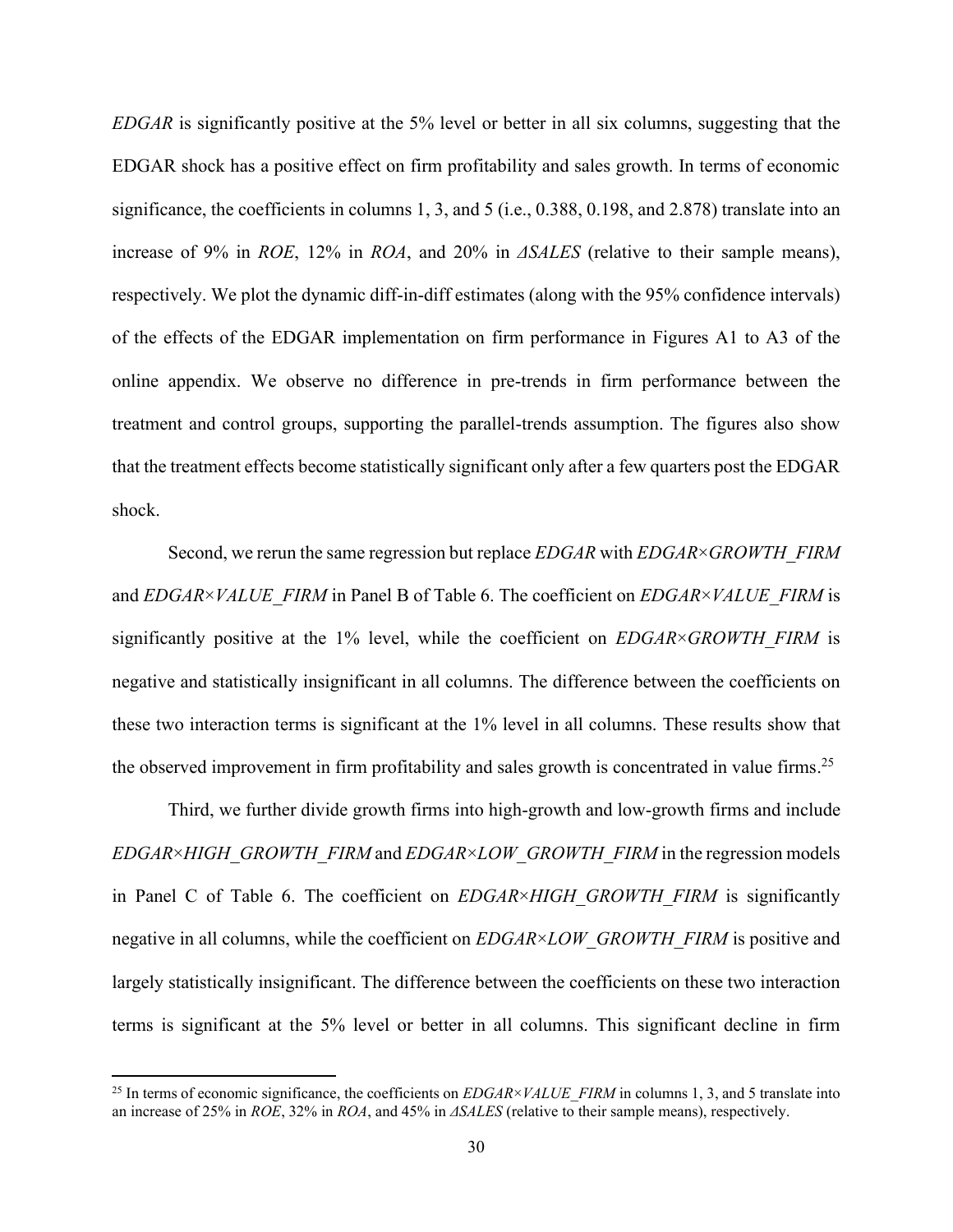profitability and sales growth in high-growth firms suggests that the negative performance effect of reduced managerial learning dominates the positive performance effect of the EDGAR implementation for these firms.<sup>26</sup>

Collectively, the results in Table 6 reflect the dual effects of greater and broader information dissemination facilitated by modern information technologies. On the one hand, it can better incentivize managers to take value-maximizing actions and improve firm performance. On the other hand, it can hurt firm performance by discouraging privately informed trading and reducing managerial learning from the market. Our evidence suggests that the former effect dominates in value firms while the latter effect dominates in high-growth firms.

# *7.2.Robustness Checks*

We conduct two additional analyses to ensure the robustness of our results. First, we repeat our analysis after excluding firms assigned to Group CF-01 as this group contains "transitional" filers that volunteered to file electronically prior to the mandatory phase-in of the EDGAR system in April 1993 (SEC Release No. 33-6977).<sup>27</sup> Table 7 reports the results for this analysis. Both the magnitude and statistical significance of the coefficients on *Q* and *EDGAR*×*Q* are quite similar to those reported in Table 2.

Second, we repeat our analysis after redefining the *EDGAR* indicator for the first four groups to take the value of one if the firm-quarter is after January 17, 1994 (when all electronic EDGAR filings became freely available online via a National Science Foundation grant to New York University) and zero otherwise. Prior to January 17, 1994, electronic EDGAR filings were

<sup>&</sup>lt;sup>26</sup> We also repeat our analysis in Table 5 for high-growth and low-growth firms and do not find evidence that the EDGAR implementation differentially reduces privately informed trading or the investment-to-price sensitivity for these two types of growth firms. These results suggest that the same degree of reduced managerial learning can be more detrimental to high-growth firms than to low-growth firms.

<sup>&</sup>lt;sup>27</sup> The SEC started developing an electronic disclosure system in 1983. A pilot system was opened for volunteers filing with the SEC by the fall of 1984. On July 15, 1992, the operational EDGAR system was made available to those filers. See the regulatory overview of electronic filing at: [https://www.sec.gov/info/edgar/regoverview.htm.](https://www.sec.gov/info/edgar/regoverview.htm)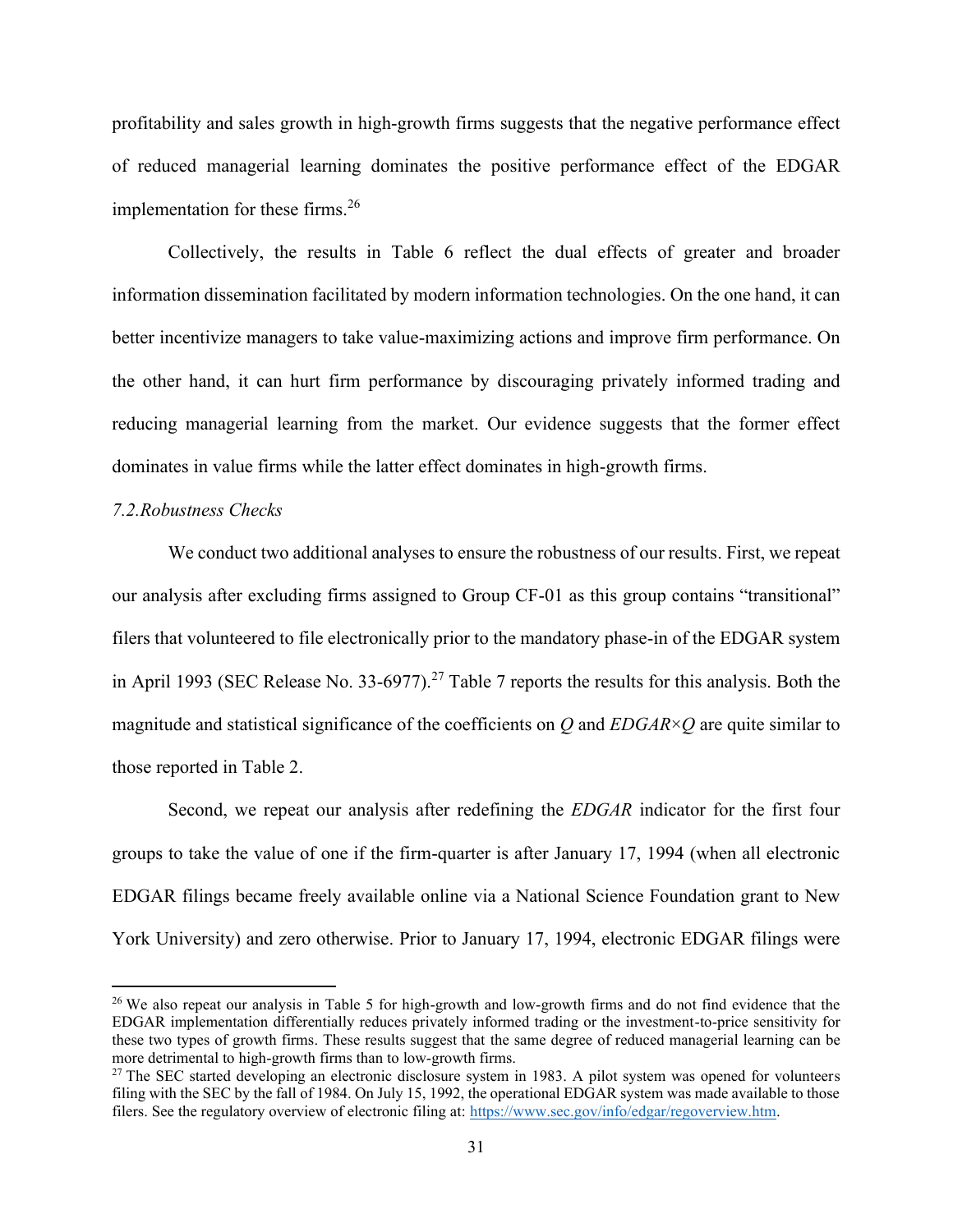available through Mead Data Central (a commercial data vendor) for a fee.<sup>28</sup> Table 8 presents the results and our inferences remain largely unchanged.

# **8. Conclusions**

Modern information technologies have greatly facilitated timely dissemination of information to a broad base of investors at low costs. In this paper, we exploit the staggered mandatory implementation of the EDGAR system from 1993 to 1996 as a shock to information dissemination technologies. We find that the EDGAR implementation leads to a 10% increase in the level of corporate investment but a 20% decrease in the investment-to-price sensitivity. The increased level of investment is consistent with the conventional wisdom that broader information dissemination leads to an increase in stock liquidity, a decrease in return volatility, and an increase in the level of equity financing. The decreased investment-to-price sensitivity suggests that greater dissemination of corporate disclosures can crowd out private information acquisition and reduce managerial learning from prices. We provide evidence of improved equity financing and reduced managerial learning after the EDGAR implementation. Further, we show that the EDGAR implementation leads to an improvement in performance in value firms but a decline in performance in high-growth firms where learning from the market is particularly important.

Overall, our findings suggest that it is important to consider the tradeoff between financing and learning from prices when evaluating the real effects of modern information technologies. With the rise of FinTech innovation through big data or machine learning techniques, the investing public can now obtain a huge amount of data at relatively low costs (Goldstein, Jiang, and Karolyi 2019). We might reasonably expect the decline in the cost of accessing information to increase forecasting price efficiency. However, our findings suggest that the effect of FinTech innovation

<sup>28</sup> See "Plan Opens More Data to Public" by the *New York Times* (October 22, 1993).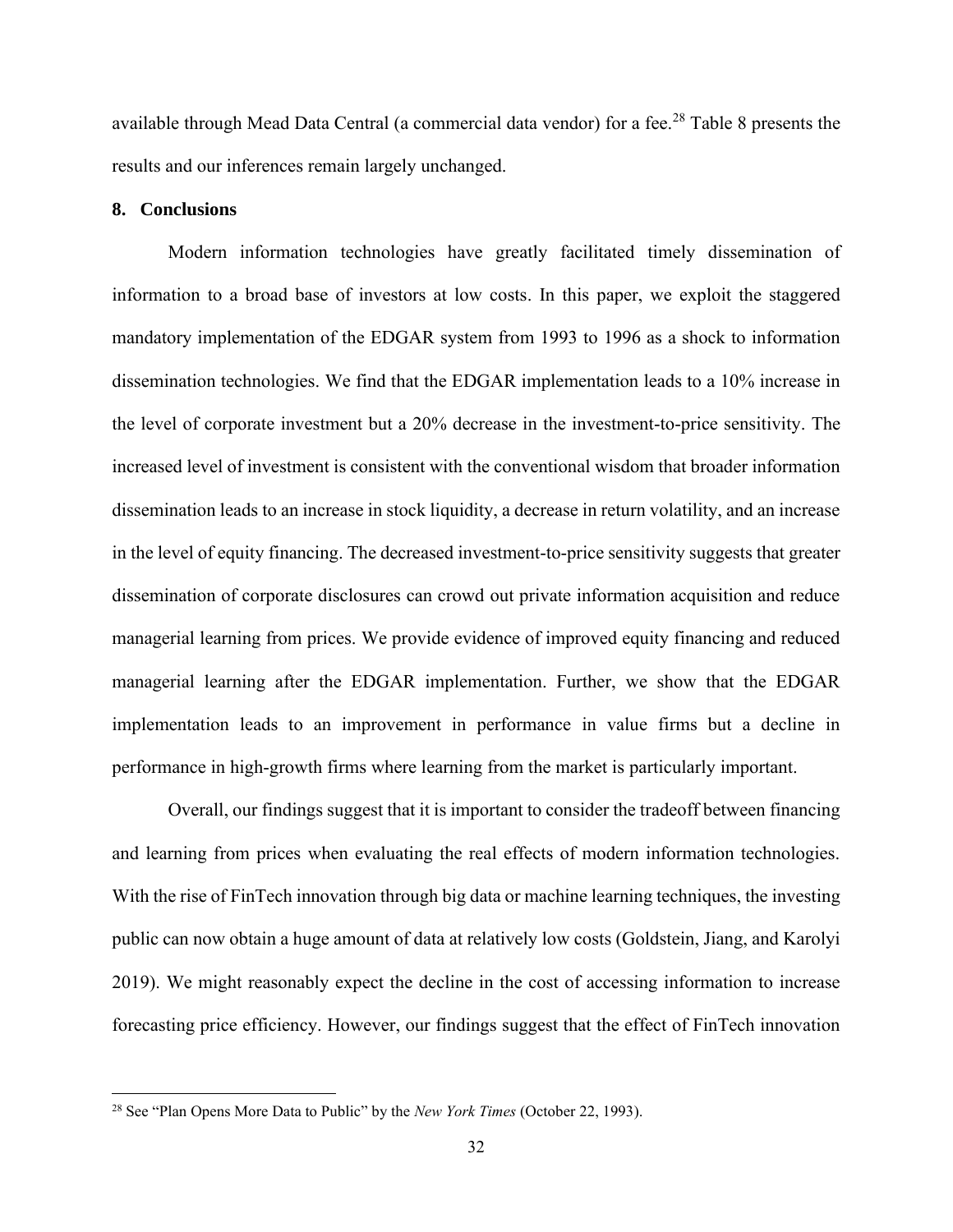on real efficiency is more nuanced as it might dampen investors' incentives to engage in private information acquisition and reduce managerial learning from prices. Moreover, greater information production and dissemination brought by modern technologies may not necessarily enhance the welfare of investors as they can lead to a reduction in risk-sharing and trading opportunities among investors (Hirshleifer 1971; Kurlat and Veldkamp 2015) and an overweight on public signals due to beauty-contest incentives (Morris and Shin 2002). Evaluating these various tradeoffs brought by FinTech developments is an interesting avenue for future research.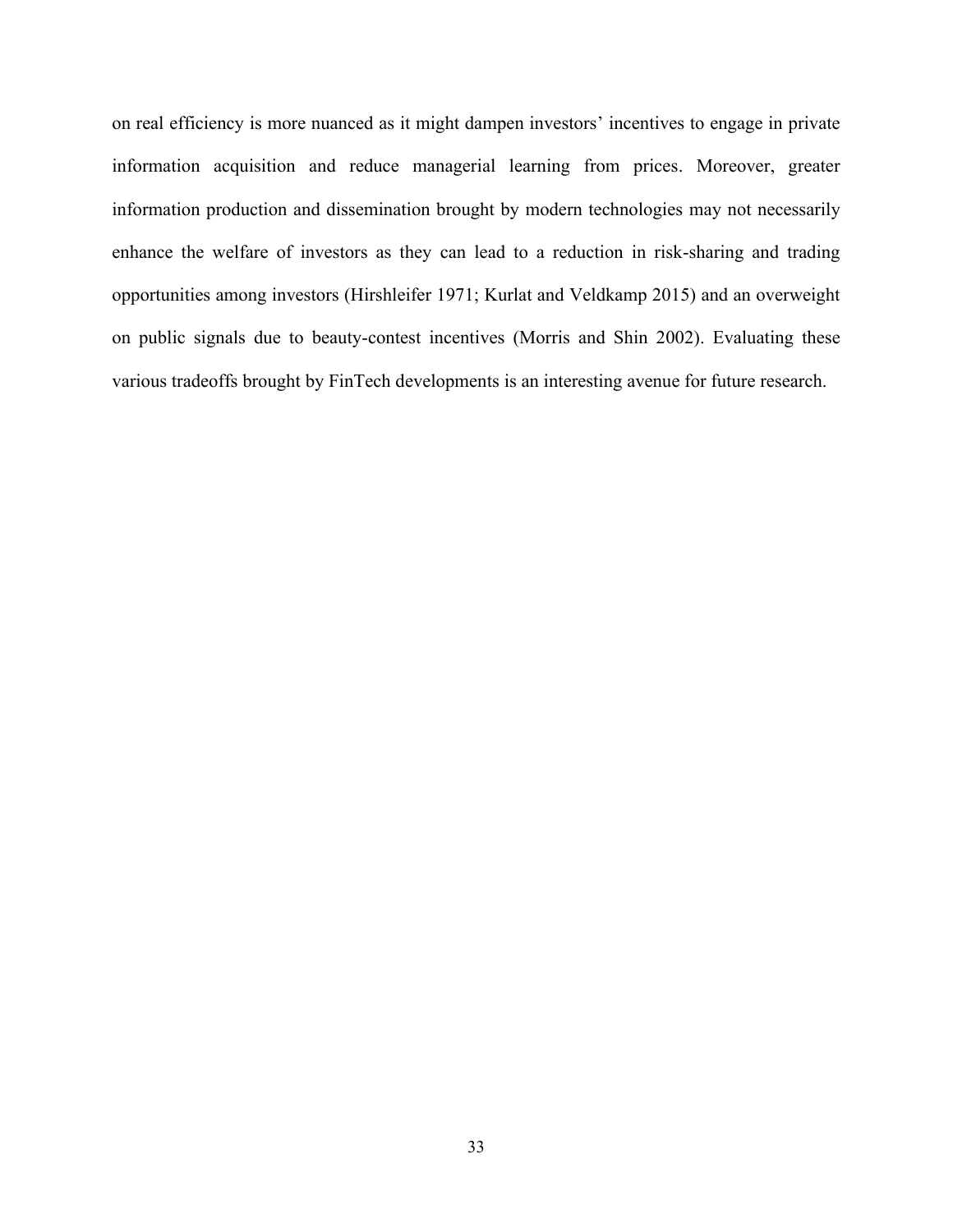#### **References**

- Akins, B.K., Ng, J., Verdi, R.S., 2012. Investor competition over information and the pricing of information asymmetry. *The Accounting Review* 87 (1), 35–58.
- Alti, A., 2003. How sensitive is investment to cash flow when financing is frictionless? *Journal of Finance* 58 (2), 707–722.
- Amihud, Y., 2002. Illiquidity and stock returns: Cross-section and time-series effects. *Journal of Financial Markets* 5 (1), 31–56.
- Angrist, J.D., Pischke, J.S., 2009. *Mostly Harmless Econometrics: An Empiricist's Companion*. Princeton University Press.
- Armstrong, C.S., Core, J.E., Taylor, D.J., Verrecchia, R.E., 2011. When does information asymmetry affect the cost of capital? *Journal of Accounting Research* 49 (1), 1–40.
- Asthana, S., Balsam, S., Sankaraguruswamy, S., 2004. Differential response of small versus large investors to 10‐K filings on EDGAR. *The Accounting Review* 79 (3), 571–589.
- Bai, J., Philippon, T., Savov, A., 2016. Have financial markets become more informative? *Journal of Financial Economics* 122 (3), 625–654.
- Bakke, T.E., Whited, T.M., 2010. Which firms follow the market? An analysis of corporate investment decisions. *Review of Financial Studies* 23 (5), 1941–1980.
- Bernanke, B., Gertler, M., 1990. Financial fragility and economic performance. *Quarterly Journal of Economics*  105 (1), 87–114.
- Bird, A., Karolyi, S.A., Ruchti, T., Truong, P., 2020. More is less: Publicizing information and market feedback. Working Paper. Available at SSRN[: https://ssrn.com/abstract=3641837.](https://ssrn.com/abstract=3641837)
- Blankespoor, E., deHaan, E., Marinovic, I., 2020. Disclosure processing costs, investors' information choice, and equity market outcomes: A review. *Journal of Accounting and Economics*, Forthcoming.
- Bond, P., Edmans, A., Goldstein, I., 2012. The real effects of financial markets. *Annual Review of Financial Economics* 4, 339–360.
- Bushee, B. 1998. The influence of institutional investors on myopic R&D investment behavior. *The Accounting Review* 73 (3), 305–333.
- Chang, Y.C., Hsiao, P.J., Ljungqvist, A., Tseng, K., 2020. Testing disagreement models. *CEPR Discussion*  Paper No. DP14677. Available at SSRN[: https://ssrn.com/abstract=3489666.](https://ssrn.com/abstract=3489666)
- Chang, Y.C., Ljungqvist, A., Tseng, K., 2020. Do corporate disclosures constrain strategic analyst behavior? *CEPR Discussion Paper* No. DP14678. Available at SSRN: [https://ssrn.com/abstract=3594311.](https://ssrn.com/abstract=3594311)
- Chen, Q., Goldstein, I., Jiang, W., 2007. Price informativeness and investment sensitivity to stock price. *Review of Financial Studies* 20 (3), 619–650.
- Corwin, S.A., Schultz, P., 2012. A simple way to estimate bid‐ask spreads from daily high and low prices. *Journal of Finance* 67 (2), 719–760.
- Dessaint, O., Foucault, T., Frésard, L., Matray, A., 2019. Noisy stock prices and corporate investment. *Review of Financial Studies* 32 (7), 2625–2672.
- Diamond, D.W., 1985. Optimal release of information by firms. *Journal of Finance* 40 (4), 1071–1094.
- Diamond, D.W., Verrecchia, R.E., 1991. Disclosure, liquidity, and the cost of capital. *Journal of Finance* 46 (4), 1325–1359.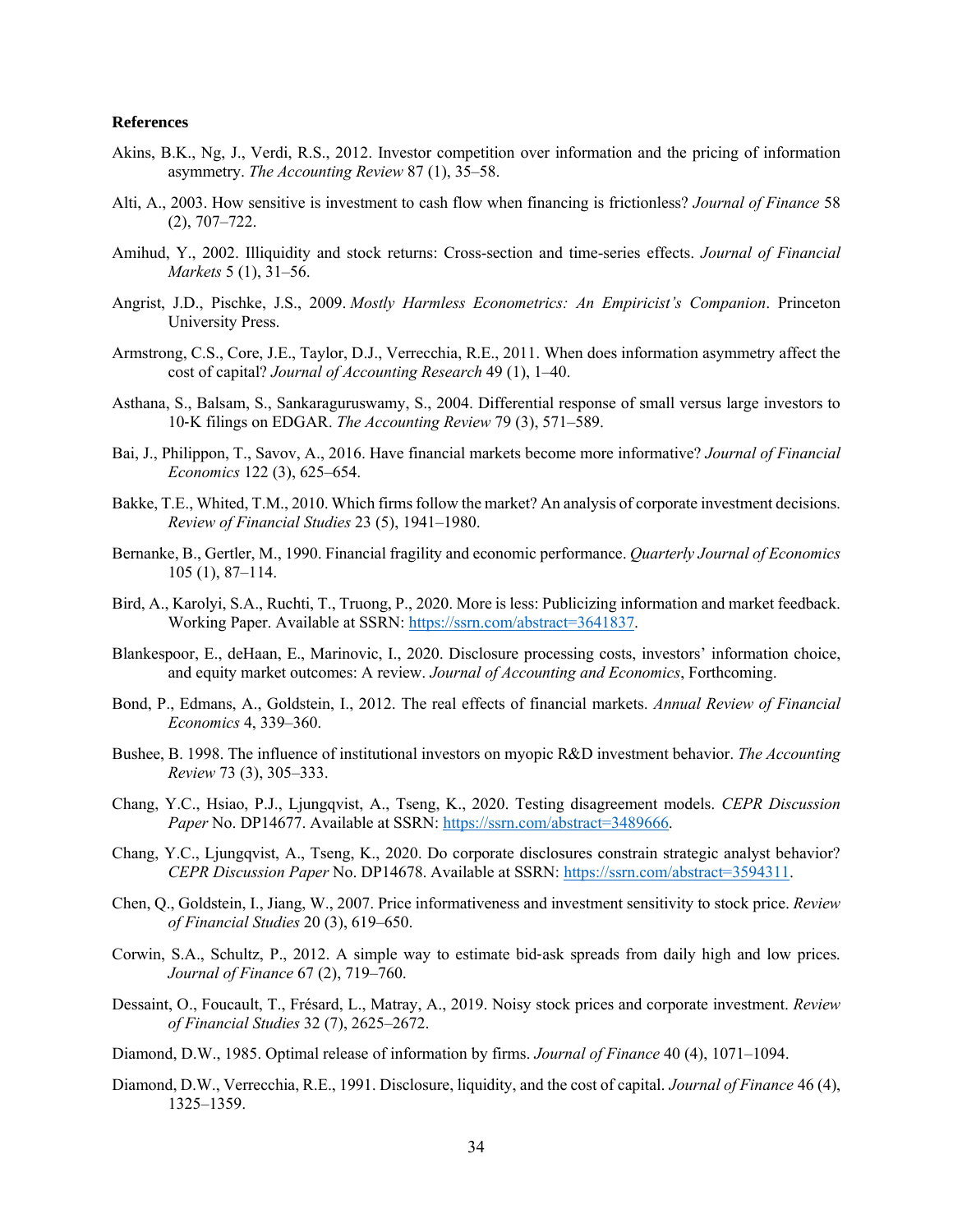- Dick-Nielsen, J., Rossi, M., 2019. The cost of immediacy for corporate bonds. *Review of Financial Studies* 32  $(1), 1-41.$
- Dierkens, N., 1991. Information asymmetry and equity issues. *Journal of Financial and Quantitative Analysis* 26 (2), 181–200.
- D'Souza, J.M., Ramesh, K., Shen, M., 2010. The interdependence between institutional ownership and information dissemination by data aggregators. *The Accounting Review* 85 (1), 159–193.
- Duarte, J., Hu, E., Young, L., 2020. A comparison of some structural models of private information arrival. *Journal of Financial Economics* 135 (3), 795–815.
- Dugast, J., Foucault, T., 2018. Data abundance and asset price informativeness*. Journal of Financial Economics* 130 (2), 367–391.
- Dye, R.A., Sridhar S.S., 2002. Resource allocation effects of price reactions to disclosures. *Contemporary Accounting Research* 19 (3), 385–410.
- Easley, D., Kiefer, N.M., O'Hara, M., Paperman, J.B., 1996. Liquidity, information, and infrequently traded stocks. *Journal of Finance* 51(4), 1405–1436.
- Easley, D., O'Hara, M., 1987. Price, trade size, and information in securities markets. *Journal of Financial Economics* 19 (1), 69–90.
- Edmans, A., Goldstein, I., Jiang, W., 2015. Feedback effects, asymmetric trading, and the limits to arbitrage. *American Economic Review* 105 (12), 3766–3797.
- Edmans, A., Jayaraman, S., Schneemeier, J., 2017. The source of information in prices and investment-price sensitivity. *Journal of Financial Economics* 126 (1), 74–96.
- Fama, E.F., French, K.R., 1993. Common risk factors in the returns on stocks and bonds. *Journal of Financial Economics* 33 (1), 3–56.
- Fama, E.F., Miller, M.H., 1972. *The Theory of Finance*. New York: Holt, Rinehart, and Winston.
- Foucault, T., Frésard, L., 2012. Cross-listing, investment sensitivity to stock price, and the learning hypothesis. *Review of Financial Studies* 25 (11), 3305–3350.
- Foucault, T., Frésard, L., 2014. Learning from peers'stock prices and corporate investment. *Journal of Financial Economics* 111 (3), 554–577.
- Gao, M., Huang, J., 2020. Informing the market: The effect of modern information technologies on information production. *Review of Financial Studies* 33 (4), 1367–1411.
- Gao, P., Liang, P.J., 2013. Informational feedback, adverse selection, and optimal disclosure policy. *Journal of Accounting Research* 51 (5), 1133–1158.
- Glosten, L.R., Milgrom, P.R., 1985. Bid, ask and transaction prices in a specialist market with heterogeneously informed traders. *Journal of Financial Economics* 14 (1), 71–100.
- Goldstein, I., Guembel, A., 2008. Manipulation and the allocational role of prices. *Review of Economic Studies* 75 (1), 133–164.
- Goldstein, I., Jiang, W., Karolyi, G.A., 2019. To FinTech and beyond. *Review of Financial Studies* 32 (5), 1647– 1661.
- Goldstein, I., Yang, L., 2015. Information diversity and complementarities in trading and information acquisition. *Journal of Finance* 70 (4), 1723–1765.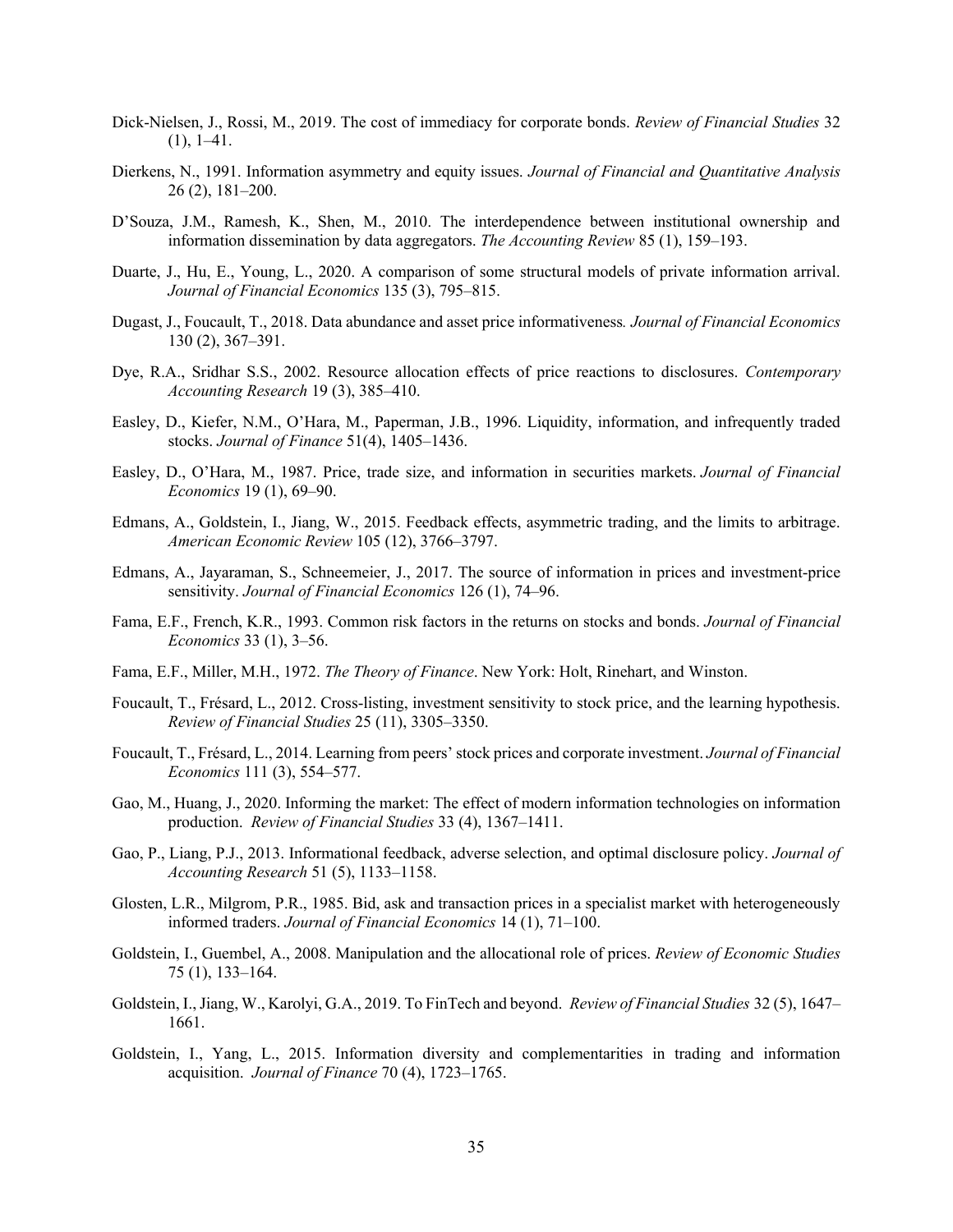- Goldstein, I., Yang, L., 2017. Information disclosure in financial markets. *Annual Review of Financial Economics* 9, 101–125.
- Goldstein, I., Yang, L., 2019. Good disclosure, bad disclosure. *Journal of Financial Economics* 131 (1), 118- 138.
- Gomez, E., 2020. The effect of mandatory disclosure dissemination on information asymmetry: Evidence from the implementation of the EDGAR System. Working Paper. Available at SSRN: [https://papers.ssrn.com/abstract\\_id=3577162.](https://papers.ssrn.com/abstract_id=3577162)
- Gormley, T.A., Matsa, D.A., 2016. Playing it safe? Managerial preferences, risk, and agency conflicts. *Journal of Financial Economics* 122 (3), 431–455.
- Griffin, P.A., 2003. Got information? Investor response to form 10-K and form 10-Q EDGAR filings. *Review of Accounting Studies* 8 (4), 433–460.
- Grossman, S.J., Stiglitz, J.E., 1980. On the impossibility of informationally efficient markets. *American Economic Review* 70 (3), 393–408.
- Guo, F., Lisic, L. L., Stuart, M. D., Wang, C., 2019. The impact of information technology on stock price crash risk: Evidence from the EDGAR implementation. Working Paper. Available at SSRN: [https://papers.ssrn.com/abstract\\_id=3223521.](https://papers.ssrn.com/abstract_id=3223521)
- Hayek, F.A., 1945. The use of knowledge in society. *American Economic Review* 35 (4), 519–530.
- Heitzman, S., Huang, M., 2019. Internal information quality and the sensitivity of investment to market prices and accounting profits. *Contemporary Accounting Research* 36 (3), 1699–1723.
- Hirshleifer, J., 1971. The private and social value of information and the reward to inventive activity. *American Economic Review* 61 (4), 561–574.
- Holmström, B., 1979. Moral hazard and observability. *Bell Journal of Economics* 10 (1), 74–91.
- Jayaraman, S., Wu, J.S., 2019. Is silence golden? Real effects of mandatory disclosure. *Review of Financial Studies* 32 (6), 2225–2259.
- Jayaraman, S., Wu, J.S., 2020. Should I stay or should I grow? Using voluntary disclosure to elicit market feedback. *Review of Financial Studies* 33 (8), 3854–3888.
- Jensen, M., Meckling, W.H., 1976. Theory of the firm: Managerial behavior, agency costs and ownership structure. *Journal of Financial Economics* 3 (4), 305–360.
- Kanodia, C., Sapra, H., 2016. A real effects perspective to accounting measurement and disclosure: Implications and insights for future research. *Journal of Accounting Research* 54 (2), 623–676.
- Ke, B., Petroni, K., 2004. How informed are actively trading institutional investors? Evidence from their trading behavior before a break in a string of consecutive earnings increases. *Journal of Accounting Research* 42 (5), 895–927.
- Ke, B., Ramalingegowda, S., 2005. Do institutional investors exploit the post-earnings announcement drift? *Journal of Accounting and Economics* 39 (1), 25–53.
- Kim, Y., Li, S., Pan, C., Zuo, L., 2013. The role of accounting conservatism in the equity market: Evidence from seasoned equity offerings. *The Accounting Review* 88 (4), 1327–1356.
- Kiyotaki, N., Moore, J., 1997. Credit cycles. *Journal of Political Economy* 105 (2), 211–248.
- Kothari, S., So, E.C., Verdi, R., 2016. Analysts' forecasts and asset pricing: A survey. *Annual Review of Financial Economics* 8, 197–219.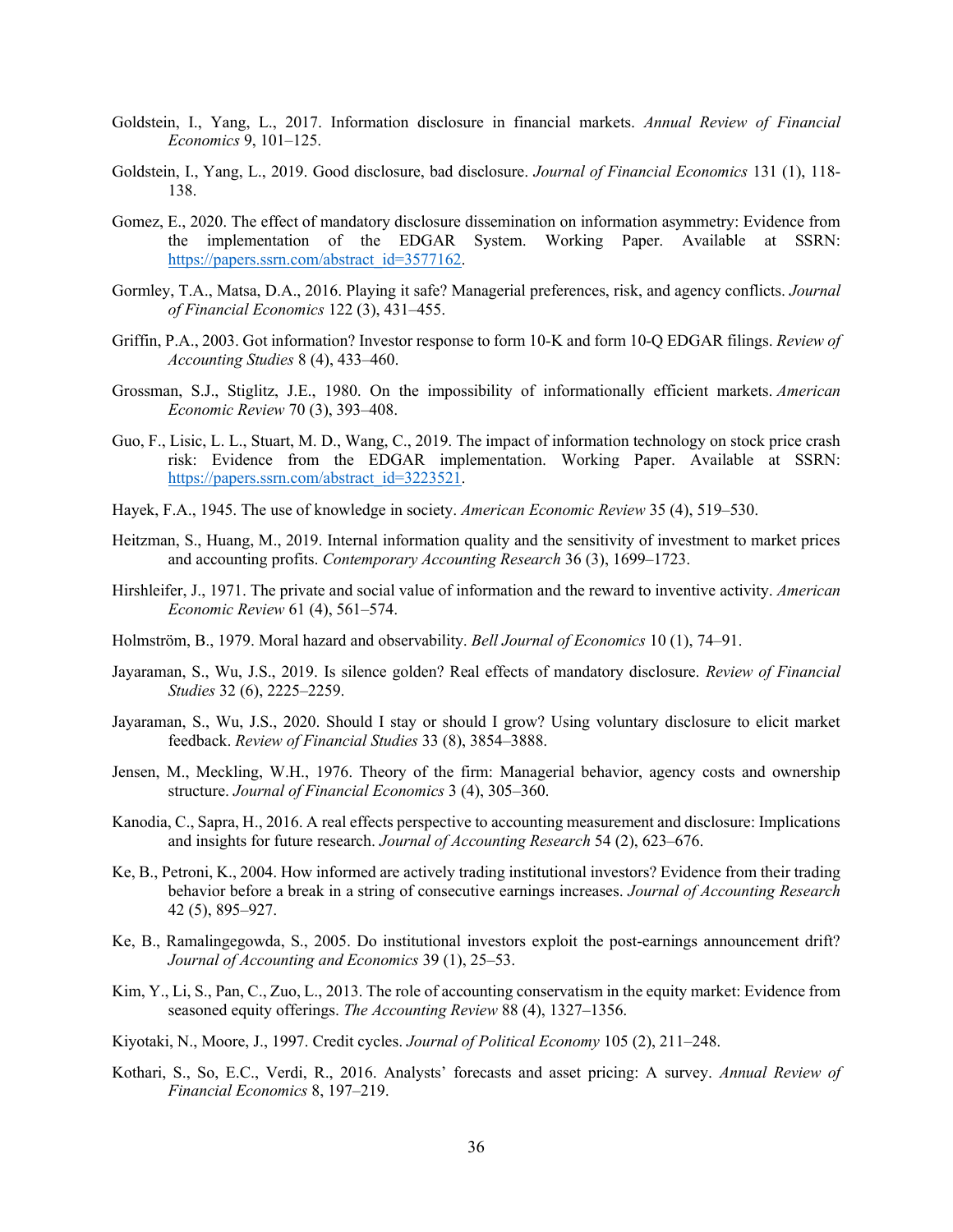- Kurlat, P., Veldkamp, L., 2015. Should we regulate financial information? *Journal of Economic Theory* 158 (B), 697–720.
- Kyle, A.S., 1985. Continuous auctions and insider trading. *Econometrica* 53 (6), 1315–1335.
- Lai, S., Lin, C., Ma, X., 2020. RegTech adoption and the cost of capital. Working Paper. Available at SSRN: [https://papers.ssrn.com/abstract\\_id=3683046.](https://papers.ssrn.com/abstract_id=3683046)
- Lee, C.M., So, E.C., 2015. Alphanomics: The informational underpinnings of market efficiency. *Foundations and Trends® in Accounting* 9 (2–3), 59–258.
- Leuz, C., Wysocki, P.D., 2016. The economics of disclosure and financial reporting regulation: Evidence and suggestions for future research. *Journal of Accounting Research* 54 (2), 525–622.
- Li, E.X., Ramesh, K., 2009. Market reaction surrounding the filing of periodic SEC reports. *The Accounting Review* 84 (4), 1171–1208.
- Li, W., Qi, Q., 2020. The impact of information technology: information asymmetry, cost of capital and corporate policy. Working Paper. Available at SSRN: [https://papers.ssrn.com/abstract\\_id=3613460.](https://papers.ssrn.com/abstract_id=3613460)
- Lin, T., Liu, Q., Sun, B., 2019. Contractual managerial incentives with stock price feedback. *American Economic Review* 109 (7), 2446–2468.
- Liu, Y., 2019. Information acquisition costs and misreporting: Evidence from the implementation of EDGAR. Working Paper. Available at: [https://scholarspace.manoa.hawaii.edu/handle/10125/64860.](https://scholarspace.manoa.hawaii.edu/handle/10125/64860)
- Luo, Y., 2005. Do insiders learn from outsiders? Evidence from mergers and acquisitions. *Journal of Finance* 60 (4), 1951–1982.
- Madhavan, A., Richardson, M., Roomans, M., 1997. Why do security prices change? A transaction-level analysis of NYSE stocks. *Review of Financial Studies* 10 (4), 1035–1064.
- Merton, R.C., 1987. A simple model of capital market equilibrium with incomplete information. *Journal of Finance* 42 (3), 483–510.
- Moeller, S.B., Schlingermann, F.P., Stulz, R.M., 2007. How do diversity of opinion and information asymmetry affect acquirer returns? *Review of Financial Studies* 20 (6), 2047–2078.
- Morris, S., Shin, H.S., 2002. Social value of public information. *American Economic Review* 92 (5), 1521–1534.
- Myers, S.C., Majluf, N.S., 1984. Corporate financing and investment decisions when firms have information that investors do not have. *Journal of Financial Economics* 13 (2), 187–221.
- Petersen, M.A., 2009. Estimating standard errors in finance panel data sets: Comparing approaches. *Review of Financial Studies* 22 (1), 435–480.
- Rappaport, A., 1987. Stock market signals to managers. *Harvard Business Review*. Available at: [https://hbr.org/1987/11/stock-market-signals-to-managers.](https://hbr.org/1987/11/stock-market-signals-to-managers)
- Roychowdhury, S., Shroff, N., Verdi, R.S., 2019. The effects of financial reporting and disclosure on corporate investment: A review. *Journal of Accounting and Economics* 68 (2–3), 101246.
- Shroff, N., 2020. Real effects of PCAOB international inspections. *The Accounting Review* 95 (5), 399-433.
- Sobel, M.E., 1982. Asymptotic intervals for indirect effects in structural equations models. In: Leinhart, S. (Ed.), Sociological Methodology. Jossey-Bass, San Francisco, 290–312.
- Soros, G., 1994. *The Alchemy of Finance: Reading the Mind of the Market*. New York: John Wiley & Sons.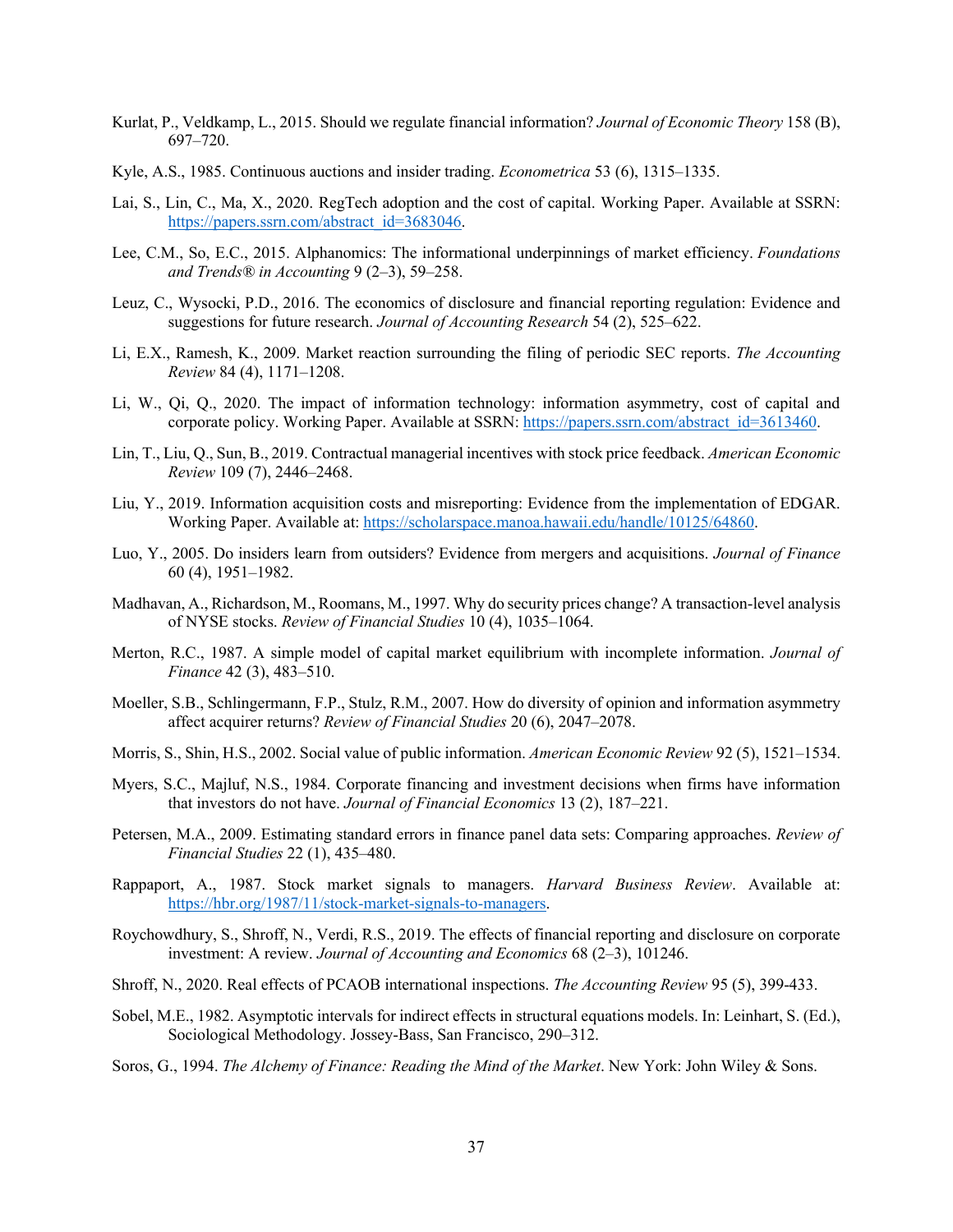- Verrecchia, R.E., 1982. Information acquisition in a noisy rational expectations economy. *Econometrica* 50 (6), 1415–1430.
- Watts, R.L., Zimmerman, J.L., 1986. *Positive Accounting Theory*. New Jersey: Prentice-Hall Inc.
- Zuo, L., 2016. The informational feedback effect of stock prices on management forecasts. *Journal of Accounting and Economics* 61 (2–3), 391–413.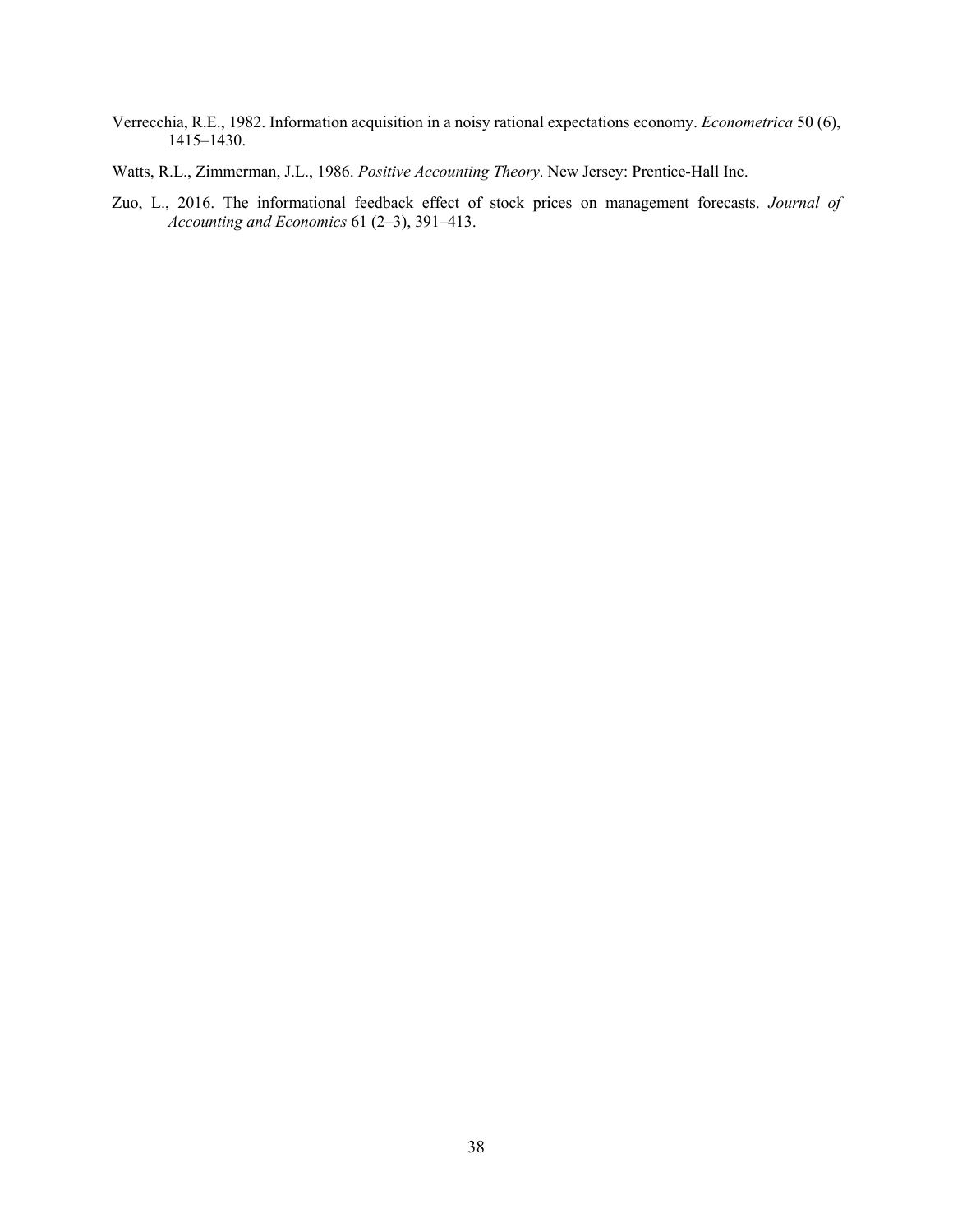| reportant in a mase in senegate of the ED oral imprementation |                         |  |  |  |  |  |
|---------------------------------------------------------------|-------------------------|--|--|--|--|--|
| <b>Implementation Date</b>                                    | Group                   |  |  |  |  |  |
| April 26, 1993                                                | Phase-in of Group CF-01 |  |  |  |  |  |
| July 19, 1993                                                 | Phase-in of Group CF-02 |  |  |  |  |  |
| October 4, 1993                                               | Phase-in of Group CF-03 |  |  |  |  |  |
| December 6, 1993                                              | Phase-in of Group CF-04 |  |  |  |  |  |
| January 30, 1995                                              | Phase-in of Group CF-05 |  |  |  |  |  |
| March 6, 1995                                                 | Phase-in of Group CF-06 |  |  |  |  |  |
| May 1, 1995                                                   | Phase-in of Group CF-07 |  |  |  |  |  |
| August 7, 1995                                                | Phase-in of Group CF-08 |  |  |  |  |  |
| November 6, 1995                                              | Phase-in of Group CF-09 |  |  |  |  |  |
| May 6, 1996                                                   | Phase-in of Group CF-10 |  |  |  |  |  |

**Appendix A: Phase-in Schedule of the EDGAR Implementation**

Note: This table presents the finalized implementation dates for the ten phase-in groups (SEC Release No. 33- 6977 and No. 33-7122).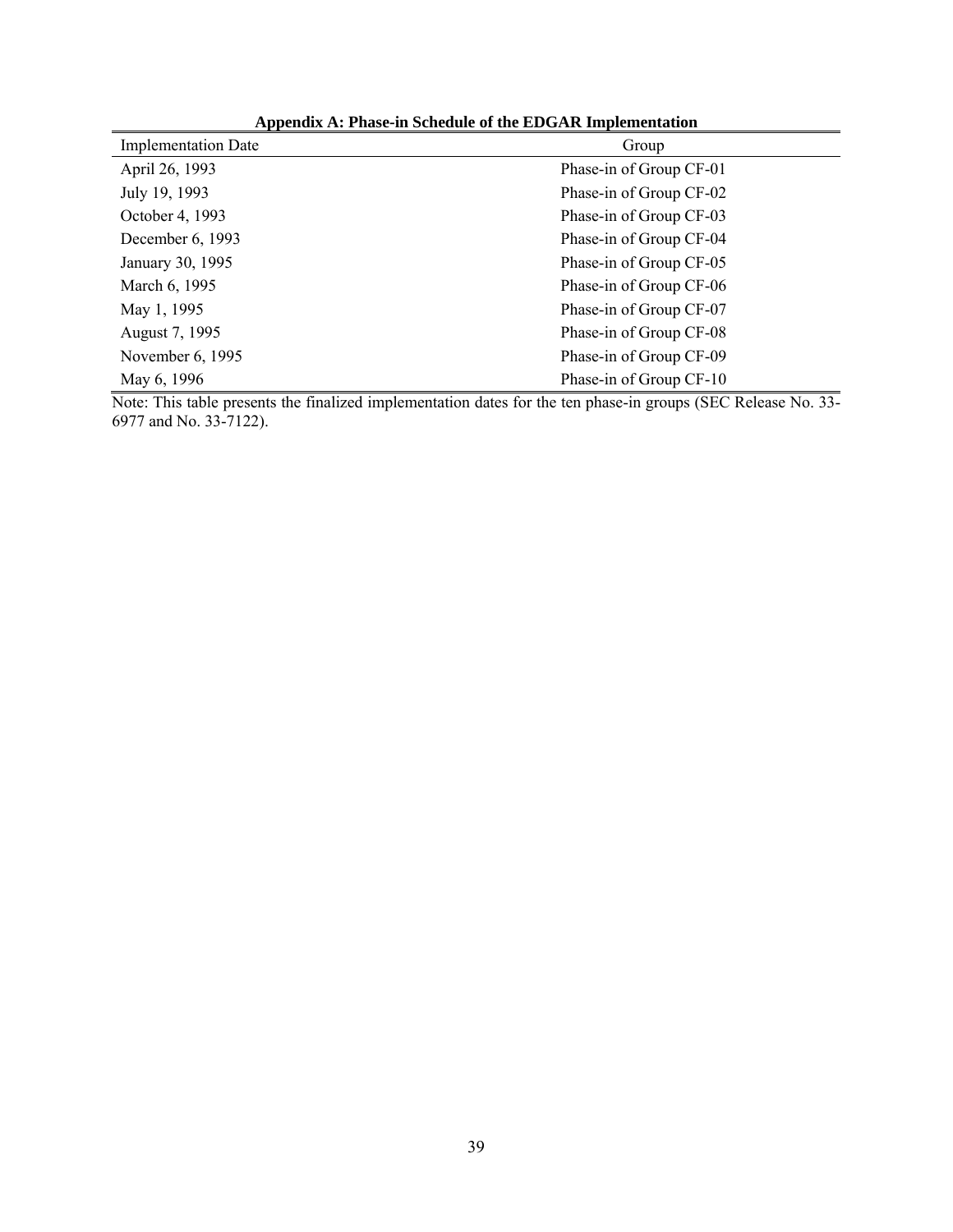Appendix B: Derivations of 
$$
Cov(P_1, N)
$$
,  $Cov(P_1, M)$ , and  $Var(P_1)$ 

$$
Cov(P_1, N) = \frac{\mu_N}{\mu_\theta + \mu_N + \frac{\mu_M \cdot \mu_{M'}}{\mu_M + \mu_{M'}}} Var(N) + \frac{\frac{\mu_M \cdot \mu_{M'}}{\mu_M + \mu_{M'}}}{\mu_\theta + \mu_N + \frac{\mu_M \cdot \mu_{M'}}{\mu_M + \mu_{M'}}} Cov(N, M')
$$
  
= 
$$
\frac{\mu_N}{\mu_\theta + \mu_N + \frac{\mu_M \cdot \mu_{M'}}{\mu_M + \mu_{M'}}} \left(\frac{1}{\mu_\theta} + \frac{1}{\mu_N}\right) + \frac{\frac{\mu_M \cdot \mu_{M'}}{\mu_M + \mu_{M'}}}{\mu_\theta + \mu_N + \frac{\mu_M \cdot \mu_{M'}}{\mu_M + \mu_{M'}}} \frac{1}{\mu_\theta}
$$
  
= 
$$
\left(\frac{\mu_N + \mu_\theta}{\mu_\theta + \mu_N + \frac{\mu_M \cdot \mu_{M'}}{\mu_M + \mu_{M'}}} + \frac{\frac{\mu_M \cdot \mu_{M'}}{\mu_M + \mu_{M'}}}{\mu_\theta + \mu_N + \frac{\mu_M \cdot \mu_{M'}}{\mu_M + \mu_{M'}}}\right) \frac{1}{\mu_\theta} = \frac{1}{\mu_\theta}.
$$

$$
Cov(P_1, M) = \frac{\mu_N}{\mu_{\theta} + \mu_N + \frac{\mu_{M} \cdot \mu_{M'}}{\mu_M + \mu_{M'}}} Cov(N, M) + \frac{\frac{\mu_M \cdot \mu_{M'}}{\mu_M + \mu_{M'}} Cov(M, M'))}{\mu_{\theta} + \mu_N + \frac{\mu_M \cdot \mu_{M'}}{\mu_M + \mu_{M'}}}
$$
  

$$
= \frac{\mu_N}{\mu_{\theta} + \mu_N + \frac{\mu_M \cdot \mu_{M'}}{\mu_M + \mu_{M'}} \mu_{\theta}} + \frac{\frac{\mu_M \cdot \mu_{M'}}{\mu_M + \mu_{M'}}}{\mu_{\theta} + \mu_N + \frac{\mu_M \cdot \mu_{M'}}{\mu_M + \mu_{M'}}} \left(\frac{\mu_{\theta} + \mu_M}{\mu_{\theta} + \mu_M}\right)
$$
  

$$
= \frac{1}{\mu_{\theta}} \left(\frac{\mu_N + \frac{\mu_M \cdot \mu_{M'}}{\mu_M + \mu_{M'}} \frac{\mu_{\theta} \cdot \mu_M}{\mu_M + \mu_{M'}}\right).
$$

$$
Var(P_1) = \left(\frac{\mu_N}{\mu_{\theta} + \mu_N + \frac{\mu_M \cdot \mu_{M'}}{\mu_M + \mu_{M'}}\right)^2 \left(\frac{1}{\mu_{\theta}} + \frac{1}{\mu_N}\right) + \left(\frac{\frac{\mu_M \cdot \mu_{M'}}{\mu_M + \mu_{M'}}{\mu_M + \mu_{M'}}\right)^2 \left(\frac{1}{\mu_{\theta}} + \frac{1}{\mu_M} + \frac{1}{\mu_{M'}}\right) + 2\left(\frac{\mu_N}{\mu_{\theta} + \mu_N + \frac{\mu_M \cdot \mu_{M'}}{\mu_M + \mu_{M'}}}\right) \left(\frac{\frac{\mu_M \cdot \mu_{M'}}{\mu_M + \mu_{M'}}\right) + 2\left(\frac{\mu_N}{\mu_{\theta} + \mu_N + \frac{\mu_M \cdot \mu_{M'}}{\mu_M + \mu_{M'}}}\right) \left(\frac{\frac{\mu_M \cdot \mu_{M'}}{\mu_M + \mu_{M'}}\mu_{M'}}{\mu_{\theta} + \mu_N + \frac{\mu_M \cdot \mu_{M'}}{\mu_M + \mu_{M'}}}\right) \frac{1}{\mu_{\theta}} = \frac{\mu_N \frac{\mu_{\theta} + \mu_N}{\mu_{\theta}} + \left(\frac{\mu_M \cdot \mu_{M'}}{\mu_M + \mu_{M'}}\right)^2 \left(\frac{1}{\mu_{\theta}} + \frac{1}{\mu_M} + \frac{1}{\mu_{M'}}\right) + 2 \frac{\mu_N \mu_M \cdot \mu_{M'}}{\mu_{\theta} \mu_M + \mu_{M'}} = \frac{\frac{1}{\mu_{\theta}} \left[\mu_N(\mu_{\theta} + \mu_N) + \left(\frac{\mu_M \cdot \mu_{M'}}{\mu_M + \mu_{M'}}\right) \left(\left(\frac{\mu_M \cdot \mu_{M'}}{\mu_M + \mu_{M'}}\right) + \mu_N \frac{\mu_M \cdot \mu_{M'}}{\mu_M + \mu_{M'}}\right]}{\left(\mu_{\theta} + \mu_N + \frac{\mu_M \cdot \mu_{M'}}{\mu_M + \mu_{M'}}\right)^2} = \frac{1}{\mu_{\theta}} \frac{\mu_N + \frac{\mu_M \cdot \mu_{M'}}{\mu_M + \mu_{M'}}}{\left(\mu_{\theta} + \mu_N + \frac{\mu_M \cdot \mu_{M'}}{\mu_M + \mu_{M'}}\right)}.
$$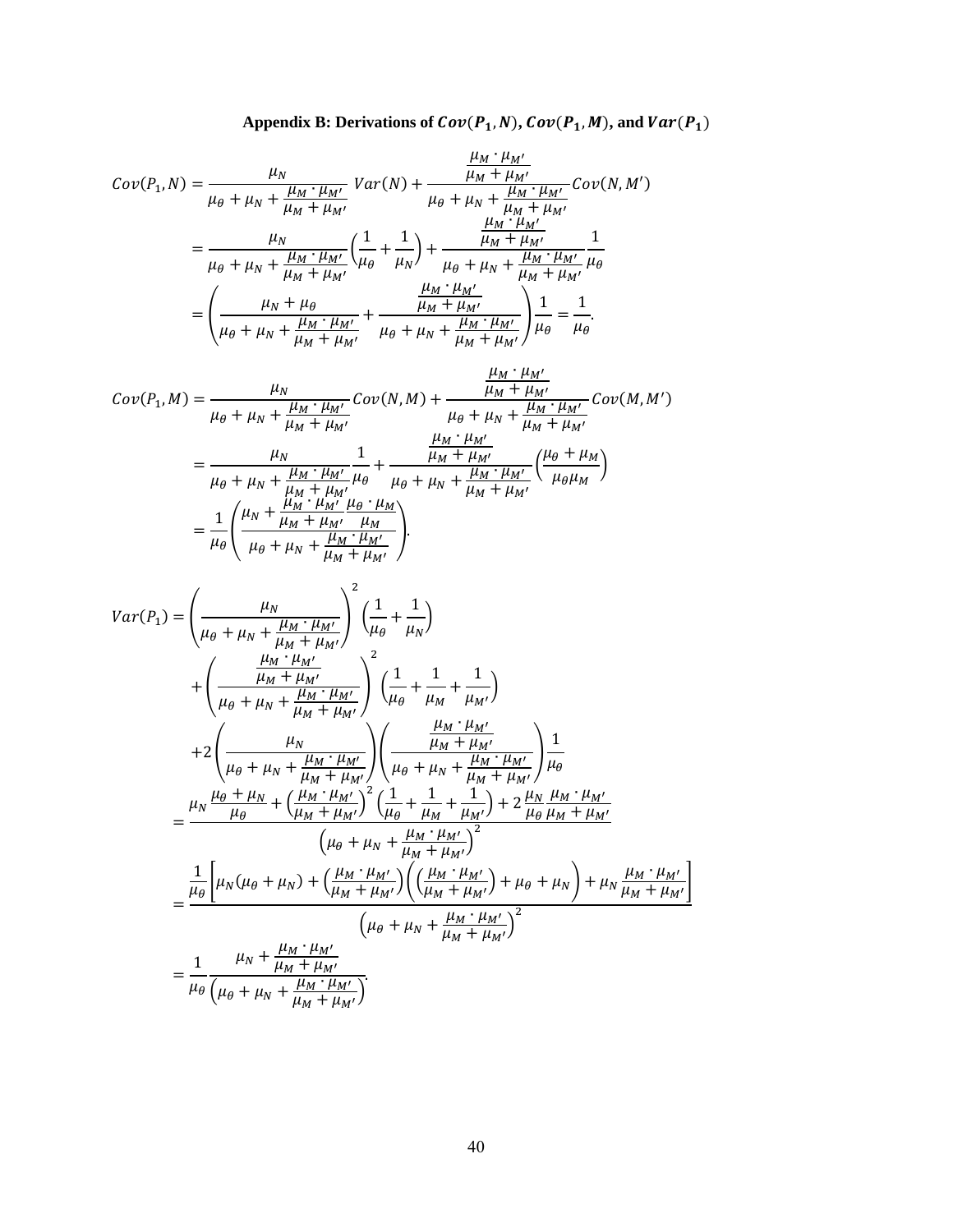|                       |     | <b>Appendix C: Variable Definitions</b>                                                                                                                     |
|-----------------------|-----|-------------------------------------------------------------------------------------------------------------------------------------------------------------|
| Variable              |     | Definition                                                                                                                                                  |
| <b>EDGAR</b>          | $=$ | An indicator that equals one after a firm becomes a mandatory EDGAR filer,                                                                                  |
|                       |     | and zero otherwise.                                                                                                                                         |
| <b>INVESTMENT</b>     | $=$ | Capital expenditure scaled by lagged net property, plant, and equipment                                                                                     |
|                       |     | (PPENTQ). Compustat quarterly data provide year-to-date net capital                                                                                         |
|                       |     | expenditure (CAPXY). We therefore set quarterly capital expenditure to be                                                                                   |
|                       |     | CAPXY (in the first fiscal quarter) or the change in CAPXY (in the second,                                                                                  |
|                       |     | third, and fourth fiscal quarters). It is expressed in percentage points.                                                                                   |
| $\varrho$             | $=$ | The book value of total assets (ATQ) minus the book value of equity (CEQQ)                                                                                  |
|                       |     | plus the market value of equity (CSHOQ×PRCCQ), scaled by the book value                                                                                     |
|                       |     | of total assets (ATQ).                                                                                                                                      |
| <b>SIZE</b><br>CF     | $=$ | The natural logarithm of the book value of total assets (ATQ).                                                                                              |
|                       | $=$ | Operating cash flows (IBQ+DPQ) scaled by lagged total assets (ATQ). It is                                                                                   |
| PRC INV               | $=$ | expressed in percentage points.<br>The inverse of the stock price (PRCCQ) at the fiscal quarter end.                                                        |
| <b>ILLIQUID</b>       | $=$ | The bid-ask spread estimated from daily high and low prices following Corwin                                                                                |
|                       |     | and Schultz (2012). Specifically, it is the estimate of a stock's bid-ask spread                                                                            |
|                       |     | as a function of the high-to-low price ratio for a single two-day period and the                                                                            |
|                       |     | high-to-low ratios for two consecutive single days. It is expressed in                                                                                      |
|                       |     | percentage points.                                                                                                                                          |
| <b>IVOL</b>           |     | = The standard deviation of the residuals of the market model estimated using                                                                               |
|                       |     | the daily stock returns over the quarter. It is expressed in percentage points.                                                                             |
| <b>EQUITY</b>         | $=$ | Equity issuance (SSTKQ) scaled by lagged total assets (ATQ). It is expressed                                                                                |
|                       |     | in percentage points.                                                                                                                                       |
| <i><b>INSTOWN</b></i> |     | = Percentage of shares held by institutional investors at the quarter end.                                                                                  |
| <b>INSTOWN TRA</b>    | $=$ | Percentage of shares held by transient institutional investors at the quarter end.                                                                          |
|                       |     | The classification of transient institutional investors is obtained from the                                                                                |
|                       |     | institutional investor database developed by Bushee (1998).                                                                                                 |
| <b>GPIN</b>           | $=$ | The quarterly average of the conditional probability of private information<br>arrival on a given day estimated in the Generalized PIN model by Duarte, Hu, |
|                       |     | and Young (2020). It is expressed in percentage points.                                                                                                     |
| <i>LAMBDA</i>         | $=$ | The quarterly average of the adverse selection component of the bid-ask spread                                                                              |
|                       |     | estimated in Armstrong, Core, Taylor, and Verrecchia (2011) and expressed in                                                                                |
|                       |     | percentage points.                                                                                                                                          |
| <b>GROWTH FIRM</b>    | $=$ | An indicator that equals one if a firm's market-to-book ratio in 1992 is above                                                                              |
|                       |     | the sample median, and zero otherwise. Market-to-book ratio is defined as the                                                                               |
|                       |     | ratio of the market value of a firm's common stock (CSHO×PRCC) to its book                                                                                  |
|                       |     | value (CEQ). It is set to missing if CEQ is negative.                                                                                                       |
| VALUE FIRM            | $=$ | An indicator that equals one if a firm's market-to-book ratio in 1992 is below                                                                              |
|                       |     | the sample median, and zero otherwise.                                                                                                                      |
| <b>ROE</b>            | $=$ | The ratio of operating income before depreciation (OIBDPQ) to lagged book                                                                                   |
|                       |     | value of equity (CEQQ), expressed in percentage points. It is set to missing if                                                                             |
|                       |     | the lagged CEQQ is negative.                                                                                                                                |
| <b>ROA</b>            | $=$ | The ratio of operating income before depreciation (OIBDPQ) to lagged book                                                                                   |
|                       |     | value of total assets (ATQ), expressed in percentage points.                                                                                                |
| <b>ASALES</b>         |     | = Growth rate in sales (SALEQ) from the same quarter in the previous year to<br>the current quarter, expressed in percentage points.                        |
| HIGH GROWTH FIRM      | $=$ | An indicator that equals one if a growth firm's market-to-book ratio in 1992 is                                                                             |
|                       |     | above the median of growth firms, and zero otherwise.                                                                                                       |
| LOW GROWTH FIRM       |     | $=$ An indicator that equals one if a growth firm's market-to-book ratio in 1992 is                                                                         |
|                       |     | below the median of growth firms, and zero otherwise.                                                                                                       |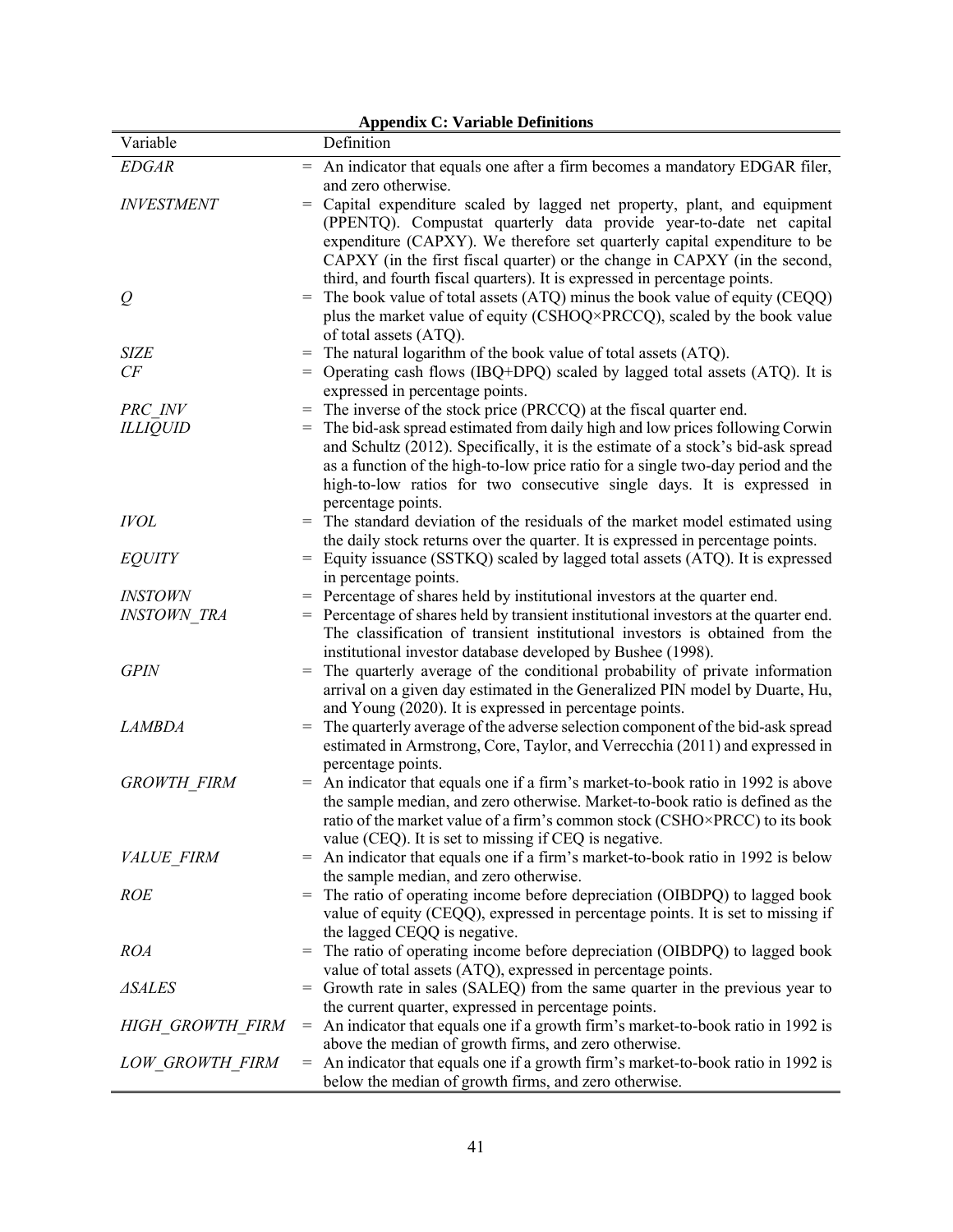

**Figure 1: Dynamic Test of the Investment Level**

Notes: This figure reports the results from an event-time analysis of the effect of the EDGAR implementation on the level of corporate investment. Specifically, we re-estimate the regression model on the level of investment in column 1 of Table 2 by replacing *EDGAR* with a set of indicators for the quarters around the EDGAR implementation for each firm in our sample. Specifically, the regression model is as follows:

 $INVESTMENT_{i.t}$ 

 $= \alpha_t + \eta_i + \gamma_1 EDGAR(-2)_{i,t} + \gamma_2 EDGAR(-1)_{i,t} + \gamma_3 EDGAR(0)_{i,t} + \gamma_4 EDGAR(+1)_{i,t}$ +  $\gamma_5EDGAR(+2)_{i,t} + \gamma_6EDGAR(+3)_{i,t} + \gamma_7EDGAR(+4)_{i,t} + \gamma_8EDGAR(5+)_{i,t} + \varepsilon_{i,t}$ 

where  $EDGAR(-2)_{i,t}$  ( $EDGAR(-1)_{i,t}$ ) is an indicator that equals one if a firm will become a mandatory EDGAR filer in two quarters (one quarter), and zero otherwise.  $EDGAR(0)_{i,t}$  is an indicator that equals one if a firm becomes a mandatory EDGAR filer in the current quarter *t*, and zero otherwise.  $EDGAR(+1)_{i,t}$  $(EDGAR(+2)<sub>i,t</sub>, EDGAR(+3)<sub>i,t</sub>, EDGAR(+4)<sub>i,t</sub>)$  is an indicator that equals one if a firm became a mandatory EDGAR filer one quarter (two quarters, three quarters, four quarters) ago, and zero otherwise.  $EDGAR(5+)_{i,t}$ is an indicator that equals one if a firm became a mandatory EDGAR filer five or more quarters ago, and zero otherwise. The figure reports the coefficient estimates on each event quarter indicator as well as their 95% confidence intervals. The estimation includes firm and year-quarter fixed effects. The standard errors are clustered at the firm level.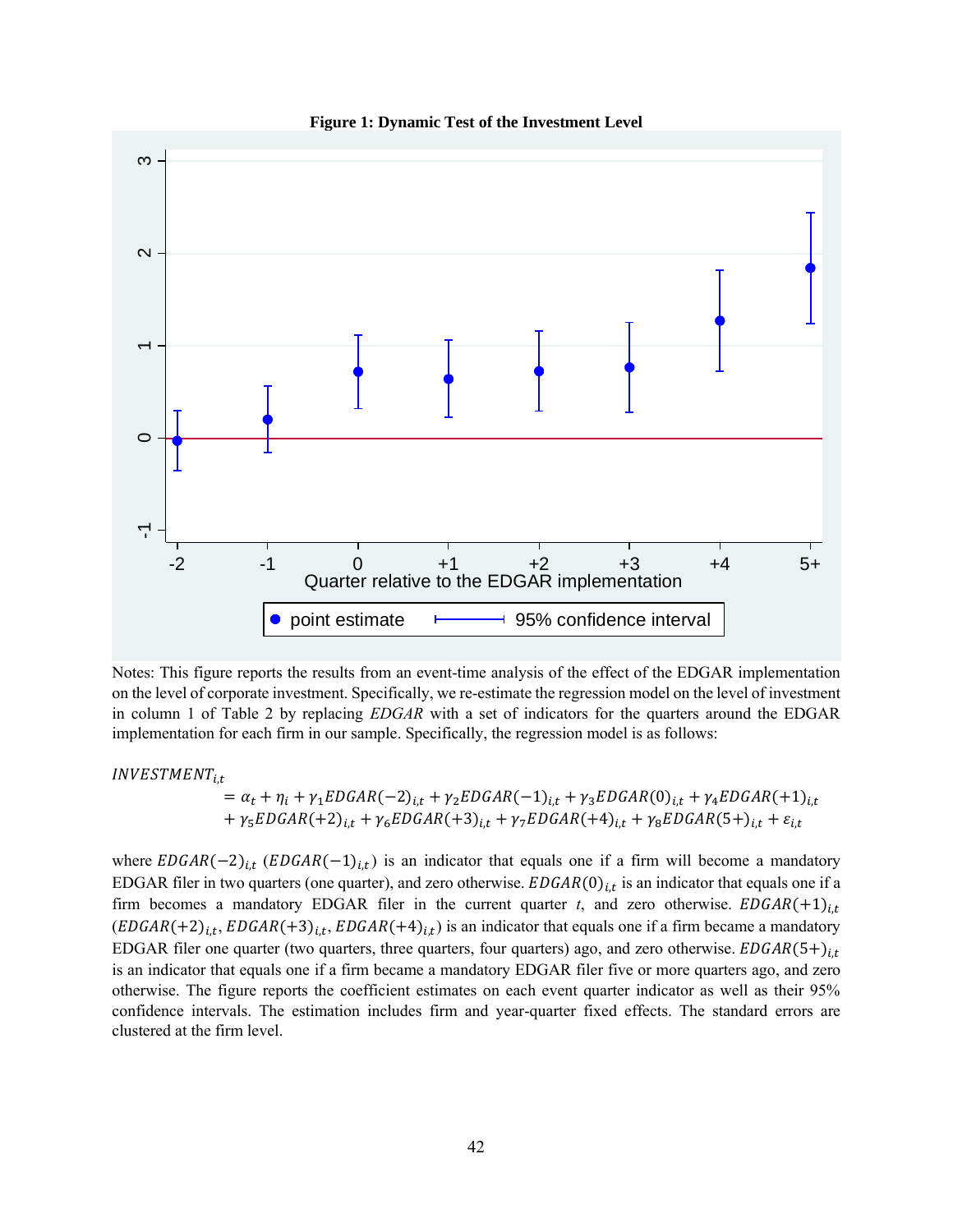

**Figure 2: Dynamic Test of the Investment-to-Price Sensitivity**

Notes: This figure reports the results from an event-time analysis of the effect of the EDGAR implementation on the investment-to-price sensitivity. Specifically, we re-estimate the regression model on the investment-toprice sensitivity in column 3 of Table 2 by replacing *EDGAR* with a set of indicators for the quarters around the EDGAR implementation for each firm in our sample. Specifically, the regression model is as follows:

 $INVESTMENT_{i.t+1}$ 

 $= \alpha_t + \eta_i + \gamma_1 EDGAR_{i,t} + \gamma_2 Q_{i,t} + \gamma_3 CF_{i,t} + \gamma_4 SIZE_{i,t} + \gamma_5 Q_{i,t} \times EDGAR(-2)_{i,t}$  $+\gamma_6 Q_{i,t} \times EDGAR(-1)_{i,t} + \gamma_7 Q_{i,t} \times EDGAR(0)_{i,t} + \gamma_8 Q_{i,t} \times EDGAR(+1)_{i,t}$  $+ \gamma_9 Q_{i,t} \times EDGAR(+2)_{i,t} + \gamma_{10} Q_{i,t} \times EDGAR(+3)_{i,t} + \gamma_{11} Q_{i,t} \times EDGAR(+4)_{i,t}$  $+ \gamma_{12} Q_{i,t} \times EDGAR(5+)_{i,t} + \gamma_{13} CF_{i,t} \times EDGAR_{i,t} + \gamma_{14} SIZE_{i,t} \times EDGAR_{i,t} + \varepsilon_{i,t+1}$ 

where  $EDGAR(-2)_{i,t}$  (EDGAR(-1)<sub>i,t</sub>) is an indicator that equals one if a firm will become a mandatory EDGAR filer in two quarters (one quarter), and zero otherwise.  $EDGAR(0)_{i,t}$  is an indicator that equals one if a firm becomes a mandatory EDGAR filer in the current quarter *t*, and zero otherwise.  $EDGAR(+1)_{i,t}$  $(EDGAR(+2)<sub>i,t</sub>, EDGAR(+3)<sub>i,t</sub>, EDGAR(+4)<sub>i,t</sub>)$  is an indicator that equals one if a firm became a mandatory EDGAR filer one quarter (two quarters, three quarters, four quarters) ago, and zero otherwise.  $EDGAR(5+)_{i,t}$ is an indicator that equals one if a firm became a mandatory EDGAR filer five or more quarters ago, and zero otherwise. The figure reports the coefficient estimates on the interaction terms between *Q* and each event quarter indicator as well as their 95% confidence intervals. The estimation includes firm and year-quarter fixed effects. The standard errors are clustered at the firm level.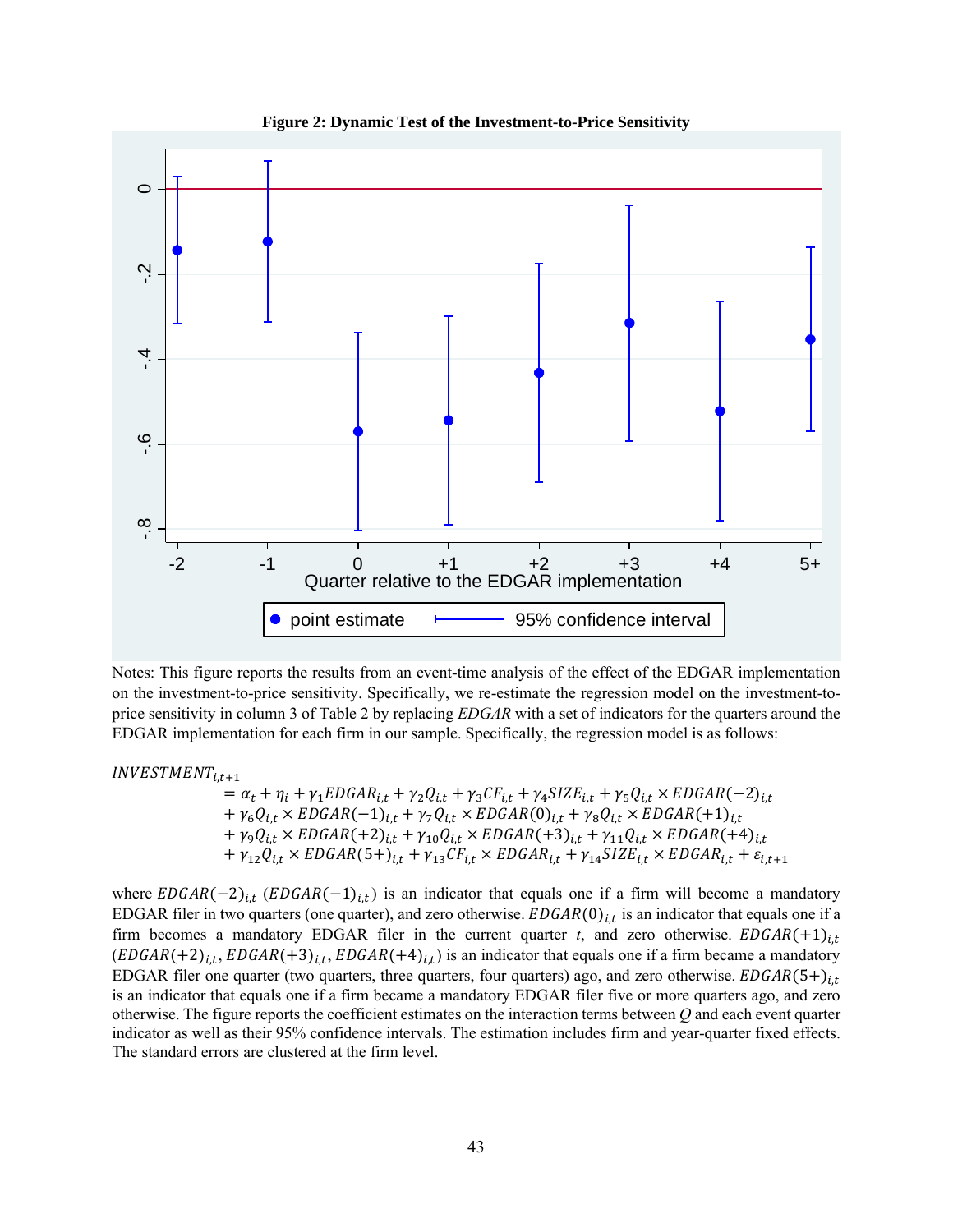

#### **Figure 3: Path Diagram of Equity Financing**

Notes: This figure plots the path diagram of equity financing. We estimate a structural equation model (SEM) of the direct effect of the EDGAR implementation on equity financing as well as the indirect effect of the EDGAR implementation on equity financing through *ILLIQUID* or *IVOL*. The path coefficients, indirect effect, and direct effect are obtained from the estimates in Panel B of Table 3.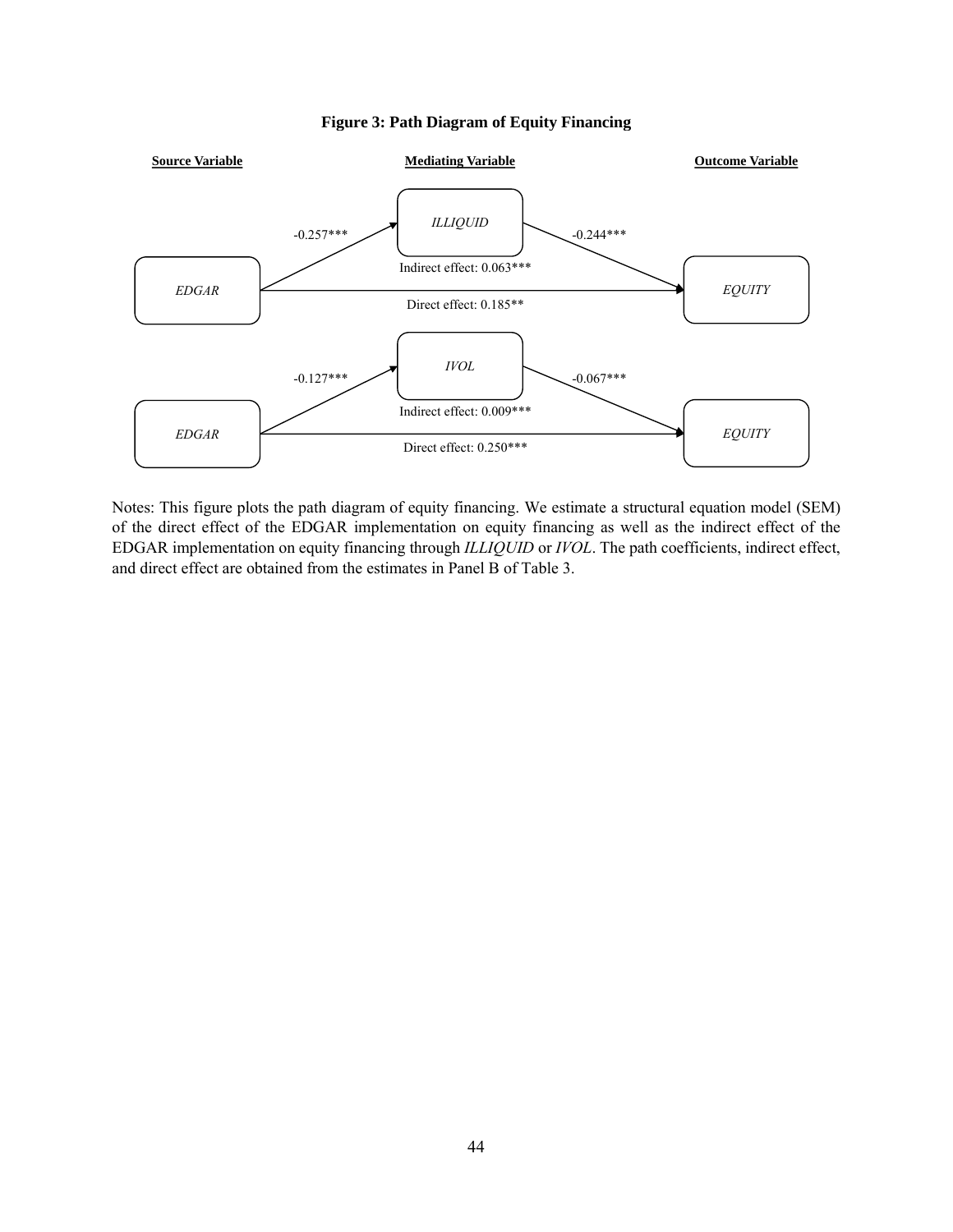

#### **Figure 4: Path Diagram of Corporate Investment**

Notes: This figure plots the path diagram of corporate investment. We estimate a structural equation model (SEM) of the direct effect of the EDGAR implementation on corporate investment as well as the indirect effect of the EDGAR implementation on corporate investment through *ILLIQUID*, *IVOL* or *EQUITY*. The path coefficients, indirect effect, and direct effect are obtained from the estimates in Panel C of Table 3.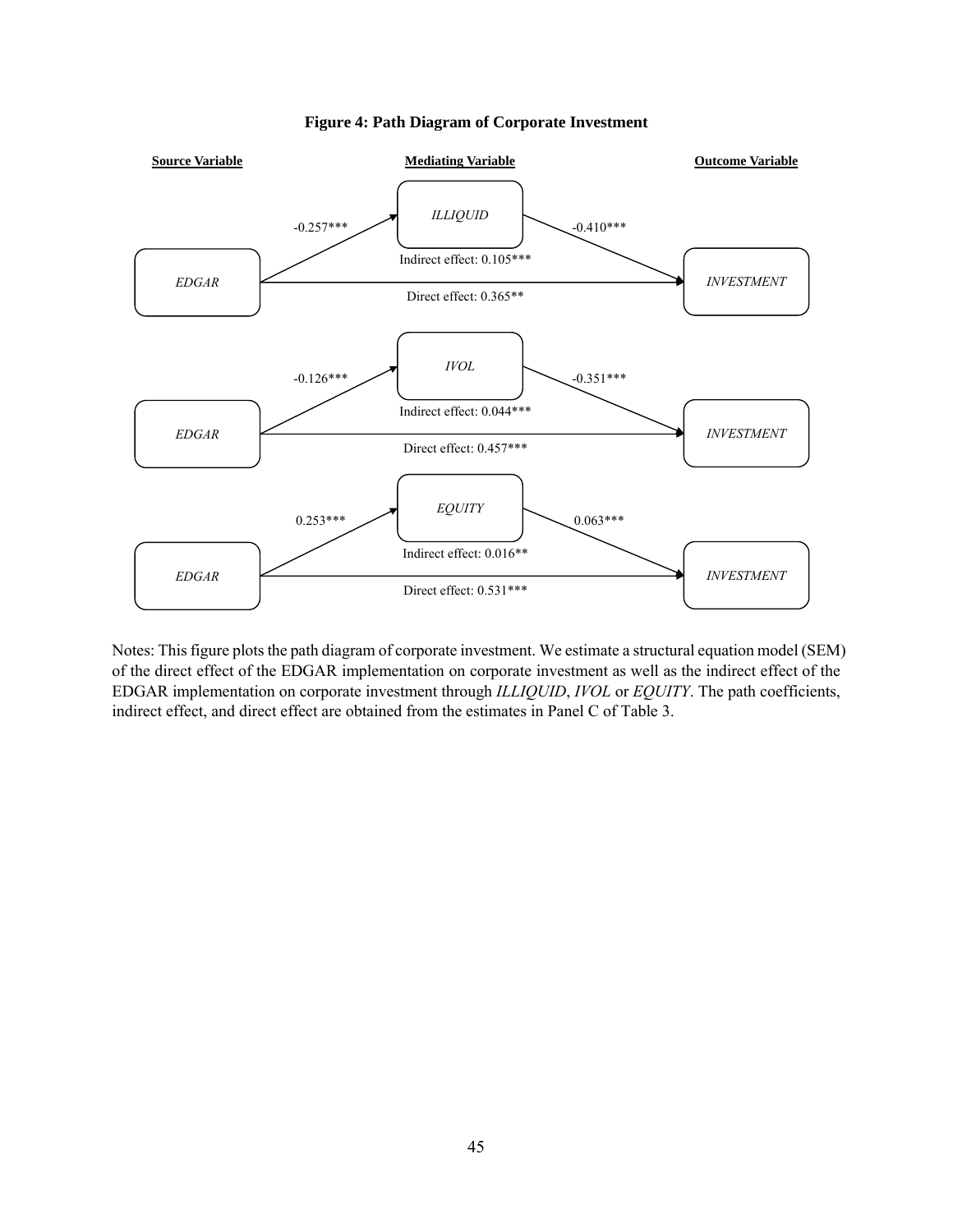| Panel A: Summary Statistics |        |        |           |          |        |                |
|-----------------------------|--------|--------|-----------|----------|--------|----------------|
| Variable                    | N      | Mean   | Std. Dev. | Q1       | Median | Q <sub>3</sub> |
| <b>INVESTMENT</b>           | 66,628 | 7.090  | 7.582     | 2.543    | 4.867  | 8.768          |
| <b>EDGAR</b>                | 66,628 | 0.494  | 0.500     | 0.000    | 0.000  | 1.000          |
| $\varrho$                   | 66,628 | 1.803  | 1.215     | 1.086    | 1.412  | 2.037          |
| CF                          | 66,628 | 1.708  | 4.394     | 0.966    | 2.374  | 3.759          |
| <b>SIZE</b>                 | 66,628 | 5.106  | 1.760     | 3.770    | 4.861  | 6.241          |
| PRC INV                     | 66,628 | 0.222  | 0.477     | 0.041    | 0.081  | 0.186          |
| <b>ILLIQUID</b>             | 63,970 | 1.722  | 2.637     | 0.030    | 0.756  | 2.481          |
| <b>IVOL</b>                 | 64,610 | 3.484  | 2.278     | 1.900    | 2.900  | 4.316          |
| <b>EQUITY</b>               | 64,335 | 1.001  | 5.058     | 0.000    | 0.012  | 0.183          |
| <b>GPIN</b>                 | 12,283 | 25.066 | 18.164    | 13.842   | 20.510 | 29.987         |
| <i>LAMBDA</i>               | 41,543 | 0.157  | 0.164     | 0.056    | 0.116  | 0.213          |
| <b>INSTOWN</b>              | 66,141 | 33.163 | 24.349    | 11.352   | 31.043 | 52.693         |
| <b>INSTOWN TRA</b>          | 66,141 | 6.032  | 7.537     | 0.252    | 3.155  | 9.031          |
| <b>ROE</b>                  | 63,545 | 4.349  | 11.107    | 1.083    | 4.764  | 8.299          |
| <b>ROA</b>                  | 66,094 | 1.624  | 4.154     | 0.448    | 2.089  | 3.665          |
| ⊿SALES                      | 65,477 | 14.713 | 40.855    | $-2.558$ | 7.954  | 22.379         |

**Table 1: Descriptive Statistics**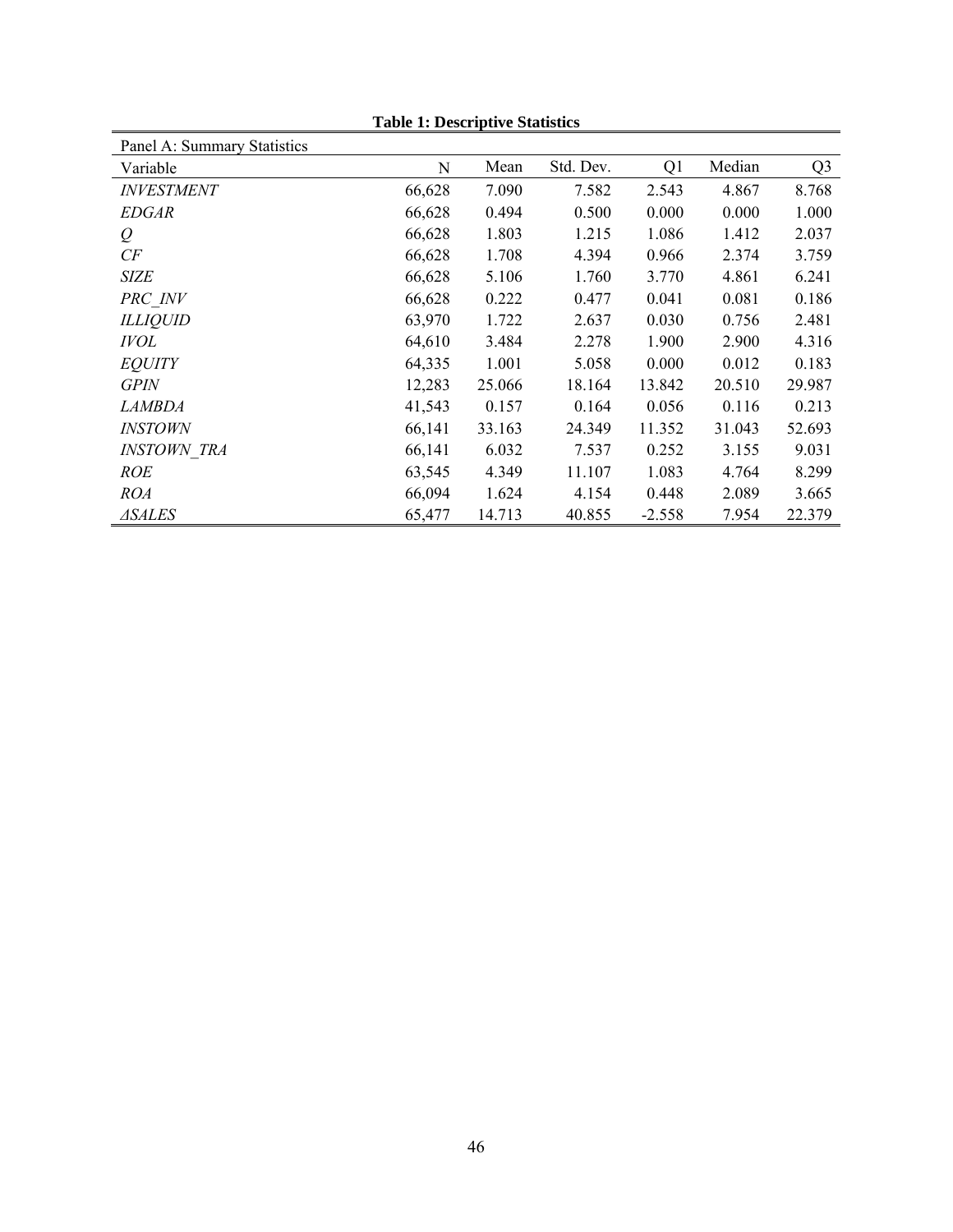|      | Panel B: Pearson (above Diagonal) and Spearman (below Diagonal) Correlation |         |         |         |         |         |         |         |         |         |         |         |         |         |         |         |         |
|------|-----------------------------------------------------------------------------|---------|---------|---------|---------|---------|---------|---------|---------|---------|---------|---------|---------|---------|---------|---------|---------|
|      |                                                                             | (1)     | (2)     | (3)     | (4)     | (5)     | (6)     | (7)     | (8)     | (9)     | (10)    | (11)    | (12)    | (13)    | (14)    | (15)    | (16)    |
| (1)  | <b>INVESTMENT</b>                                                           |         | $-0.04$ | 0.28    | 0.07    | $-0.10$ | $-0.11$ | $-0.11$ | $-0.03$ | 0.12    | 0.01    | $-0.03$ | 0.07    | 0.18    | 0.02    | 0.08    | 0.19    |
| (2)  | EDGAR                                                                       | 0.01    |         | 0.01    | 0.03    | 0.27    | $-0.05$ | $-0.22$ | $-0.18$ | $-0.04$ | $-0.01$ | $-0.14$ | 0.18    | 0.08    | 0.06    | 0.05    | $-0.03$ |
| (3)  | $\mathcal{Q}$                                                               | 0.33    | 0.05    |         | $-0.04$ | $-0.06$ | $-0.11$ | $-0.22$ | $-0.07$ | 0.21    | 0.04    | $-0.08$ | 0.11    | 0.25    | $-0.02$ | 0.03    | 0.20    |
| (4)  | CF                                                                          | 0.24    | 0.04    | 0.33    |         | 0.20    | $-0.24$ | $-0.20$ | $-0.31$ | $-0.15$ | 0.01    | -0.19   | 0.22    | 0.18    | 0.65    | 0.84    | 0.12    |
| (5)  | SIZE                                                                        | 0.03    | 0.27    | 0.06    | 0.15    |         | $-0.33$ | $-0.50$ | $-0.54$ | $-0.09$ | 0.08    | $-0.38$ | 0.62    | 0.38    | 0.27    | 0.26    | $-0.03$ |
| (6)  | PRC INV                                                                     | $-0.24$ | $-0.18$ | $-0.41$ | $-0.40$ | $-0.68$ |         | 0.66    | 0.63    | $-0.02$ | 0.00    | 0.25    | $-0.38$ | $-0.25$ | $-0.20$ | $-0.25$ | $-0.09$ |
| (7)  | <b>ILLIQUID</b>                                                             | $-0.17$ | $-0.23$ | $-0.34$ | $-0.24$ | $-0.64$ | 0.70    |         | 0.76    | $-0.04$ | 0.00    | 0.20    | $-0.50$ | $-0.36$ | $-0.20$ | $-0.24$ | $-0.10$ |
| (8)  | <i>IVOL</i>                                                                 | $-0.06$ | $-0.22$ | $-0.16$ | $-0.28$ | $-0.64$ | 0.74    | 0.65    |         | 0.05    | 0.07    | 0.36    | $-0.48$ | $-0.26$ | $-0.27$ | $-0.33$ | $-0.04$ |
| (9)  | <b>EQUITY</b>                                                               | 0.26    | 0.05    | 0.42    | 0.17    | 0.07    | $-0.25$ | $-0.24$ | $-0.06$ |         | 0.00    | 0.03    | $-0.00$ | 0.09    | $-0.11$ | $-0.15$ | 0.13    |
| (10) | <b>GPIN</b>                                                                 | $-0.00$ | $-0.04$ | $-0.03$ | $-0.02$ | $-0.01$ | 0.07    | $-0.04$ | 0.19    | 0.03    |         | $-0.04$ | $-0.03$ | $-0.02$ | 0.02    | 0.01    | $-0.00$ |
| (11) | <i>LAMBDA</i>                                                               | $-0.05$ | $-0.13$ | $-0.10$ | $-0.17$ | $-0.39$ | 0.43    | 0.18    | 0.35    | $-0.05$ | $-0.06$ |         | $-0.29$ | $-0.22$ | $-0.16$ | $-0.21$ | $-0.02$ |
| (12) | <i>INSTOWN</i>                                                              | 0.19    | 0.18    | 0.23    | 0.25    | 0.65    | $-0.65$ | $-0.58$ | $-0.52$ | 0.26    | $-0.08$ | $-0.26$ |         | 0.67    | 0.19    | 0.27    | 0.05    |
| (13) | <i><b>INSTOWN TRA</b></i>                                                   | 0.26    | 0.10    | 0.34    | 0.26    | 0.55    | $-0.59$ | $-0.56$ | $-0.38$ | 0.32    | $-0.01$ | $-0.23$ | 0.77    |         | 0.17    | 0.24    | 0.16    |
| (14) | <i>ROE</i>                                                                  | 0.13    | 0.10    | 0.26    | 0.67    | 0.32    | $-0.39$ | $-0.29$ | $-0.32$ | 0.09    | $-0.02$ | -0.19   | 0.26    | 0.26    |         | 0.78    | 0.11    |
| (15) | <i>ROA</i>                                                                  | 0.22    | 0.07    | 0.36    | 0.83    | 0.24    | $-0.46$ | $-0.30$ | $-0.34$ | 0.17    | $-0.04$ | -0.19   | 0.30    | 0.31    | 0.87    |         | 0.14    |
| (16) | <i>ASALES</i>                                                               | 0.27    | $-0.01$ | 0.28    | 0.30    | 0.03    | $-0.21$ | $-0.15$ | $-0.06$ | 0.20    | 0.02    | $-0.03$ | 0.14    | 0.21    | 0.29    | 0.35    |         |

Notes: This table presents the descriptive statistics for the variables used in our main analysis. The sample period starts in the second quarter of 1991 and ends in the second quarter of 1998. Panel A presents the summary statistics for the sample, and Panel B presents the Pearson (above diagonal) and Spearman (below diagonal) correlations. All continuous variables are winsorized at the top and bottom one percent to mitigate the influence of extreme values. In Panel B, numbers in bold are significant at the 1% level (two-tailed). Variable definitions are provided in Appendix C.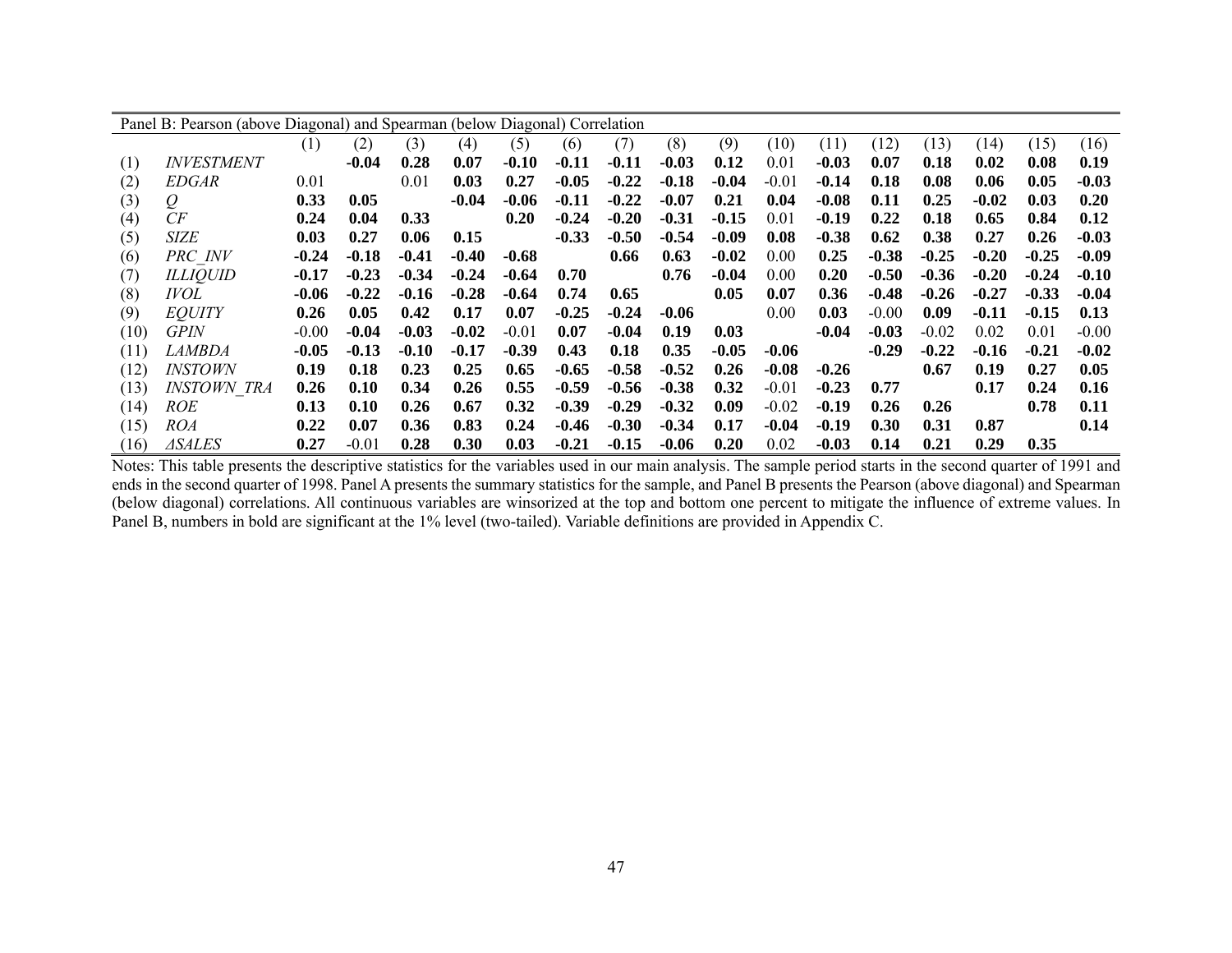| <b>Table 2: Main Results on Corporate Investment</b> |                   |                       |                         |  |  |  |  |  |  |
|------------------------------------------------------|-------------------|-----------------------|-------------------------|--|--|--|--|--|--|
| Dependent Variable =                                 | <b>INVESTMENT</b> |                       |                         |  |  |  |  |  |  |
|                                                      | (1)               | (2)                   | (3)                     |  |  |  |  |  |  |
| <b>EDGAR</b>                                         | $0.613***$        | $0.403***$            | $0.933***$              |  |  |  |  |  |  |
| $\varrho$                                            | (4.05)            | (2.84)<br>$1.714***$  | (3.09)<br>1.908***      |  |  |  |  |  |  |
| CF                                                   |                   | (18.97)<br>$0.178***$ | (18.64)<br>$0.136***$   |  |  |  |  |  |  |
| <b>SIZE</b>                                          |                   | (12.94)<br>$0.354**$  | (7.34)<br>$0.381**$     |  |  |  |  |  |  |
| $Q \times EDGAR$                                     |                   | (2.10)                | (2.23)<br>$-0.392***$   |  |  |  |  |  |  |
| <b>CF×EDGAR</b>                                      |                   |                       | $(-3.90)$<br>$0.081***$ |  |  |  |  |  |  |
| <i>SIZE×EDGAR</i>                                    |                   |                       | (3.35)<br>0.004         |  |  |  |  |  |  |
|                                                      |                   |                       | (0.08)                  |  |  |  |  |  |  |
| Firm FE                                              | Yes               | Yes                   | Yes                     |  |  |  |  |  |  |
| Year-Quarter FE                                      | Yes               | Yes                   | Yes                     |  |  |  |  |  |  |
| Observations                                         | 66,628            | 66,628                | 66,628                  |  |  |  |  |  |  |
| Adjusted $R$ -squared                                | 0.272             | 0.302                 | 0.304                   |  |  |  |  |  |  |

Notes: This table reports the regression results on corporate investment. The dependent variable is the quarterly investment made by the firm (*INVESTMENT*), defined as capital expenditure in the next quarter scaled by the net property, plant, and equipment at the current quarter end. *EDGAR* is an indicator that equals one after a firm becomes a mandatory EDGAR filer, and zero otherwise. *Q* is Tobin's Q. All other variables are defined in Appendix C. The *t*-statistics of robust standard errors clustered at the firm level are reported in parentheses. \*\*\*, \*\*, and \* indicate significance at the 1%, 5%, and 10% levels, respectively.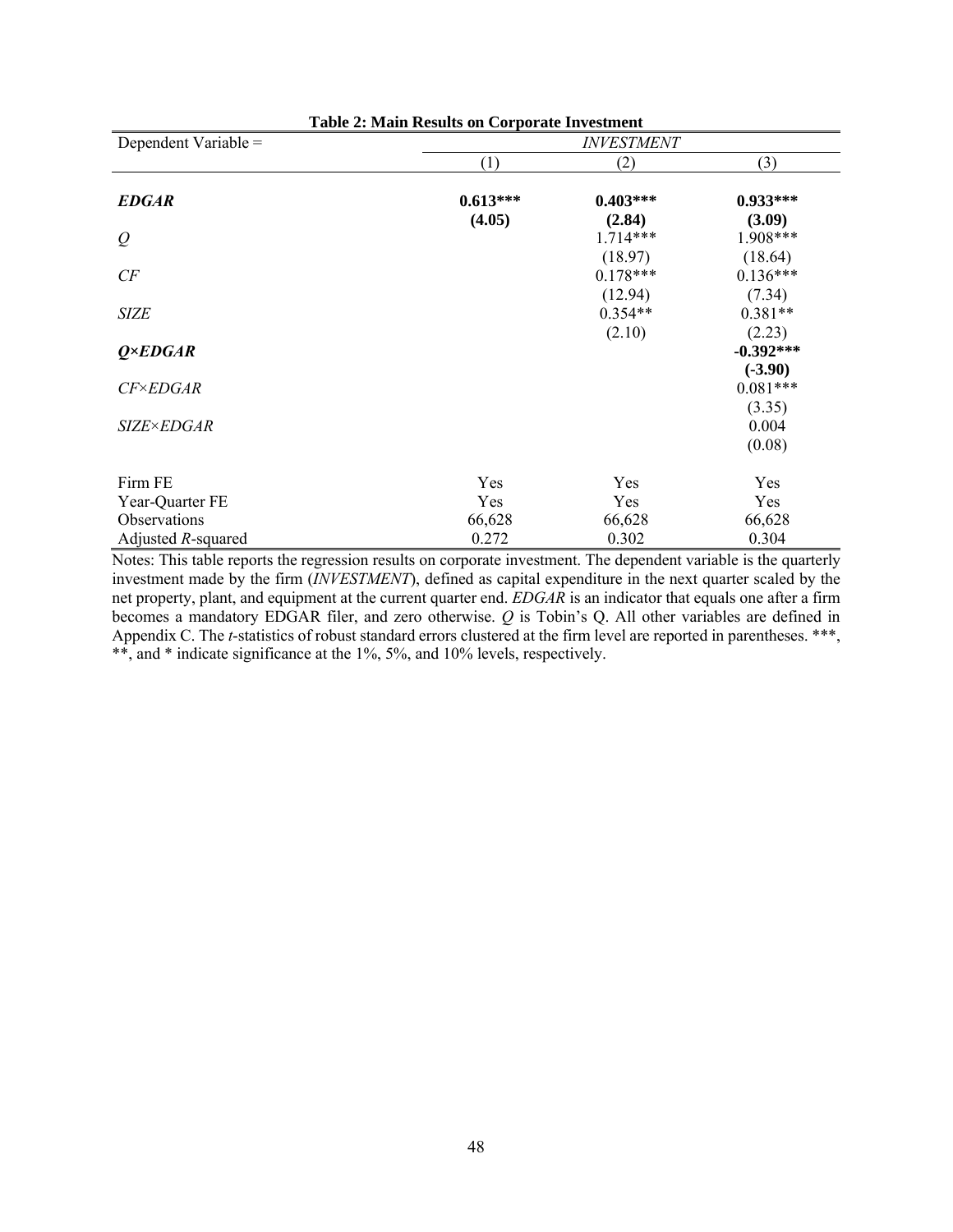| Panel A: Liquidity, Volatility, and Equity Issuance |                          |                          |                          |                          |                      |                           |  |
|-----------------------------------------------------|--------------------------|--------------------------|--------------------------|--------------------------|----------------------|---------------------------|--|
| Dependent Variable =                                | <b>ILLIQUID</b>          |                          |                          | IVOL                     | EQUITY               |                           |  |
|                                                     | (1)                      | (2)                      | (3)                      | (4)                      | (5)                  | (6)                       |  |
| <i><b>EDGAR</b></i>                                 | $-0.278***$<br>$(-6.90)$ | $-0.257***$<br>$(-7.82)$ | $-0.128***$<br>$(-3.72)$ | $-0.126***$<br>$(-4.38)$ | $0.294***$<br>(3.20) | $0.253***$<br>(2.83)      |  |
| <b>SIZE</b>                                         |                          | $-0.117***$<br>$(-3.29)$ |                          | $-0.126***$<br>$(-3.83)$ |                      | $-1.999***$<br>$(-16.33)$ |  |
| PRC INV                                             |                          | $3.464***$<br>(32.20)    |                          | $2.647***$<br>(23.12)    |                      | $-1.214***$<br>$(-11.18)$ |  |
| Firm FE                                             | Yes                      | Yes                      | Yes                      | Yes                      | Yes                  | Yes                       |  |
| Year-Quarter FE                                     | Yes                      | Yes                      | Yes                      | Yes                      | Yes                  | Yes                       |  |
| Observations                                        | 63,970                   | 63,970                   | 64,610                   | 64,610                   | 64,335               | 64,335                    |  |
| Adjusted R-squared                                  | 0.676                    | 0.759                    | 0.660                    | 0.729                    | 0.089                | 0.107                     |  |
| Panel B: Path Analysis on Equity Financing          |                          |                          |                          |                          |                      |                           |  |
| Outcome Variable =                                  |                          |                          |                          |                          | <b>EQUITY</b>        |                           |  |
| Mediating Variable $PATH =$                         |                          |                          |                          | <b>ILLIQUID</b>          |                      | <b>IVOL</b>               |  |
|                                                     |                          |                          | (1)<br>(2)               |                          |                      |                           |  |
| Direct Path                                         |                          |                          |                          |                          |                      |                           |  |
| Direct Effect: p[EDGAR, EQUITY]                     |                          |                          |                          | $0.185**$<br>(2.09)      |                      | $0.250***$<br>(2.77)      |  |
| Mediated Path                                       |                          |                          |                          |                          |                      |                           |  |
| I. $p[EDGAR, PATH]$                                 |                          |                          |                          | $-0.257***$              |                      | $-0.127***$               |  |
|                                                     |                          |                          |                          | $(-7.71)$                |                      | $(-4.38)$                 |  |
| II. $p[PATH, EQUITY]$                               |                          |                          |                          | $-0.244***$              |                      | $-0.067***$               |  |
|                                                     |                          |                          |                          | $(-14.62)$               |                      | $(-3.52)$                 |  |
| <b>Indirect Effect</b> ( $I \times II$ )            |                          |                          |                          | $0.063***$               |                      | $0.009***$                |  |
|                                                     |                          |                          |                          | (6.76)                   |                      | (2.66)                    |  |
| Panel C: Path Analysis on Corporate Investment      |                          |                          |                          |                          |                      |                           |  |
| Outcome Variable =                                  |                          |                          |                          | <b>INVESTMENT</b>        |                      |                           |  |
| Mediating Variable $PATH =$                         |                          |                          | <b>ILLIQUID</b>          | <b>IVOL</b>              |                      | <b>EQUITY</b>             |  |
|                                                     |                          |                          | (1)                      | (2)                      |                      | (3)                       |  |
| Direct Path                                         |                          |                          |                          |                          |                      |                           |  |
| Direct Effect: p[EDGAR, INVESTMENT]                 |                          |                          | $0.365**$<br>(2.47)      | $0.457***$<br>(3.06)     |                      | $0.531***$<br>(3.52)      |  |
| Mediated Path                                       |                          |                          |                          |                          |                      |                           |  |
| I. $p[EDGAR, PATH]$                                 |                          |                          | $-0.257***$              | $-0.126***$              |                      | $0.253***$                |  |
|                                                     |                          |                          | $(-7.82)$                | $(-4.38)$                |                      | (2.83)                    |  |
| II. p[PATH, INVESTMENT]                             |                          |                          | $-0.410***$              | $-0.351***$              |                      | $0.063***$                |  |
|                                                     |                          |                          | $(-14.45)$               | $(-12.23)$               |                      | (6.35)                    |  |
| <b>Indirect Effect</b> ( $I \times II$ )            |                          |                          | $0.105***$<br>(6.73)     | $0.044***$<br>(4.08)     |                      | $0.016**$<br>(2.53)       |  |

|  | <b>Table 3: Equity Financing Channel</b> |
|--|------------------------------------------|
|--|------------------------------------------|

Notes: This table reports the regression results on the equity financing channel. In Panel A, the dependent variables include the high-low spread estimator (*ILLIQUID*), idiosyncratic return volatility (*IVOL*), and the amount of equity issuance (*EQUITY*). *EDGAR* is an indicator that equals one after a firm becomes a mandatory EDGAR filer, and zero otherwise. All other variables are defined in Appendix C. The *t*-statistics of robust standard errors clustered at the firm level are reported in parentheses. Panel B presents the results of the path analysis on equity financing. We estimate a structural equation model (SEM) of the direct effect of the EDGAR implementation on equity financing as well as the indirect effect of the EDGAR implementation on equity financing through *ILLIQUID* or *IVOL*. Panel C presents the results of the path analysis on corporate investment.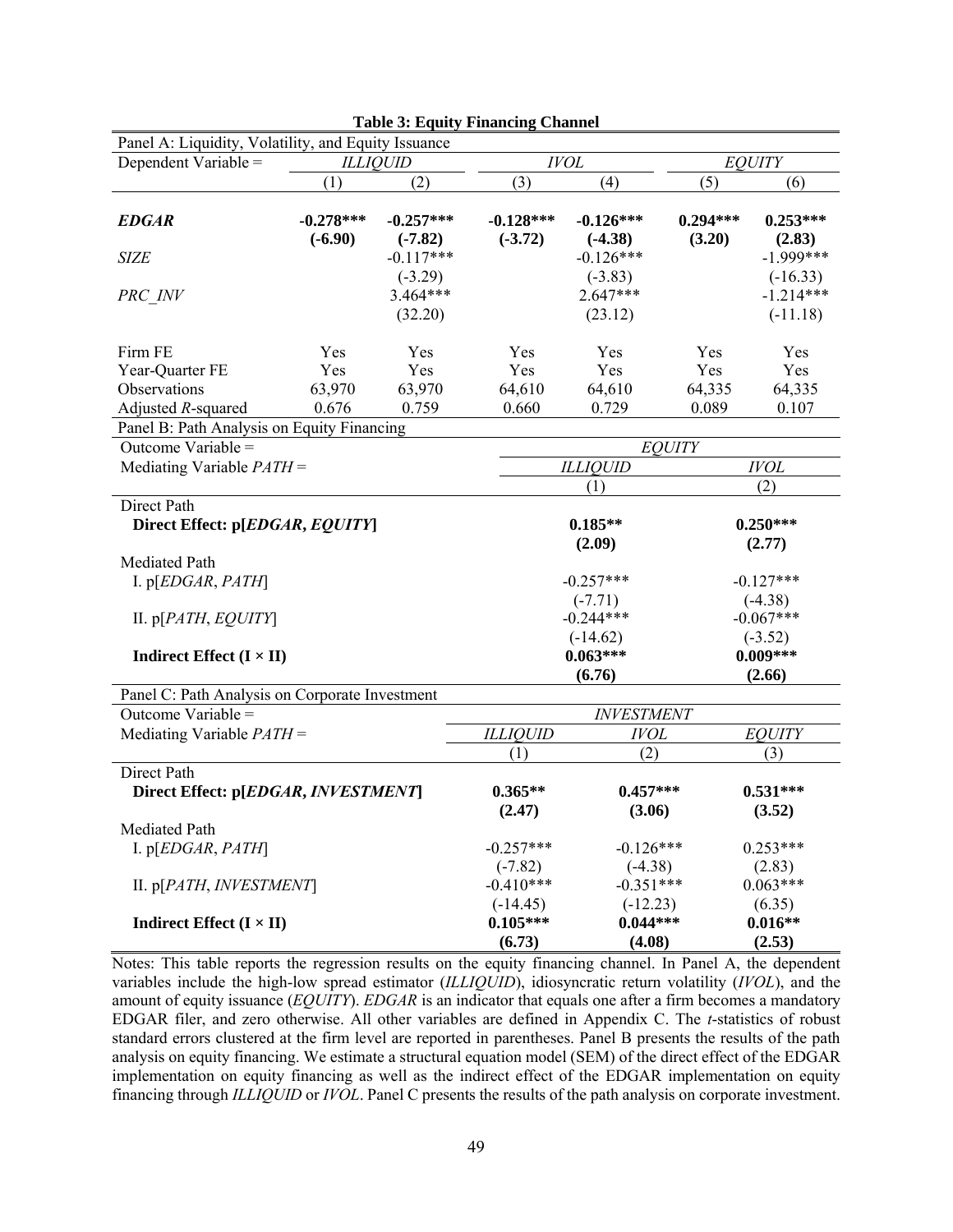We estimate a structural equation model (SEM) of the direct effect of the EDGAR implementation on corporate investment as well as the indirect effect of the EDGAR implementation on corporate investment through *ILLIQUID*, *IVOL* or *EQUITY*. In Panels B and C, the path coefficient is labeled p[.]; control variables, firm fixed effects, and year-quarter fixed effects are included in each of the SEM equations; the *z*-statistics of robust standard errors clustered at the firm level are reported in parentheses. \*, \*\*, and \*\*\* denote significance at the 10%, 5%, and 1% levels, respectively.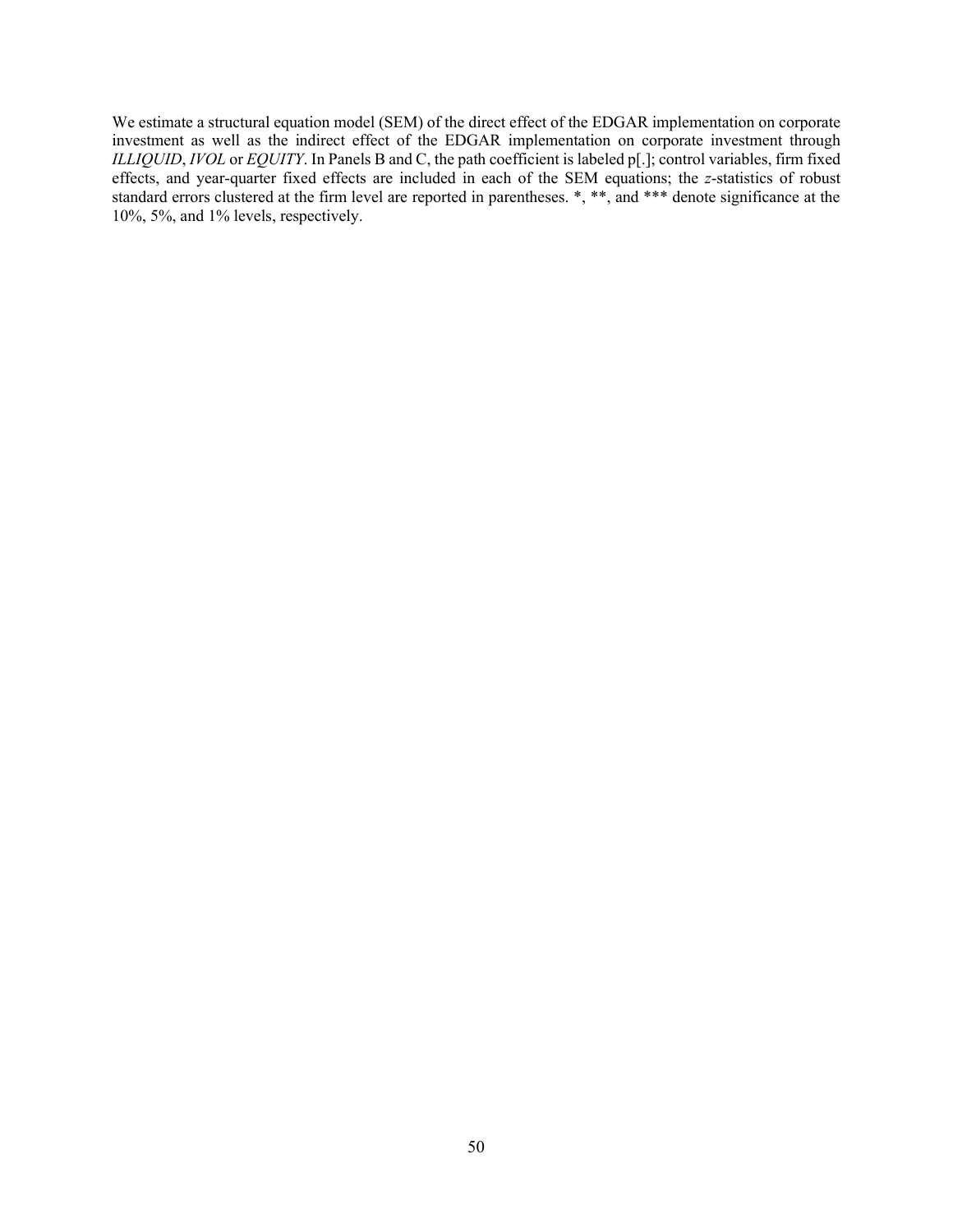| Panel A: Institutional Ownership    |            |                |             |                    |
|-------------------------------------|------------|----------------|-------------|--------------------|
| Dependent Variable =                |            | <b>INSTOWN</b> |             | <b>INSTOWN TRA</b> |
|                                     | (1)        | (2)            | (3)         | (4)                |
| <b>EDGAR</b>                        | $-0.720**$ | $-0.551*$      | $-0.380**$  | $-0.349**$         |
|                                     | $(-2.46)$  | $(-1.96)$      | $(-2.37)$   | $(-2.19)$          |
| <b>SIZE</b>                         |            | $6.062***$     |             | $0.890***$         |
|                                     |            | (15.47)        |             | (5.27)             |
| PRC_INV                             |            | $-5.801***$    |             | $-1.984***$        |
|                                     |            | $(-11.11)$     |             | $(-11.96)$         |
| Firm FE                             | Yes        | Yes            | Yes         | Yes                |
| Year-Quarter FE                     | Yes        | Yes            | Yes         | Yes                |
| Observations                        | 66,141     | 66,141         | 66,141      | 66,141             |
| Adjusted R-squared                  | 0.844      | 0.857          | 0.554       | 0.562              |
| Panel B: Privately Informed Trading |            |                |             |                    |
| Dependent Variable =                |            | <b>GPIN</b>    |             | <b>LAMBDA</b>      |
|                                     | (1)        | (2)            | (3)         | (4)                |
| <b>EDGAR</b>                        | $-2.833**$ | $-2.839**$     | $-0.009***$ | $-0.007**$         |
|                                     | $(-2.09)$  | $(-2.08)$      | $(-2.77)$   | $(-2.35)$          |
| <b>SIZE</b>                         |            | $-0.118$       |             | $-0.030***$        |
|                                     |            | $(-0.10)$      |             | $(-7.42)$          |
| PRC INV                             |            | 2.921          |             | $0.039***$         |
|                                     |            | (0.79)         |             | (3.59)             |
| Firm FE                             | Yes        | Yes            | Yes         | Yes                |
| Year-Quarter FE                     | Yes        | Yes            | Yes         | Yes                |
| Observations                        | 12,283     | 12,283         | 41,543      | 41,543             |
| Adjusted R-squared                  | 0.172      | 0.172          | 0.359       | 0.363              |

Notes: This table reports the regression results on the managerial learning channel. In Panel A, the dependent variables include total institutional ownership (*INSTOWN*) and transient institutional ownership (*INSTOWN\_TRA*). In Panel B, the dependent variables include the probability of informed trading (*GPIN*) and the adverse selection component of the bid-ask spread (*LAMBDA*). *EDGAR* is an indicator that equals one after a firm becomes a mandatory EDGAR filer, and zero otherwise. All other variables are defined in Appendix C. The *t*-statistics of robust standard errors clustered at the firm level are reported in parentheses. \*\*\*, \*\*, and \* indicate significance at the 1%, 5%, and 10% levels, respectively.

| <b>Table 4: Managerial Learning Channel</b> |  |
|---------------------------------------------|--|
|                                             |  |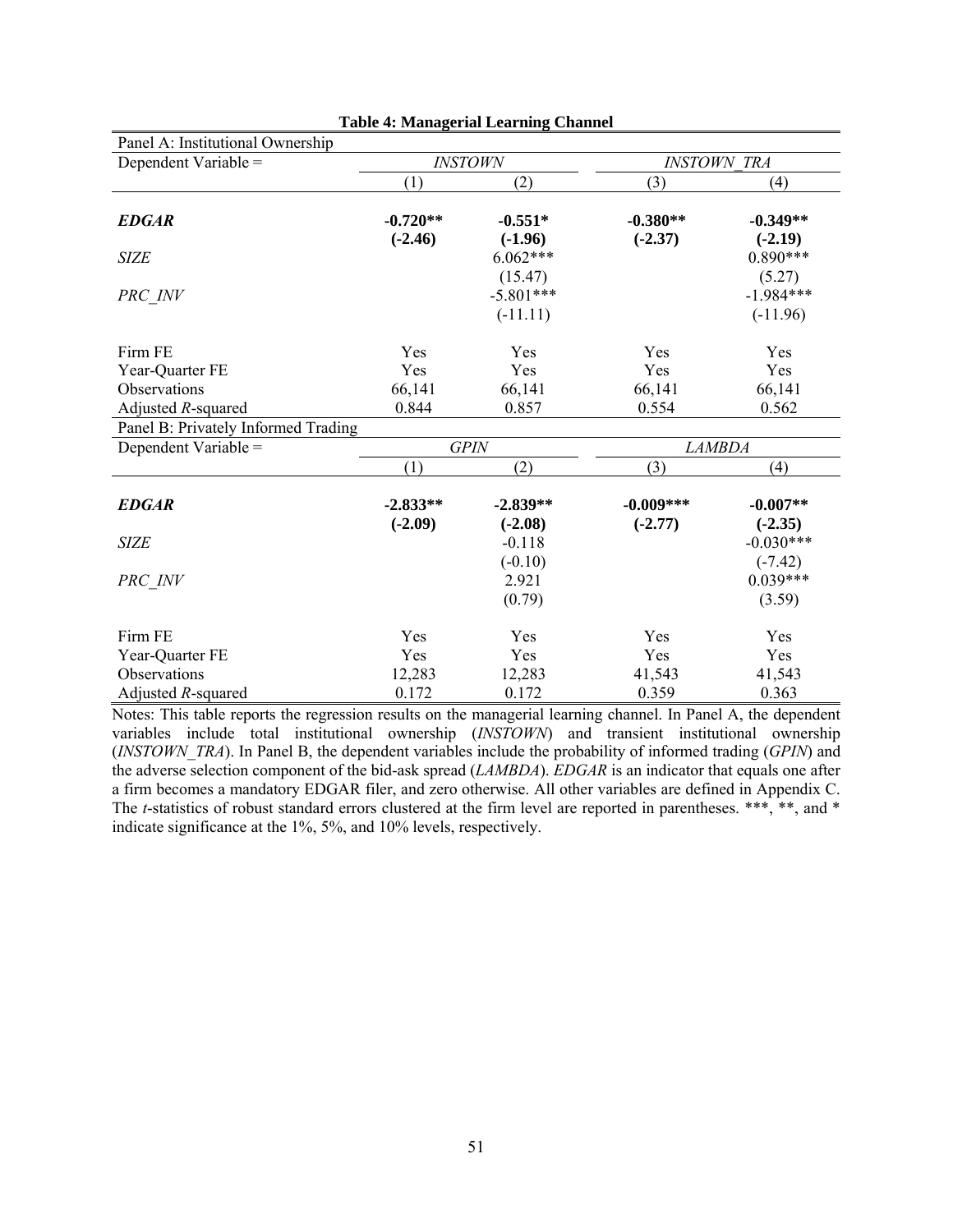| Panel A: Managerial Learning Channel     |                          |                          |                         |                          |
|------------------------------------------|--------------------------|--------------------------|-------------------------|--------------------------|
| Dependent Variable =                     | <b>INSTOWN</b>           | <b>INSTOWN TRA</b>       | <b>GPIN</b>             | <b>LAMBDA</b>            |
|                                          | (1)                      | (2)                      | (3)                     | (4)                      |
| EDGAR×GROWTH_FIRM (a)                    | $-0.942***$<br>$(-2.73)$ | $-0.824***$<br>$(-4.23)$ | $-4.206**$<br>$(-2.45)$ | $-0.018***$<br>$(-4.62)$ |
| EDGAR×VALUE_FIRM (b)                     | $-0.196$<br>$(-0.52)$    | $-0.055$<br>$(-0.29)$    | $-1.725$<br>$(-1.25)$   | $-0.000$<br>$(-0.09)$    |
| Test of $(a)=(b)$ ( <i>p</i> -value)     | 0.056                    | < 0.001                  | 0.048                   | < 0.001                  |
| Firm FE                                  | Yes                      | Yes                      | Yes                     | Yes                      |
| Year-Quarter FE                          | Yes                      | Yes                      | Yes                     | Yes                      |
| Observations                             | 62,096                   | 62,096                   | 12,112                  | 39,124                   |
| Adjusted R-squared                       | 0.851                    | 0.558                    | 0.173                   | 0.357                    |
| Panel B: Investment-to-Price Sensitivity |                          |                          |                         |                          |
| Dependent Variable =                     |                          |                          | <b>INVESTMENT</b>       |                          |
|                                          |                          | (1)                      |                         | (2)                      |
| <b>EDGAR</b>                             |                          | $0.814***$               |                         | 0.334                    |
|                                          |                          | (2.67)                   |                         | (1.00)                   |
| $\varrho$                                |                          | 1.915***                 |                         | $1.807***$               |
|                                          |                          | (18.08)                  |                         | (16.38)                  |
| CF                                       |                          | $0.135***$               |                         | $0.134***$               |
|                                          |                          | (6.81)                   |                         | (6.74)                   |
| <b>SIZE</b>                              |                          | $0.393**$                |                         | $0.388**$                |
| $Q \times EDGAR$                         |                          | (2.17)<br>$-0.342***$    |                         | (2.14)                   |
|                                          |                          | $(-3.30)$                |                         |                          |
| $Q \times EDGAR \times GROWTH$ FIRM (a)  |                          |                          |                         | $-0.291***$              |
|                                          |                          |                          |                         | $(-2.74)$                |
| $Q \times EDGAR \times VALUE$ FIRM (b)   |                          |                          |                         | 0.153                    |
|                                          |                          |                          |                         | (0.79)                   |
| <b>CF×EDGAR</b>                          |                          | $0.080***$               |                         | $0.077***$               |
|                                          |                          | (3.13)                   |                         | (2.99)                   |
| <b>SIZE×EDGAR</b>                        |                          | 0.008                    |                         | 0.035                    |
|                                          |                          | (0.18)                   |                         | (0.74)                   |
| Test of $(a)=(b)$ ( <i>p</i> -value)     |                          |                          |                         | $0.001$                  |
| Firm FE                                  |                          | Yes                      |                         | Yes                      |
| Year-Quarter FE                          |                          | Yes                      |                         | Yes                      |
| Observations                             |                          | 62,441                   |                         | 62,441                   |
| Adjusted R-squared                       |                          | 0.304                    |                         | 0.304                    |

**Table 5: Growth Firms versus Value Firms**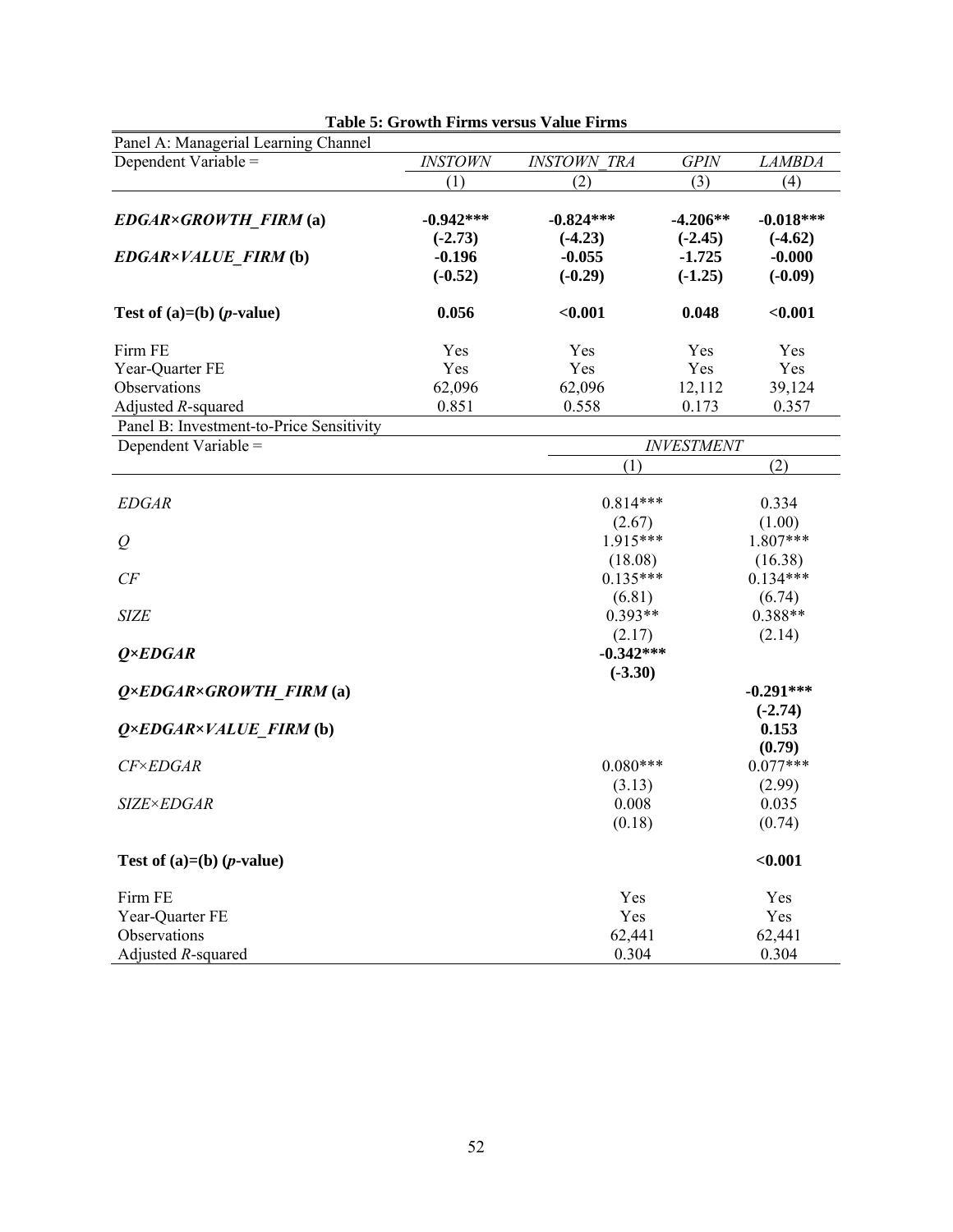| Panel C: Equity Financing Channel |                          |                          |                      |                       |
|-----------------------------------|--------------------------|--------------------------|----------------------|-----------------------|
| Dependent Variable =              | ILLIOUID                 | <i><b>IVOL</b></i>       | <b>EOUITY</b>        | <b>INVESTMENT</b>     |
|                                   | $\left(1\right)$         | (2)                      | (3)                  | (4)                   |
| $EDGAR \times GROWTH$ FIRM (a)    | $-0.071$<br>$(-1.43)$    | $-0.028$<br>$(-0.70)$    | 0.052<br>(0.48)      | $-0.123$<br>$(-0.68)$ |
| <b>EDGAR×VALUE FIRM (b)</b>       | $-0.436***$<br>$(-8.42)$ | $-0.185***$<br>$(-4.18)$ | $0.490***$<br>(4.79) | 1.384***<br>(7.74)    |
| Test of (a)=(b) (p-value)         | < 0.001                  | < 0.001                  | $0.001$              | < 0.001               |
| Firm FE                           | Yes                      | <b>Yes</b>               | Yes                  | Yes                   |
| Year-Quarter FE                   | <b>Yes</b>               | <b>Yes</b>               | Yes                  | <b>Yes</b>            |
| <b>Observations</b>               | 60,438                   | 61,059                   | 60,335               | 62,441                |
| Adjusted $R$ -squared             | 0.681                    | 0.665                    | 0.090                | 0.273                 |

Notes: This table reports the regression results for the differential treatment effects in growth firms and value firms. In Panel A, the dependent variables include total institutional ownership (*INSTOWN*), transient institutional ownership (*INSTOWN\_TRA*), the probability of informed trading (*GPIN*), and the adverse selection component of the bid-ask spread (*LAMBDA*). In Panel B, the dependent variable is the quarterly investment made by the firm (*INVESTMENT*), defined as capital expenditure in the next quarter scaled by the net property, plant, and equipment at the current quarter end. In Panel C, the dependent variables include the high-low spread estimator (*ILLIQUID*), idiosyncratic return volatility (*IVOL*), the amount of equity issuance (*EQUITY*), and the quarterly investment made by the firm (*INVESTMENT*). *GROWTH\_FIRM* (*VALUE\_FIRM*) is an indicator that equals one if a firm's market-to-book ratio in 1992 is above (below) the median, and zero otherwise. *EDGAR* is an indicator that equals one after a firm becomes a mandatory EDGAR filer, and zero otherwise. All other variables are defined in Appendix C. Reflecting the signed nature of the predictions, the test for equal treatment effects is one-sided. The *t*-statistics of robust standard errors clustered at the firm level are reported in parentheses. \*\*\*, \*\*, and \* indicate significance at the 1%, 5%, and 10% levels, respectively.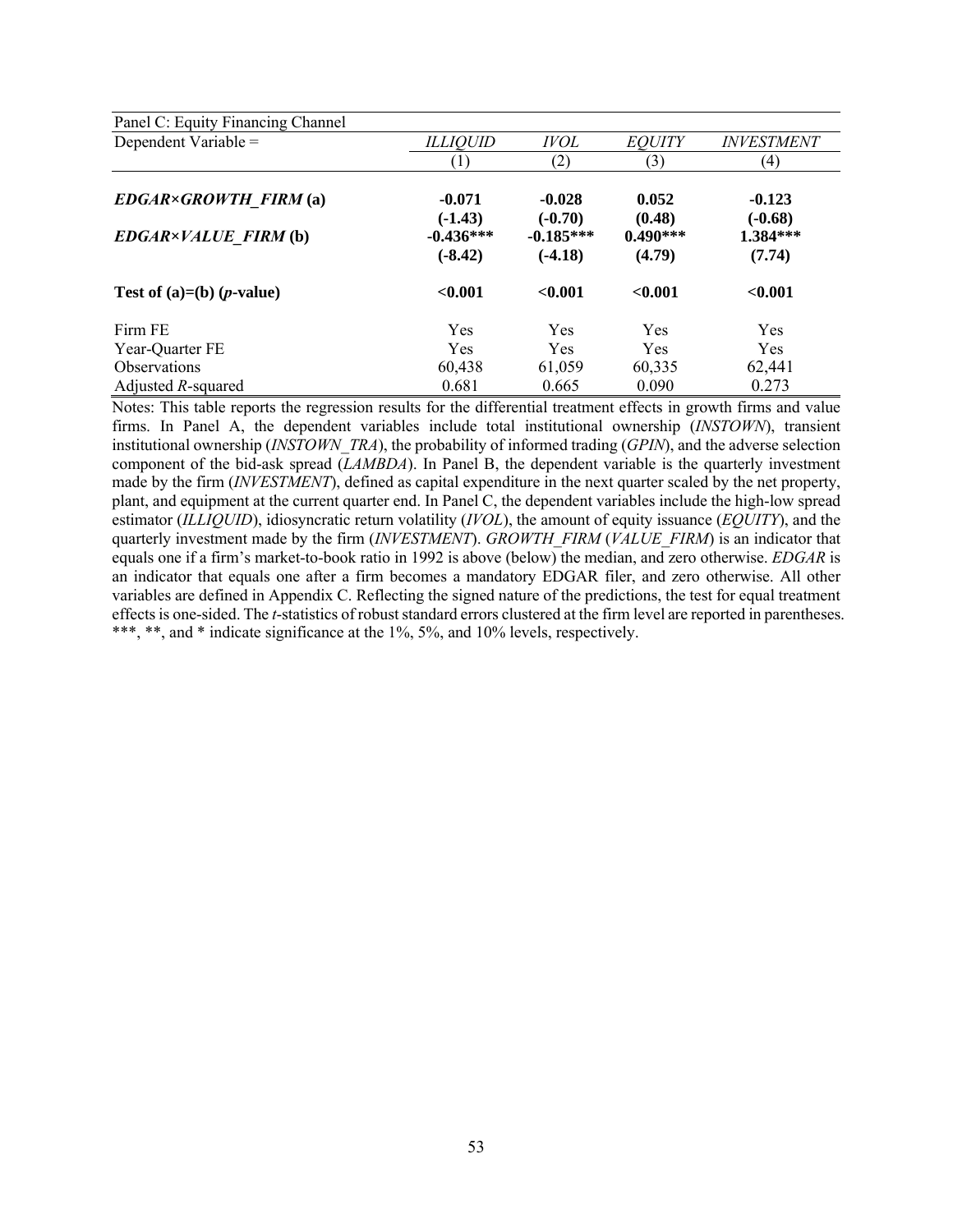|                                                        |                     | <b>Table 6: Firm Performance</b> |                 |                      |                       |                       |                       |  |
|--------------------------------------------------------|---------------------|----------------------------------|-----------------|----------------------|-----------------------|-----------------------|-----------------------|--|
| Panel A: Baseline Analyses                             |                     |                                  |                 |                      |                       |                       |                       |  |
| Dependent Variable =                                   | <b>ROE</b>          |                                  |                 | <b>ROA</b>           |                       | <b>ASALES</b>         |                       |  |
|                                                        | (1)                 | (2)                              | (3)             |                      | (4)                   | (5)                   | (6)                   |  |
|                                                        |                     | $0.403**$                        |                 | $0.198***$           | $0.200***$            | 2.878***              | 2.989***              |  |
| <b>EDGAR</b>                                           | $0.388**$<br>(1.97) | (2.05)                           |                 | (3.07)               | (3.12)                | (2.89)                | (3.01)                |  |
| <b>SIZE</b>                                            |                     | 0.168                            |                 |                      | $-0.054$              |                       | $2.220*$              |  |
|                                                        |                     | (0.57)                           |                 |                      | $(-0.61)$             |                       | (1.78)                |  |
| PRC INV                                                |                     | $-2.430***$                      |                 |                      | $-0.853***$           |                       | $-9.984***$           |  |
|                                                        |                     | $(-5.21)$                        |                 |                      | $(-8.79)$             |                       | $(-8.35)$             |  |
|                                                        |                     |                                  |                 |                      |                       |                       |                       |  |
| Firm FE                                                | Yes                 | Yes                              |                 | Yes                  | Yes                   | Yes                   | Yes                   |  |
| Year-Quarter FE                                        | Yes                 | Yes                              |                 | Yes                  | Yes                   | Yes                   | Yes                   |  |
| Observations                                           | 63,545              | 63,545                           |                 | 66,094               | 66,094                | 65,477                | 65,477                |  |
| Adjusted R-squared                                     | 0.446               | 0.449                            | 0.557           |                      | 0.560                 | 0.179                 | 0.184                 |  |
| Panel B: Growth Firms versus Value Firms               |                     |                                  |                 |                      |                       |                       |                       |  |
| Dependent Variable =                                   |                     | ROE                              |                 | <b>ROA</b>           |                       |                       | <b>ASALES</b>         |  |
|                                                        |                     | (1)                              | (2)             | (3)                  | (4)                   | (5)                   | (6)                   |  |
|                                                        |                     |                                  |                 |                      |                       |                       |                       |  |
| EDGAR×GROWTH FIRM (a)                                  |                     | $-0.357$                         | $-0.341$        | $-0.111$             | $-0.092$              | $-0.172$              | $-0.136$              |  |
|                                                        |                     | $(-1.40)$                        | $(-1.34)$       | $(-1.34)$            | $(-1.11)$             | $(-0.15)$             | $(-0.12)$             |  |
| EDGAR×VALUE FIRM (b)                                   |                     | $1.067***$                       | $1.073***$      | $0.515***$           | $0.509***$            | $6.650***$            | $6.853***$            |  |
|                                                        |                     | (4.56)                           | (4.55)          | (6.23)               | (6.18)                | (5.52)                | (5.66)                |  |
| Test of $(a)=(b)$ ( <i>p</i> -value)                   |                     | < 0.001                          | < 0.001         | < 0.001              | < 0.001               | < 0.001               | < 0.001               |  |
| Controls                                               |                     | No                               | Yes             | N <sub>o</sub>       | Yes                   | N <sub>o</sub>        | Yes                   |  |
| Firm FE                                                |                     | Yes                              | Yes             | Yes                  | Yes                   | Yes                   | Yes                   |  |
| Year-Quarter FE                                        |                     | Yes                              | Yes             | Yes                  | Yes                   | Yes                   | Yes                   |  |
| Observations                                           |                     | 61,065                           | 61,065          | 62,054               | 62,054                | 61,461                | 61,461                |  |
| Adjusted R-squared                                     |                     | 0.443                            | 0.446           | 0.562                | 0.565                 | 0.177                 | 0.182                 |  |
| Panel C: High versus Low Growth Firms                  |                     |                                  |                 |                      |                       |                       |                       |  |
| Dependent Variable =                                   |                     |                                  | <b>ROE</b>      |                      | <b>ROA</b>            |                       | <b>ASALES</b>         |  |
|                                                        |                     | (1)                              | (2)             | (3)                  | (4)                   | (5)                   | (6)                   |  |
|                                                        |                     |                                  |                 |                      |                       |                       |                       |  |
| $EDGAR \times HIGH$ GROWTH FIRM (a) -1.018*** -0.974** |                     |                                  |                 |                      | $-0.290**$ $-0.257**$ | $-2.617*$             | $-2.560*$             |  |
|                                                        |                     | $(-2.66)$                        | $(-2.53)$       | $(-2.29)$            | $(-2.03)$             | $(-1.75)$<br>$2.271*$ | $(-1.73)$<br>$2.254*$ |  |
| EDGAR×LOW_GROWTH_FIRM(b)                               |                     | 0.295                            | 0.276<br>(0.90) | 0.069                | 0.071                 |                       |                       |  |
| EDGAR×VALUE FIRM                                       |                     | (0.95)<br>$1.071***$             | $1.082***$      | (0.68)<br>$0.516***$ | (0.71)<br>$0.511***$  | (1.69)<br>$6.668***$  | (1.69)<br>6.892***    |  |
|                                                        |                     | (4.57)                           | (4.58)          | (6.23)               | (6.20)                | (5.53)                | (5.68)                |  |
|                                                        |                     |                                  |                 |                      |                       |                       |                       |  |
| Test of $(a)=(b)$ ( <i>p</i> -value)                   |                     | 0.006                            | 0.008           | 0.023                | 0.036                 | 0.003                 | 0.003                 |  |
| Controls                                               |                     | No                               | Yes             | No                   | Yes                   | No                    | Yes                   |  |
| Firm FE                                                |                     | Yes                              | Yes             | Yes                  | Yes                   | Yes                   | Yes                   |  |
| Year-Quarter FE                                        |                     | Yes                              | Yes             | Yes                  | Yes                   | Yes                   | Yes                   |  |
| Observations                                           |                     | 61,065                           | 61,065          | 62,054               | 62,054                | 61,461                | 61,461                |  |
| Adjusted $R$ -squared                                  |                     | 0.443                            | 0.446           | 0.562                | 0.565                 | 0.177                 | 0.182                 |  |

Notes: This table reports the regression results on firm performance. The dependent variables include the return on equity (*ROE*), return on assets (*ROA*), and sales growth (*ΔSALES*). *EDGAR* is an indicator that equals one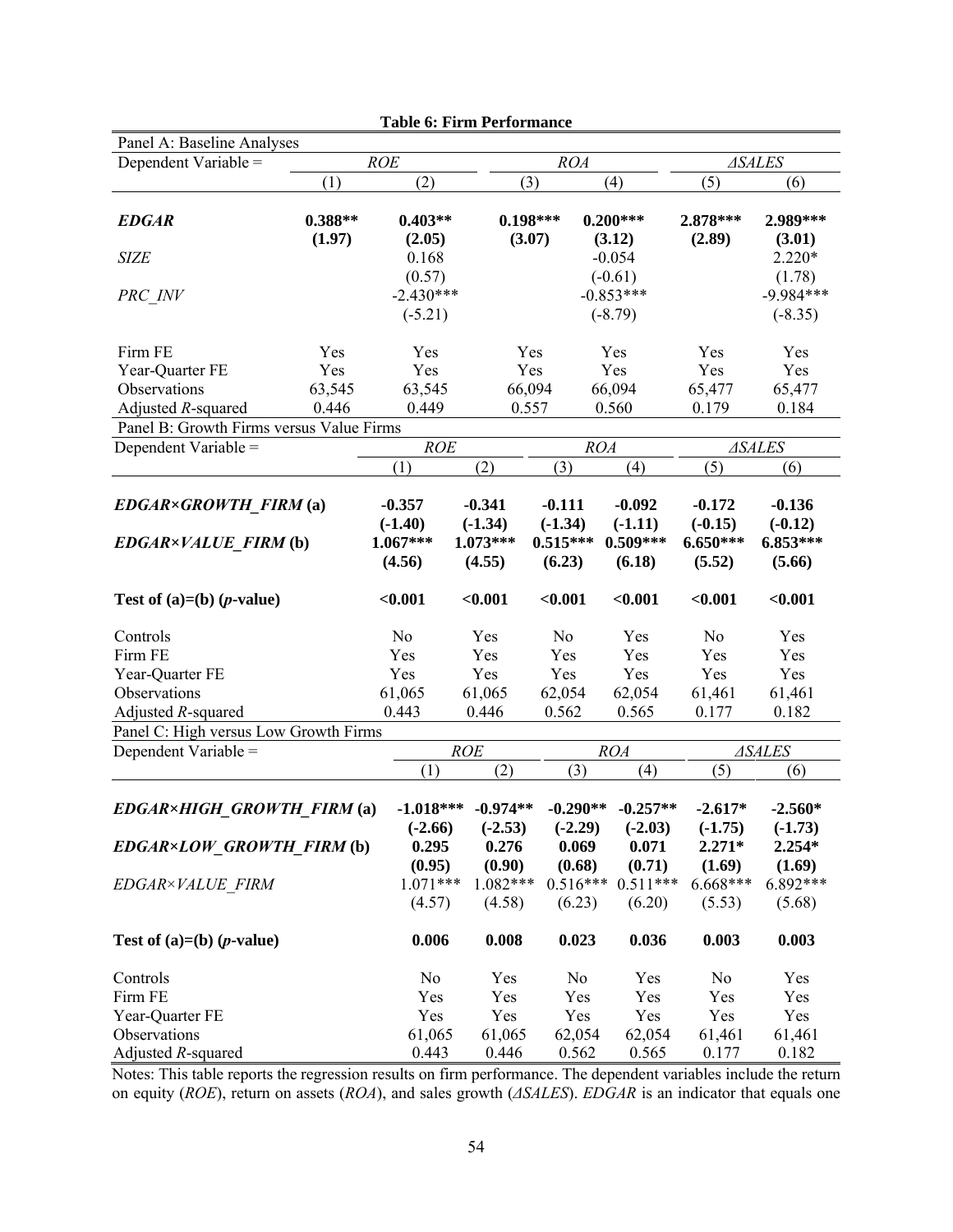after a firm becomes a mandatory EDGAR filer, and zero otherwise. *GROWTH\_FIRM* (*VALUE\_FIRM*) is an indicator that equals one if a firm's market-to-book ratio in 1992 is above (below) the median, and zero otherwise. *HIGH\_GROWTH\_FIRM* (*LOW\_GROWTH\_FIRM*) is an indicator that equals one if a growth firm's market-tobook ratio in 1992 is above (below) the median of growth firms, and zero otherwise. All other variables are defined in Appendix C. The *t*-statistics of robust standard errors clustered at the firm level are reported in parentheses. \*\*\*, \*\*, and \* indicate significance at the 1%, 5%, and 10% levels, respectively.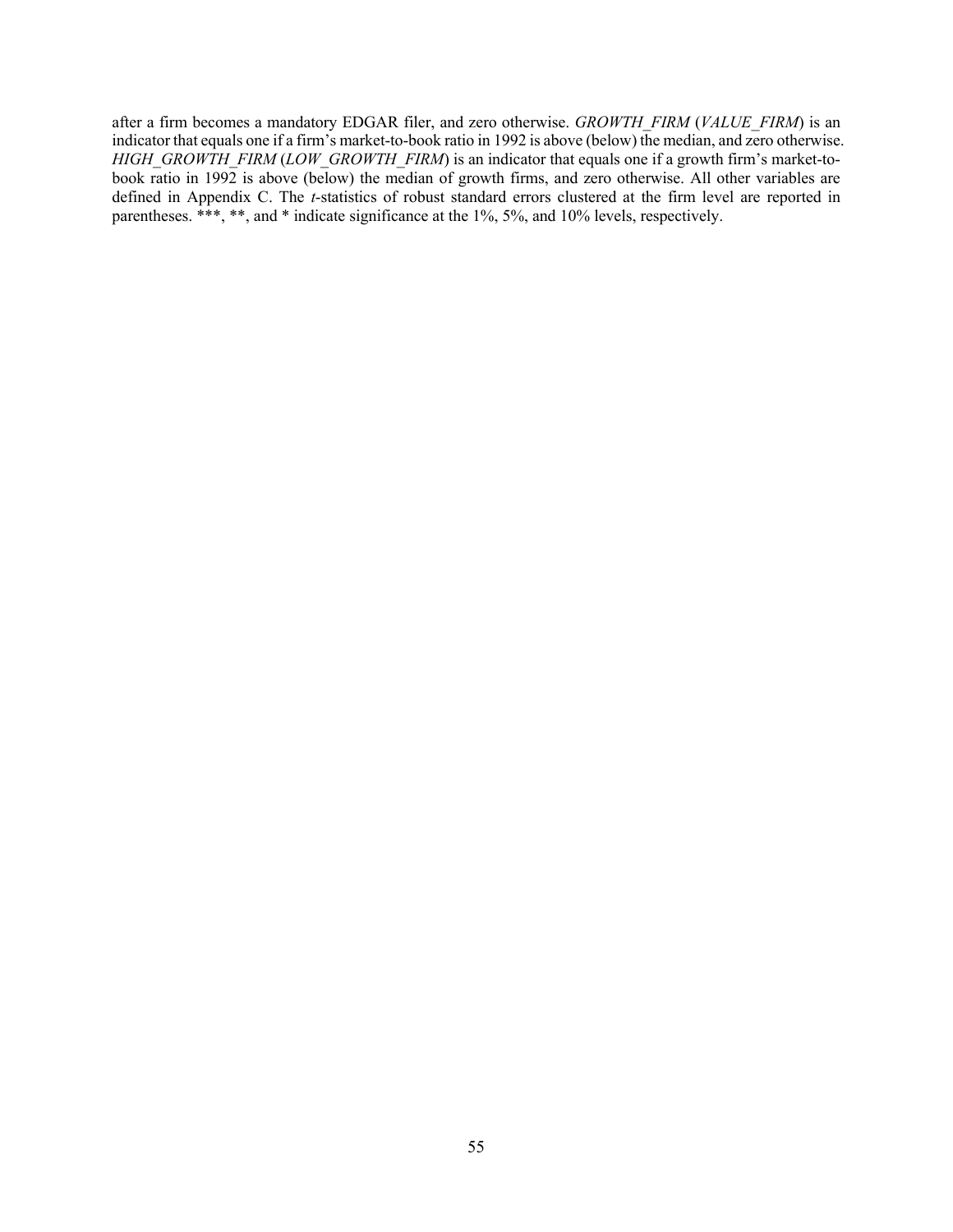| <b>Table 7: Removal of Transitional Filers</b> |            |                   |             |  |  |
|------------------------------------------------|------------|-------------------|-------------|--|--|
| Dependent Variable =                           |            | <b>INVESTMENT</b> |             |  |  |
|                                                | (1)        | (2)               | (3)         |  |  |
| <b>EDGAR</b>                                   | $0.717***$ | $0.488***$        | $1.073***$  |  |  |
|                                                | (4.60)     | (3.32)            | (3.37)      |  |  |
| $\varrho$                                      |            | $1.711***$        | $1.903***$  |  |  |
|                                                |            | (18.77)           | (18.50)     |  |  |
| CF                                             |            | $0.178***$        | $0.136***$  |  |  |
|                                                |            | (12.81)           | (7.29)      |  |  |
| <b>SIZE</b>                                    |            | $0.353**$         | $0.386**$   |  |  |
|                                                |            | (2.07)            | (2.21)      |  |  |
| $Q \times EDGAR$                               |            |                   | $-0.388***$ |  |  |
|                                                |            |                   | $(-3.82)$   |  |  |
| <b>CF×EDGAR</b>                                |            |                   | $0.082***$  |  |  |
|                                                |            |                   | (3.38)      |  |  |
| <i>SIZE×EDGAR</i>                              |            |                   | $-0.008$    |  |  |
|                                                |            |                   | $(-0.16)$   |  |  |
| Firm FE                                        | Yes        | Yes               | Yes         |  |  |
| Year-Quarter FE                                | Yes        | Yes               | Yes         |  |  |
| Observations                                   | 64,612     | 64,612            | 64,612      |  |  |
| Adjusted $R$ -squared                          | 0.271      | 0.301             | 0.302       |  |  |

Notes: This table reports the regression results on corporate investment after excluding firms assigned to Group CF-01 as this group contains "transitional" filers that volunteered to file electronically prior to the mandatory phase-in of the EDGAR system in April 1993. The dependent variable is the quarterly investment made by the firm (*INVESTMENT*), defined as capital expenditure in the next quarter scaled by the net property, plant, and equipment at the current quarter end. *EDGAR* is an indicator that equals one after a firm becomes a mandatory EDGAR filer, and zero otherwise. *Q* is Tobin's Q. All other variables are defined in Appendix C. The *t*-statistics of robust standard errors clustered at the firm level are reported in parentheses. \*\*\*, \*\*, and \* indicate significance at the 1%, 5%, and 10% levels, respectively.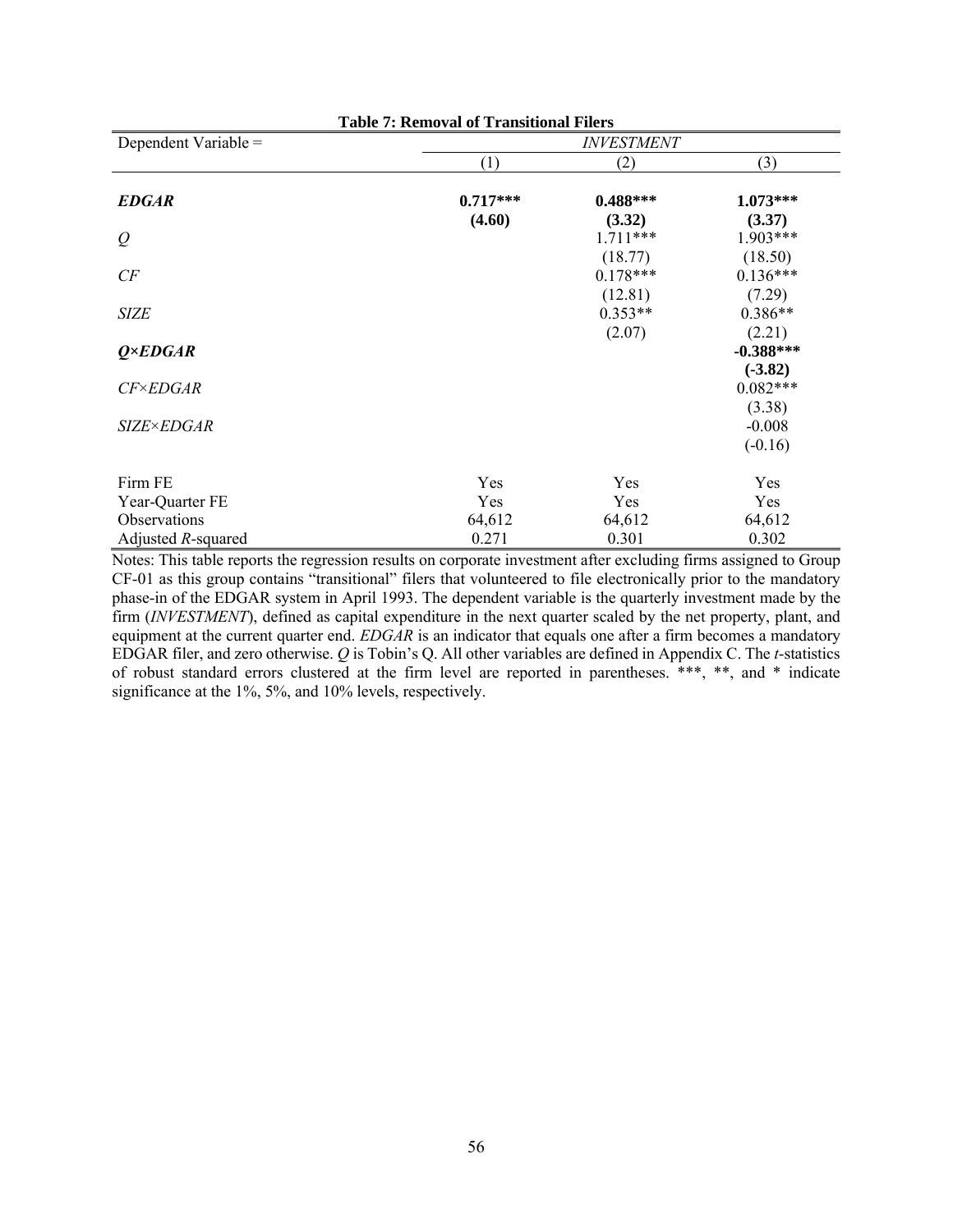| <b>Table 8: Requirement of Free Online Access</b> |            |                       |                         |  |  |
|---------------------------------------------------|------------|-----------------------|-------------------------|--|--|
| Dependent Variable =                              |            | <b>INVESTMENT</b>     |                         |  |  |
|                                                   | (1)        | (2)                   | (3)                     |  |  |
| <b>EDGAR</b>                                      | $0.803***$ | $0.532***$            | $1.017***$              |  |  |
| $\varrho$                                         | (4.84)     | (3.39)<br>$1.712***$  | (3.40)<br>$1.900***$    |  |  |
| CF                                                |            | (18.95)<br>$0.177***$ | (18.64)<br>$0.134***$   |  |  |
| <b>SIZE</b>                                       |            | (12.93)<br>$0.356**$  | (7.33)<br>$0.375**$     |  |  |
| $Q \times EDGAR$                                  |            | (2.12)                | (2.19)<br>$-0.383***$   |  |  |
| <b>CF×EDGAR</b>                                   |            |                       | $(-3.85)$<br>$0.087***$ |  |  |
| <i>SIZE×EDGAR</i>                                 |            |                       | (3.59)<br>0.006         |  |  |
|                                                   |            |                       | (0.14)                  |  |  |
| Firm FE                                           | Yes        | Yes                   | Yes                     |  |  |
| Year-Quarter FE                                   | Yes        | Yes                   | Yes                     |  |  |
| Observations                                      | 66,628     | 66,628                | 66,628                  |  |  |
| Adjusted R-squared                                | 0.272      | 0.302                 | 0.304                   |  |  |

Notes: This table reports the regression results on corporate investment after redefining the *EDGAR* indicator for the first four groups to take the value of one if the firm-quarter is after January 17, 1994 (when all electronic EDGAR filings became freely available online via a National Science Foundation grant to New York University) and zero otherwise. *EDGAR* for the remaining six groups is an indicator that equals one after a firm becomes a mandatory EDGAR filer, and zero otherwise. The dependent variable is the quarterly investment made by the firm (*INVESTMENT*), defined as capital expenditure in the next quarter scaled by the net property, plant, and equipment at the current quarter end. *Q* is Tobin's Q. All other variables are defined in Appendix C. The *t*statistics of robust standard errors clustered at the firm level are reported in parentheses. \*\*\*, \*\*, and \* indicate significance at the 1%, 5%, and 10% levels, respectively.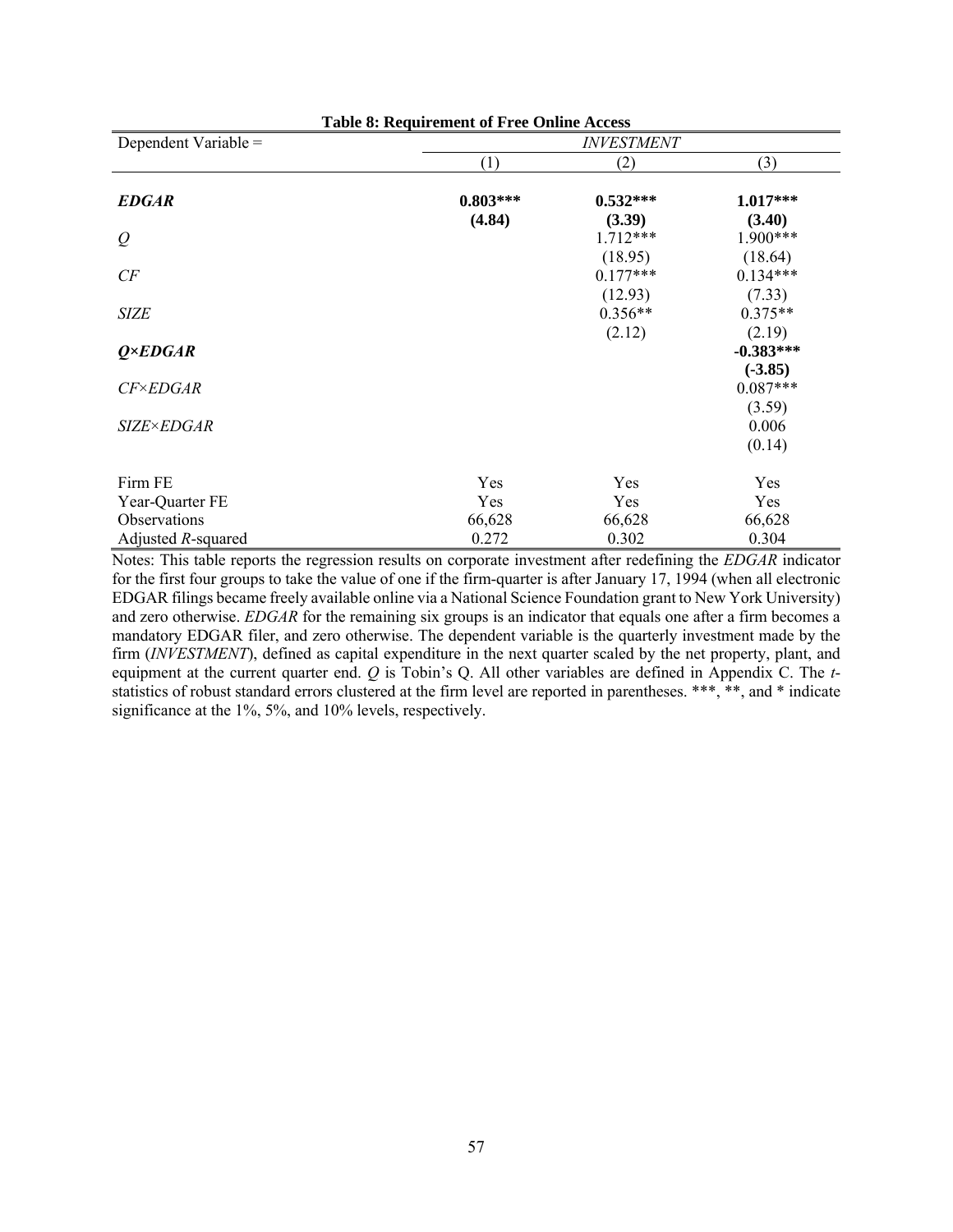# **Online Appendix for**

# **The Real Effects of Modern Information Technologies**

# **Itay Goldstein** <sup>a</sup> , **Shijie Yang** <sup>b</sup> , **Luo Zuo** <sup>c</sup>

<sup>a</sup> Wharton School, University of Pennsylvania <sup>b</sup> School of Management and Economics, Chinese University of Hong Kong, Shenzhen <sup>c</sup> Samuel Curtis Johnson Graduate School of Management, Cornell University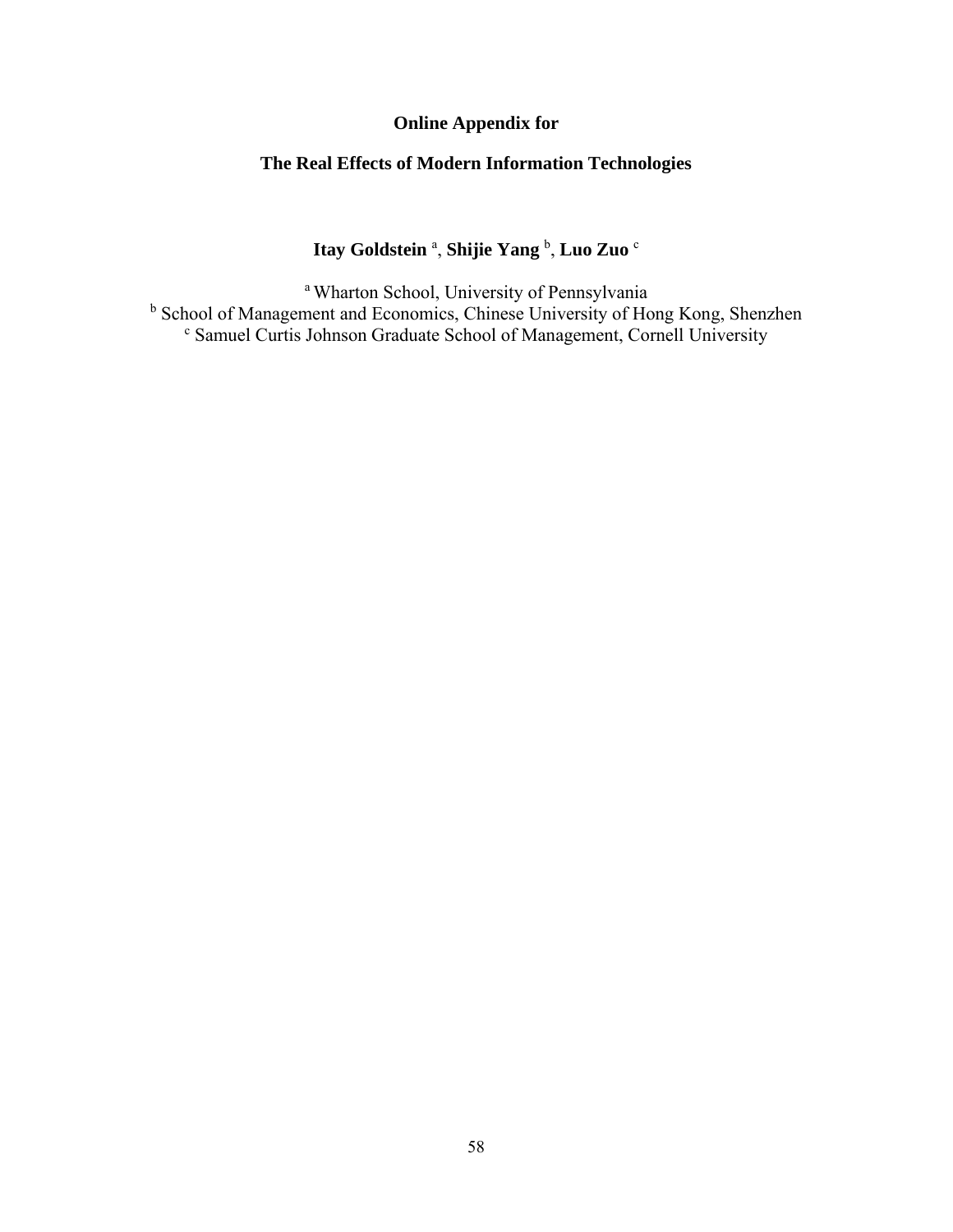| Table A1: An Alternative Proxy for Firm Size |            |                   |             |  |  |
|----------------------------------------------|------------|-------------------|-------------|--|--|
| Dependent Variable =                         |            | <b>INVESTMENT</b> |             |  |  |
|                                              | (1)        | (2)               | (3)         |  |  |
| <b>EDGAR</b>                                 | $0.613***$ | $0.406***$        | $1.520***$  |  |  |
|                                              | (4.05)     | (2.90)            | (6.14)      |  |  |
| $\varrho$                                    |            | $1.118***$        | $1.305***$  |  |  |
|                                              |            | (10.59)           | (11.27)     |  |  |
| CF                                           |            | $0.136***$        | $0.109***$  |  |  |
|                                              |            | (10.17)           | (6.04)      |  |  |
| <b>MVE</b>                                   |            | $1.538***$        | $1.618***$  |  |  |
|                                              |            | (13.96)           | (14.69)     |  |  |
| $Q \times EDGAR$                             |            |                   | $-0.425***$ |  |  |
|                                              |            |                   | $(-4.07)$   |  |  |
| <b>CF×EDGAR</b>                              |            |                   | $0.048**$   |  |  |
|                                              |            |                   | (2.03)      |  |  |
| <i>MVE×EDGAR</i>                             |            |                   | $-0.093**$  |  |  |
|                                              |            |                   | $(-2.16)$   |  |  |
| Firm FE                                      | Yes        | Yes               | Yes         |  |  |
| Year-Quarter FE                              | Yes        | Yes               | Yes         |  |  |
| Observations                                 | 66,628     | 66,628            | 66,628      |  |  |
| Adjusted R-squared                           | 0.272      | 0.311             | 0.312       |  |  |

Notes: This table reports the regression results on corporate investment with an alternative proxy for firm size i.e., the natural logarithm of market capitalization (*MVE*). The dependent variable is the quarterly investment made by the firm (*INVESTMENT*), defined as capital expenditure in the next quarter scaled by the net property, plant, and equipment at the current quarter end. *EDGAR* is an indicator that equals one after a firm becomes a mandatory EDGAR filer, and zero otherwise. *Q* is Tobin's Q. All other variables are defined in Appendix C. The *t*-statistics of robust standard errors clustered at the firm level are reported in parentheses. \*\*\*, \*\*, and \* indicate significance at the 1%, 5%, and 10% levels, respectively.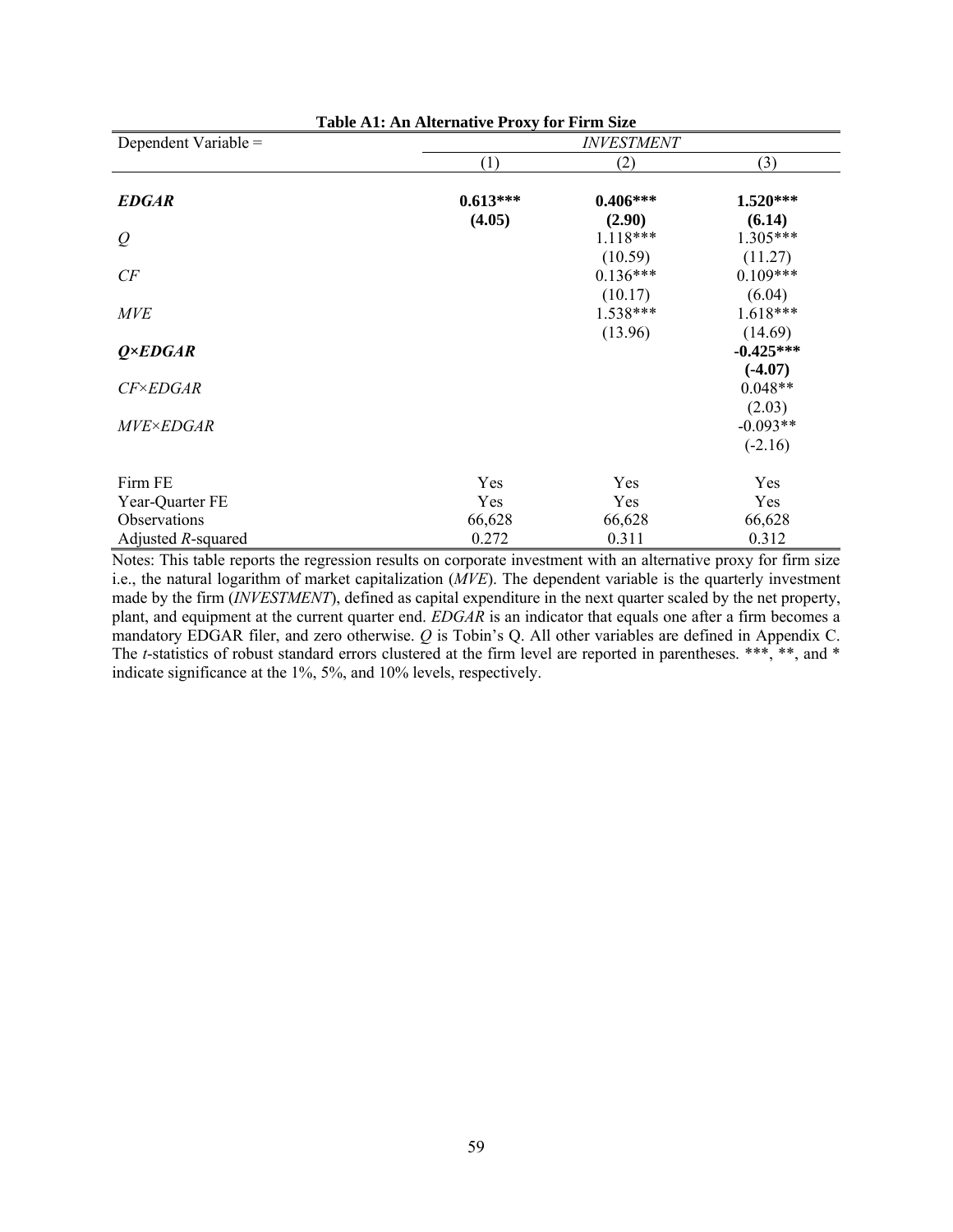| Dependent Variable =  | <b>INVESTMENT</b> |                       |                         |  |
|-----------------------|-------------------|-----------------------|-------------------------|--|
|                       | (1)               | (2)                   | (3)                     |  |
| <b>EDGAR</b>          | $0.785***$        | $0.543***$            | $0.923***$              |  |
| $\varrho$             | (4.83)            | (3.57)<br>$1.711***$  | (2.67)<br>$1.490***$    |  |
| CF                    |                   | (18.95)<br>$0.177***$ | (8.48)<br>$0.091***$    |  |
| <b>SIZE</b>           |                   | (12.93)<br>$0.356**$  | (4.69)<br>$0.468**$     |  |
| $Q \times EDGAR$      |                   | (2.12)                | (2.23)<br>$-0.234**$    |  |
| $CF\times EDGAR$      |                   |                       | $(-1.99)$<br>$0.069***$ |  |
| <b>SIZE×EDGAR</b>     |                   |                       | (2.92)<br>$-0.054$      |  |
|                       |                   |                       | $(-1.02)$               |  |
| Firm FE               | Yes               | Yes                   | Yes                     |  |
| Year-Quarter FE       | Yes               | Yes                   | Yes                     |  |
| $Q \times$ Firm FE    | Yes               | Yes                   | <b>Yes</b>              |  |
| Observations          | 66,628            | 66,628                | 66,628                  |  |
| Adjusted $R$ -squared | 0.272             | 0.302                 | 0.346                   |  |

Notes: This table reports the regression results after we augment Equation (2) by interacting *Q* with firm fixed effects to allow the investment-to-price sensitivity to vary across firms. The dependent variable is the quarterly investment made by the firm (*INVESTMENT*), defined as capital expenditure in the next quarter scaled by the net property, plant, and equipment at the current quarter end. *EDGAR* is an indicator that equals one after a firm becomes a mandatory EDGAR filer, and zero otherwise. *Q* is Tobin's Q. All other variables are defined in Appendix C. The *t*-statistics of robust standard errors clustered at the firm level are reported in parentheses. \*\*\*, \*\*, and \* indicate significance at the 1%, 5%, and 10% levels, respectively.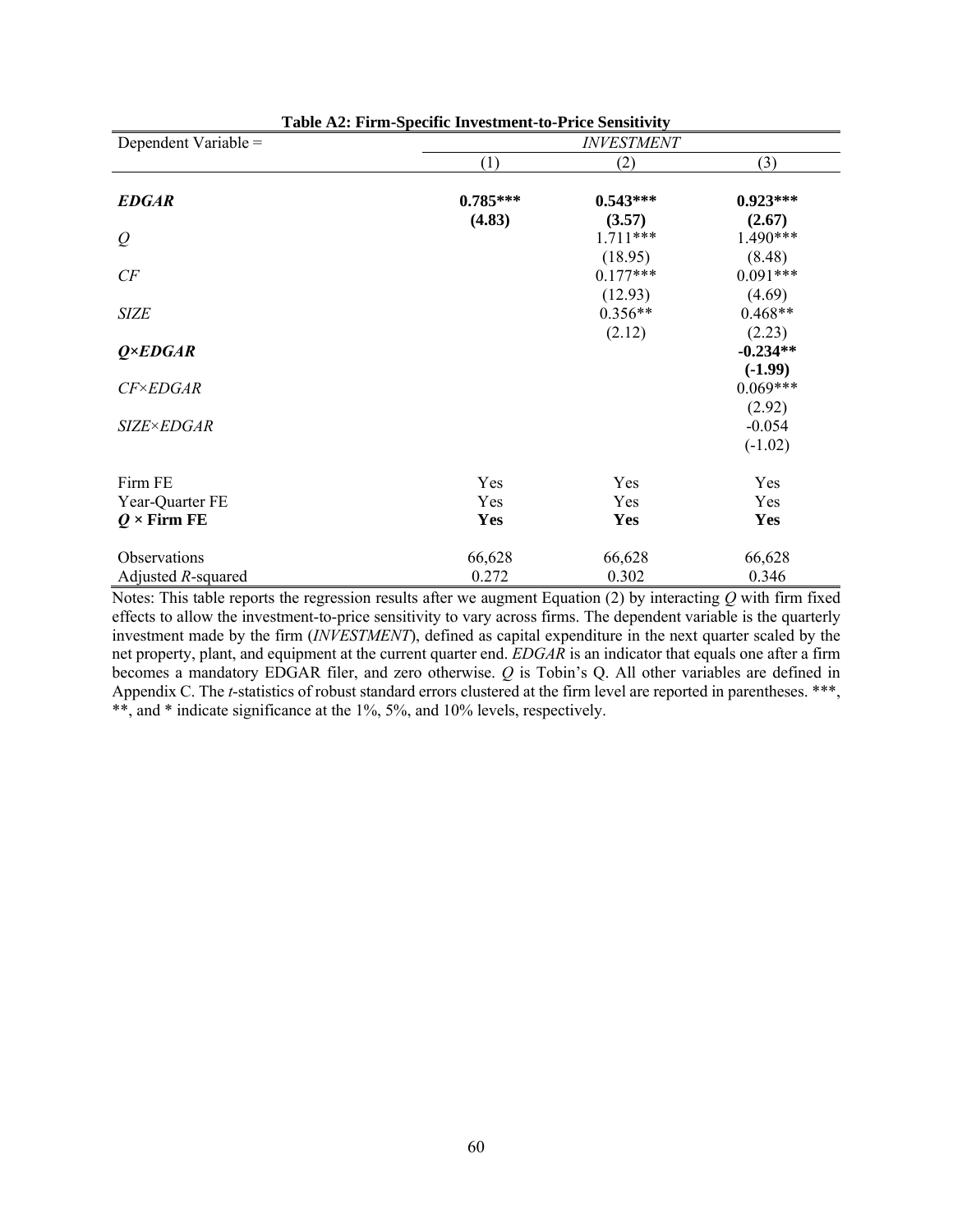| <b>Table A3: Debt Financing</b> |                  |             |  |
|---------------------------------|------------------|-------------|--|
| Dependent Variable =            |                  | <b>DEBT</b> |  |
|                                 | $\left(1\right)$ | (2)         |  |
| <b>EDGAR</b>                    | $-0.101$         | $-0.111$    |  |
|                                 | $(-1.34)$        | $(-1.46)$   |  |
| <b>SIZE</b>                     |                  | $-0.490***$ |  |
|                                 |                  | $(-6.05)$   |  |
| PRC INV                         |                  | $-0.456***$ |  |
|                                 |                  | $(-5.03)$   |  |
| Firm FE                         | Yes              | Yes         |  |
| Year-Quarter FE                 | Yes              | Yes         |  |
| Observations                    | 65,672           | 65,672      |  |
| Adjusted $R$ -squared           | 0.026            | 0.028       |  |

Notes: This table reports the regression results on debt financing. The dependent variable is the amount of debt issuance (*DEBT*). Following Shroff (2020), we define *DEBT* as net debt issuance (DLTISQ minus DLTRQ) scaled by lag total assets (ATQ); when DLTISQ and DLTRQ are missing, this variable equals the change in total debt for the company (change in DLTTQ plus change in DLCQ) scaled by lag total assets. *EDGAR* is an indicator that equals one after a firm becomes a mandatory EDGAR filer, and zero otherwise. All other variables are defined in Appendix C. The *t*-statistics of robust standard errors clustered at the firm level are reported in parentheses. \*\*\*, \*\*, and \* indicate significance at the 1%, 5%, and 10% levels, respectively.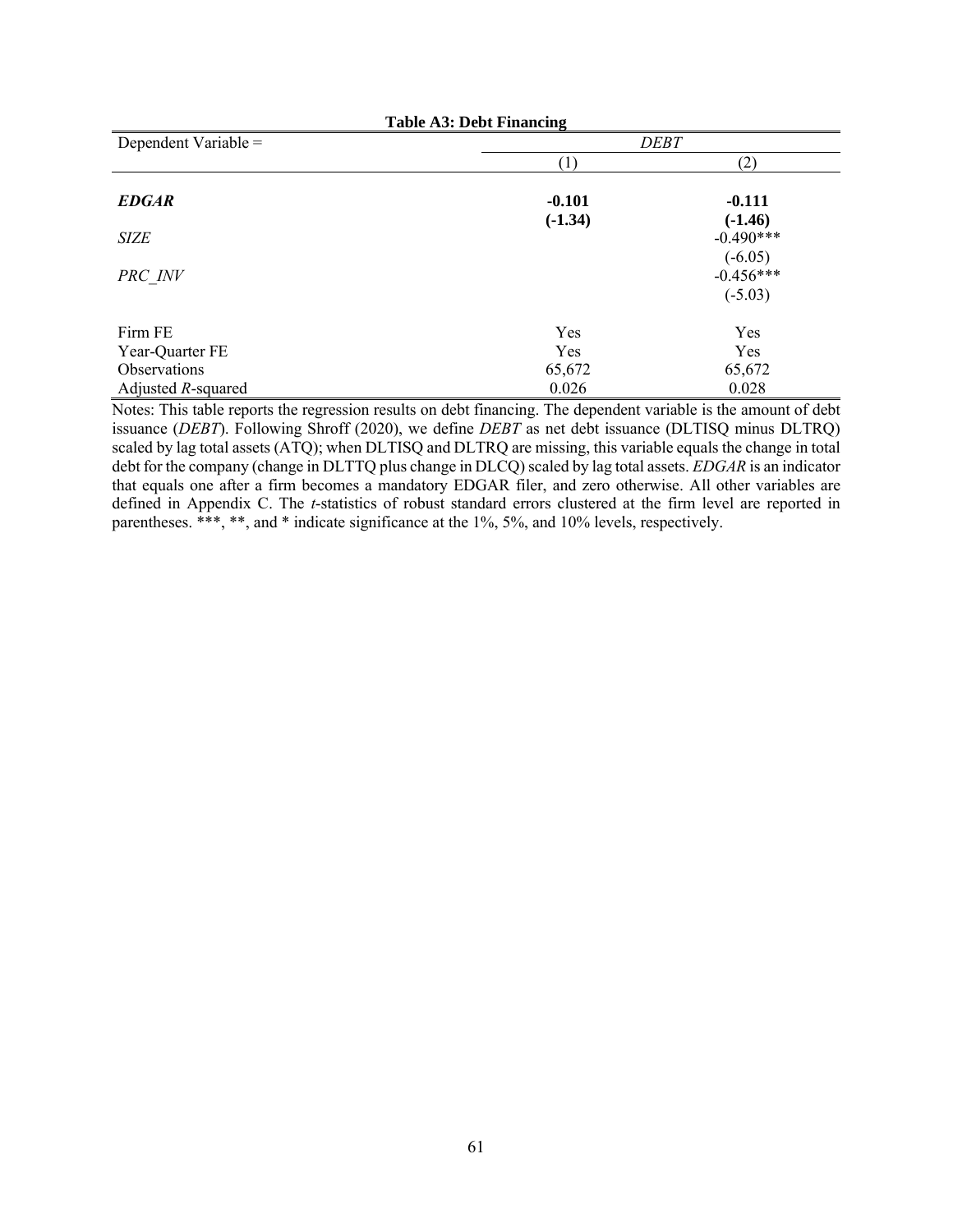| Dependent Variable =  | <b>INSTOWN QIX</b>       |                                     |                     |                                    |  | <b>INSTOWN DED</b> |
|-----------------------|--------------------------|-------------------------------------|---------------------|------------------------------------|--|--------------------|
|                       | $\left( 1\right)$        | (2)                                 | (3)                 | (4)                                |  |                    |
| <b>EDGAR</b>          | $-0.816***$<br>$(-4.92)$ | $-0.734***$<br>$(-4.51)$            | $0.417**$<br>(2.35) | $0.467***$<br>(2.66)               |  |                    |
| <b>SIZE</b>           |                          | $3.183***$                          |                     | $1.804***$                         |  |                    |
| PRC INV               |                          | (16.80)<br>$-1.769***$<br>$(-9.25)$ |                     | (9.06)<br>$-1.735***$<br>$(-6.78)$ |  |                    |
| Firm FE               | Yes                      | Yes                                 | Yes                 | Yes                                |  |                    |
| Year-Quarter FE       | Yes                      | Yes                                 | Yes                 | Yes                                |  |                    |
| <b>Observations</b>   | 66,141                   | 66,141                              | 66,141              | 66,141                             |  |                    |
| Adjusted $R$ -squared | 0.819                    | 0.827                               | 0.670               | 0.676                              |  |                    |

Notes: This table repeats the regression of Table 4 for the other two types of institutional investors: quasiindexers (who use indexing or buy-and-hold strategies characterized by high diversification and low portfolio turnover) and dedicated institutional investors (who have large, long-term holdings concentrated in only a few firms). The dependent variables include the percentage of shares held by quasi-indexers (*INSTOWN\_QIX*) and the percentage of shares held by dedicated institutional investors (*INSTOWN\_ DED*). *EDGAR* is an indicator that equals one after a firm becomes a mandatory EDGAR filer, and zero otherwise. All other variables are defined in Appendix C. The *t*-statistics of robust standard errors clustered at the firm level are reported in parentheses. \*\*\*, \*\*, and \* indicate significance at the 1%, 5%, and 10% levels, respectively.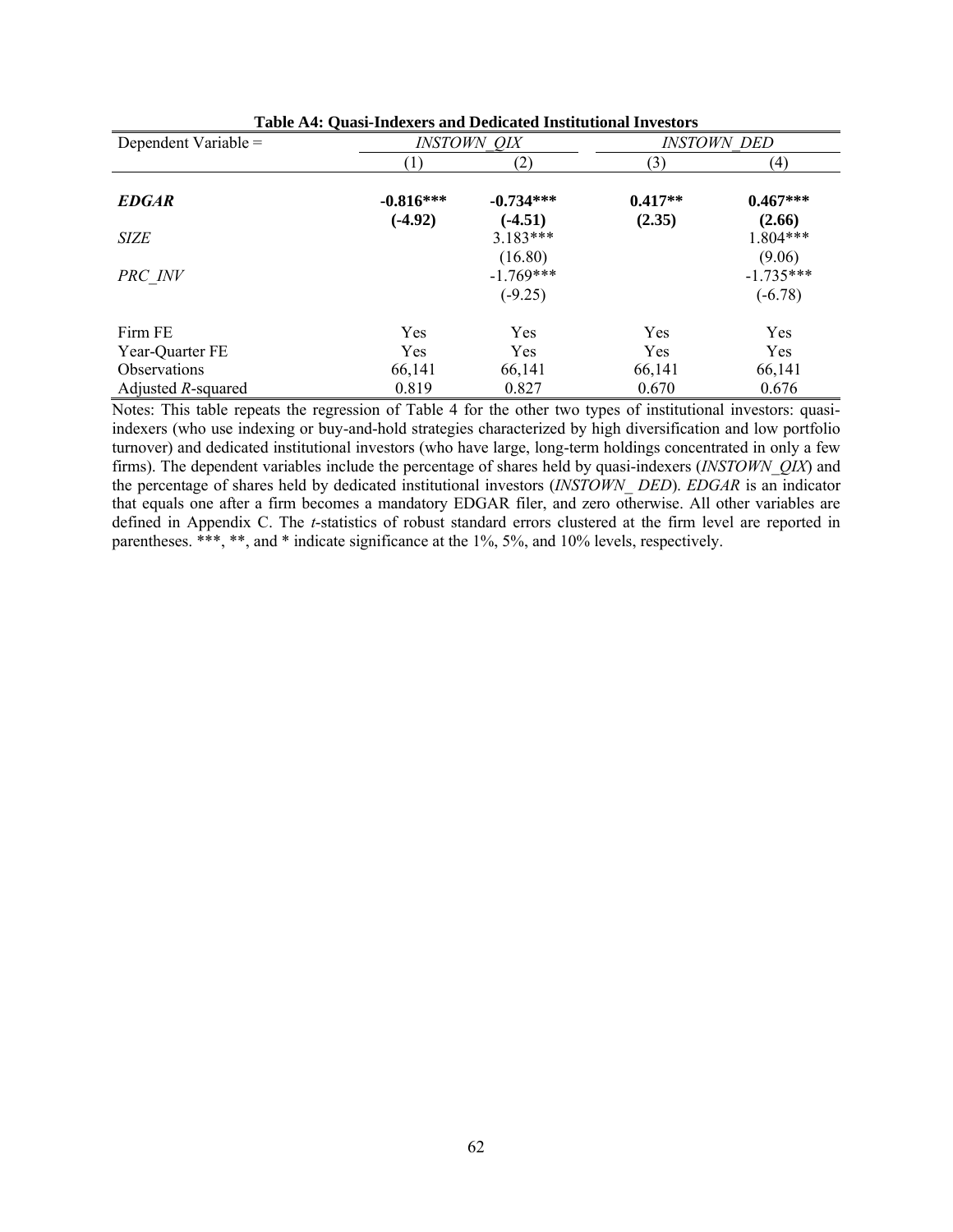



Notes: This figure reports the results from an event-time analysis of the effect of the EDGAR implementation on *ROE*. Specifically, we re-estimate the regression model on *ROE* in column 1 of Table 6 by replacing *EDGAR* with a set of indicators for the quarters around the EDGAR implementation for each firm in our sample. Specifically, the regression model is as follows:

$$
ROE_{i,t} = \alpha_t + \eta_i + \gamma_1 EDGAR(-2)_{i,t} + \gamma_2 EDGAR(-1)_{i,t} + \gamma_3 EDGAR(0)_{i,t} + \gamma_4 EDGAR(+1)_{i,t} + \gamma_5 EDGAR(+2)_{i,t} + \gamma_6 EDGAR(+3)_{i,t} + \gamma_7 EDGAR(+4)_{i,t} + \gamma_8 EDGAR(5+)_{i,t} + \varepsilon_{i,t}
$$

where  $EDGAR(-2)_{i,t}$  ( $EDGAR(-1)_{i,t}$ ) is an indicator that equals one if a firm will become a mandatory EDGAR filer in two quarters (one quarter), and zero otherwise.  $EDGAR(0)_{i,t}$  is an indicator that equals one if a firm becomes a mandatory EDGAR filer in the current quarter *t*, and zero otherwise.  $EDGAR(+1)_{i,t}$  $(EDGAR(+2)_{i,t}, EDGAR(+3)_{i,t}, EDGAR(+4)_{i,t})$  is an indicator that equals one if a firm became a mandatory EDGAR filer one quarter (two quarters, three quarters, four quarters) ago, and zero otherwise.  $EDGAR(5+)_{i,t}$ is an indicator that equals one if a firm became a mandatory EDGAR filer five or more quarters ago, and zero otherwise. The figure reports the coefficient estimates on each event quarter indicator as well as their 95% confidence intervals. The estimation includes firm and year-quarter fixed effects. The standard errors are clustered at the firm level.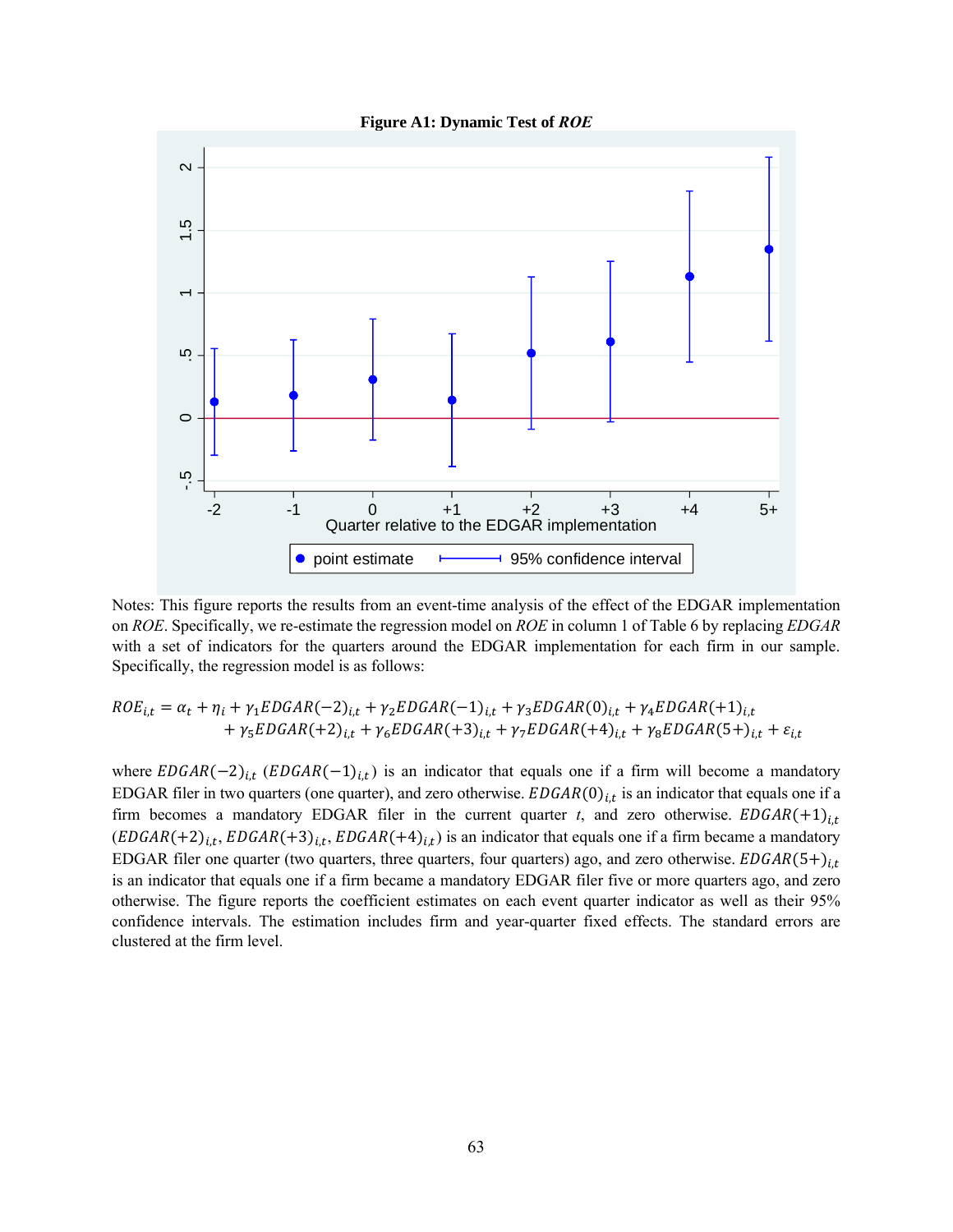



Notes: This figure reports the results from an event-time analysis of the effect of the EDGAR implementation on *ROA*. Specifically, we re-estimate the regression model on *ROA* in column 3 of Table 6 by replacing *EDGAR* with a set of indicators for the quarters around the EDGAR implementation for each firm in our sample. Specifically, the regression model is as follows:

$$
ROA_{i,t} = \alpha_t + \eta_i + \gamma_1 EDGAR(-2)_{i,t} + \gamma_2 EDGAR(-1)_{i,t} + \gamma_3 EDGAR(0)_{i,t} + \gamma_4 EDGAR(+1)_{i,t} + \gamma_5 EDGAR(+2)_{i,t} + \gamma_6 EDGAR(+3)_{i,t} + \gamma_7 EDGAR(+4)_{i,t} + \gamma_8 EDGAR(5+)_{i,t} + \varepsilon_{i,t}
$$

where  $EDGAR(-2)_{i,t}$  ( $EDGAR(-1)_{i,t}$ ) is an indicator that equals one if a firm will become a mandatory EDGAR filer in two quarters (one quarter), and zero otherwise.  $EDGAR(0)_{i,t}$  is an indicator that equals one if a firm becomes a mandatory EDGAR filer in the current quarter *t*, and zero otherwise.  $EDGAR(+1)_{i,t}$  $(EDGAR(+2)<sub>i,t</sub>, EDGAR(+3)<sub>i,t</sub>, EDGAR(+4)<sub>i,t</sub>)$  is an indicator that equals one if a firm became a mandatory EDGAR filer one quarter (two quarters, three quarters, four quarters) ago, and zero otherwise.  $EDGAR(5+)_{i,t}$ is an indicator that equals one if a firm became a mandatory EDGAR filer five or more quarters ago, and zero otherwise. The figure reports the coefficient estimates on each event quarter indicator as well as their 95% confidence intervals. The estimation includes firm and year-quarter fixed effects. The standard errors are clustered at the firm level.